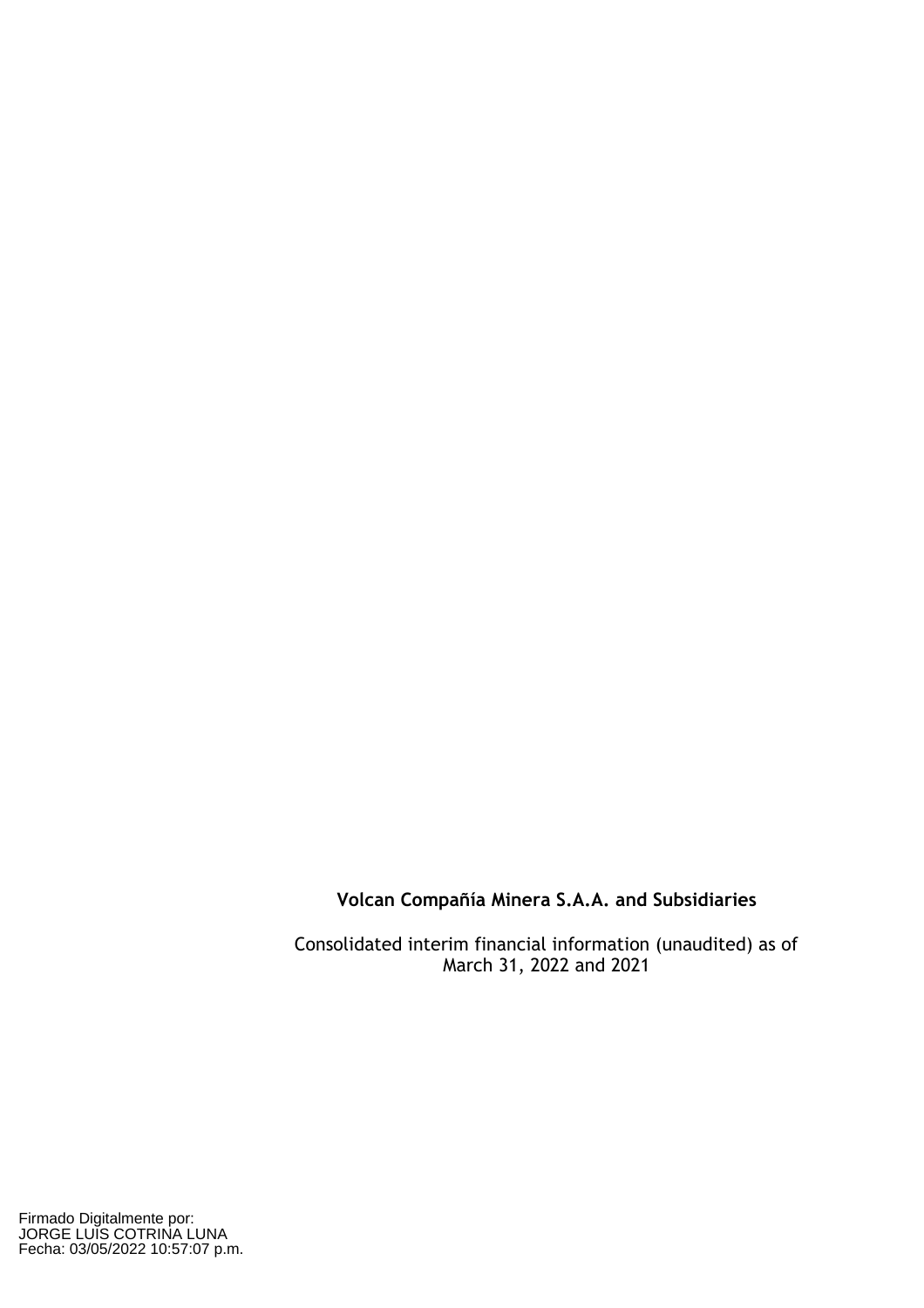# Consolidated Statement of Financial Position

As of March 31, 2022 (unaudited) and as of December 31, 2021 (audited)

|                                                                             | Note | March 31,<br>2022 | December 31,<br>2021 |
|-----------------------------------------------------------------------------|------|-------------------|----------------------|
|                                                                             |      | US\$(000)         | US\$(000)            |
| Assets                                                                      |      |                   |                      |
| <b>Current Assets</b>                                                       |      |                   |                      |
| Cash and cash equivalents                                                   | 4    | 225,840           | 231,187              |
| Accounts receivable Trade, net<br>Accounts receivable from related entities |      | 25,412            | 22,919<br>20,887     |
| Other accounts receivable                                                   |      | 18,403<br>59,096  | 55,971               |
| Inventories, net                                                            | 5    | 58,311            | 59,824               |
| <b>Total current assets</b>                                                 |      | 387,062           | 390,788              |
|                                                                             |      |                   |                      |
| <b>Non-current Assets</b>                                                   |      |                   |                      |
| Other accounts receivable                                                   |      | 22,960            | 17,445               |
| Financial investments                                                       |      | 190,276           | 187,751              |
| Property, plant and equipment, net                                          | 7    | 747,759           | 756,519              |
| Assets by right of use                                                      | 8    | 6,171             | 4,385                |
| Mining exploration and evaluation cost, net                                 | 9    | 795,170           | 801,983              |
| Inventories, net                                                            | 5    | 6,516             | 6,642                |
| Total non-current assets                                                    |      | 1,768,852         | 1,774,725            |
| <b>Total assets</b>                                                         |      | 2,155,914         | 2,165,513            |
| Liabilities and Net Stockholders' Equity                                    |      |                   |                      |
| <b>Current Liabilities</b>                                                  |      |                   |                      |
| Overdrafts                                                                  |      | 434               | 1,168                |
| Financial obligations                                                       | 10   | 30,893            | 451,144              |
| Trade accounts payable                                                      |      | 197,644           | 229,693              |
| Other accounts payable                                                      |      | 89,155            | 70,688               |
| Other financial liabilities                                                 | 6    |                   | 2,241                |
| <b>Total current liabilities</b>                                            |      | 318,126           | 754,934              |
| <b>Non-current Liabilities</b>                                              |      |                   |                      |
| <b>Financial obligations</b>                                                | 10   | 882,495           | 485,311              |
| Other accounts payable                                                      |      | 4,800             | 6,400.00             |
| Provision for closing of mining units and communities                       |      | 230,858           | 231,636              |
| Deferred income tax liability                                               | 11   | 191,723           | 199,831              |
| Provision for contingencies                                                 |      | 30,806            | 30,734               |
| Total non-current liabilities                                               |      | 1,340,682         | 953,912              |
| <b>Total liabilities</b>                                                    |      | 1,658,808         | 1,708,846            |
| Equity                                                                      |      |                   |                      |
| Issued capital                                                              | 12   | 1,134,300         | 1,134,300            |
| Treasury stock                                                              |      | (60, 934)         | (60, 934)            |
| Other capital reserves                                                      |      | (162, 539)        | (162, 539)           |
| Unrealized gains (loss)                                                     |      | (7, 231)          | (9, 504)             |
| Retained earnings                                                           |      | (406, 490)        | (444, 656)           |
| Total net stockholders' equity                                              |      | 497,106           | 456,667              |
| Total liabilities and net stockholders' equity, net                         |      | 2,155,914         | 2,165,513            |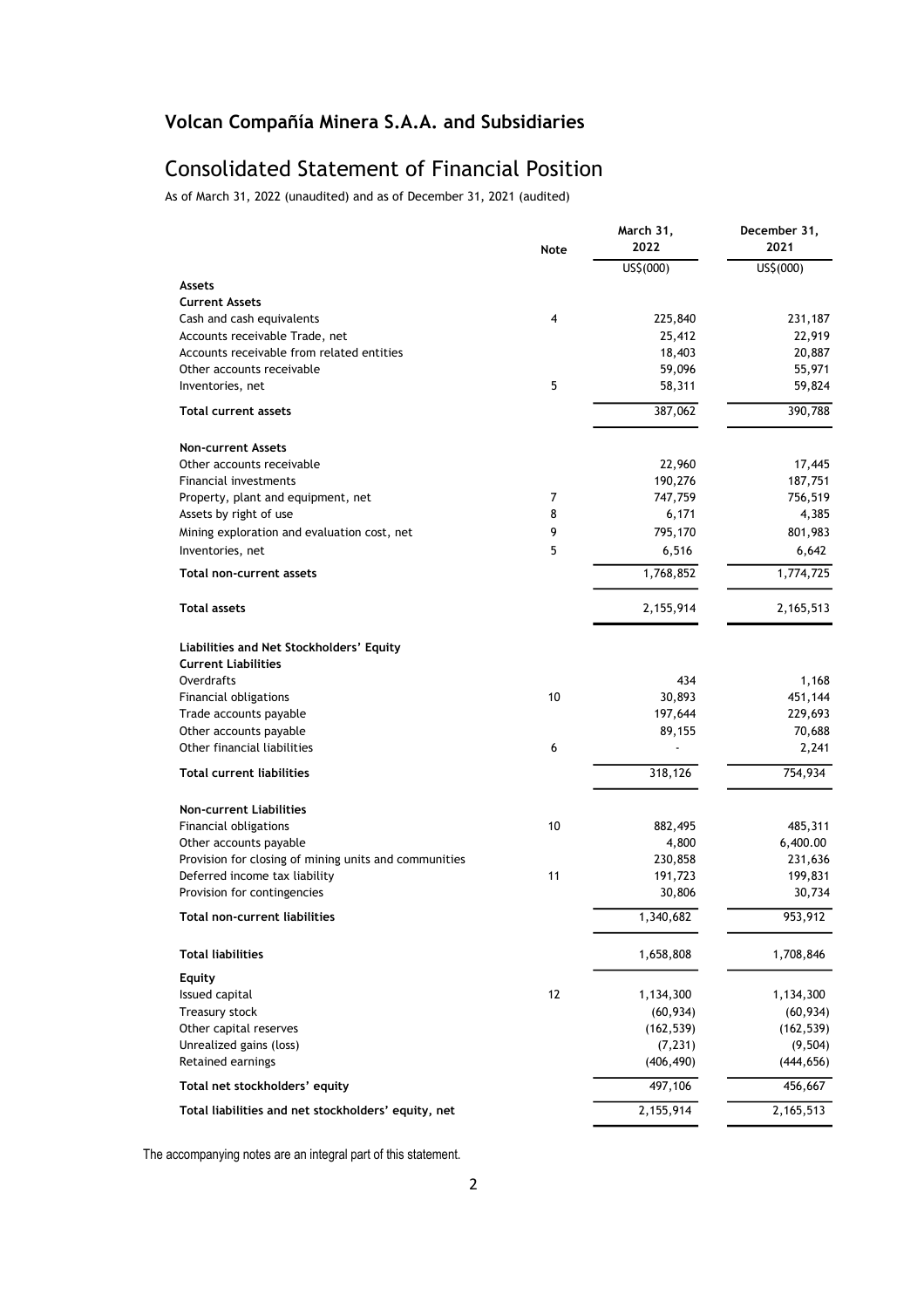# Consolidated Income Statement (unaudited)

For the period from January 1, to March 31, 2022 and 2021

|                                                          |             | For the cumulative period<br>from January 1 |  |  |
|----------------------------------------------------------|-------------|---------------------------------------------|--|--|
|                                                          | to March 31 |                                             |  |  |
|                                                          | 2022        | 2021                                        |  |  |
|                                                          | US\$(000)   | US\$(000)                                   |  |  |
| Sales, Note 13                                           | 279,399     | 209,404                                     |  |  |
| Cost of Sales, Note 14                                   | (186, 940)  | (155, 808)                                  |  |  |
| <b>Gross Income</b>                                      | 92,459      | 53,596                                      |  |  |
| Operating income (expenses)                              |             |                                             |  |  |
| Administrative expenses                                  | (17, 014)   | (10, 974)                                   |  |  |
| Selling expenses                                         | (5, 414)    | (4,608)                                     |  |  |
| Other income                                             | 15,565      | 10,692                                      |  |  |
| Other expenses                                           | (18, 728)   | (9,053)                                     |  |  |
|                                                          | (25, 591)   | (13, 943)                                   |  |  |
| <b>Operating income</b>                                  | 66,868      | 39,653                                      |  |  |
| Financial income (expenses)                              |             |                                             |  |  |
| Financial income, Note 15                                | 820         | 169                                         |  |  |
| Financial expenses, Note 15                              | (12, 988)   | (21, 387)                                   |  |  |
| Exchange difference, net                                 | (324)       | (2,712)                                     |  |  |
| Total other income (expenses), net                       | (12, 492)   | (23,930)                                    |  |  |
| Income before income tax                                 | 54,376      | 15,723                                      |  |  |
| Income tax, Note 11 (b)                                  | (16, 210)   | (14, 396)                                   |  |  |
| Net income                                               | 38,166      | 1,327                                       |  |  |
| Net earnings per share                                   | 0.010       | 0.000                                       |  |  |
| Weighted average of outstanding shares (in<br>thousands) | 3,857,594   | 3,857,594                                   |  |  |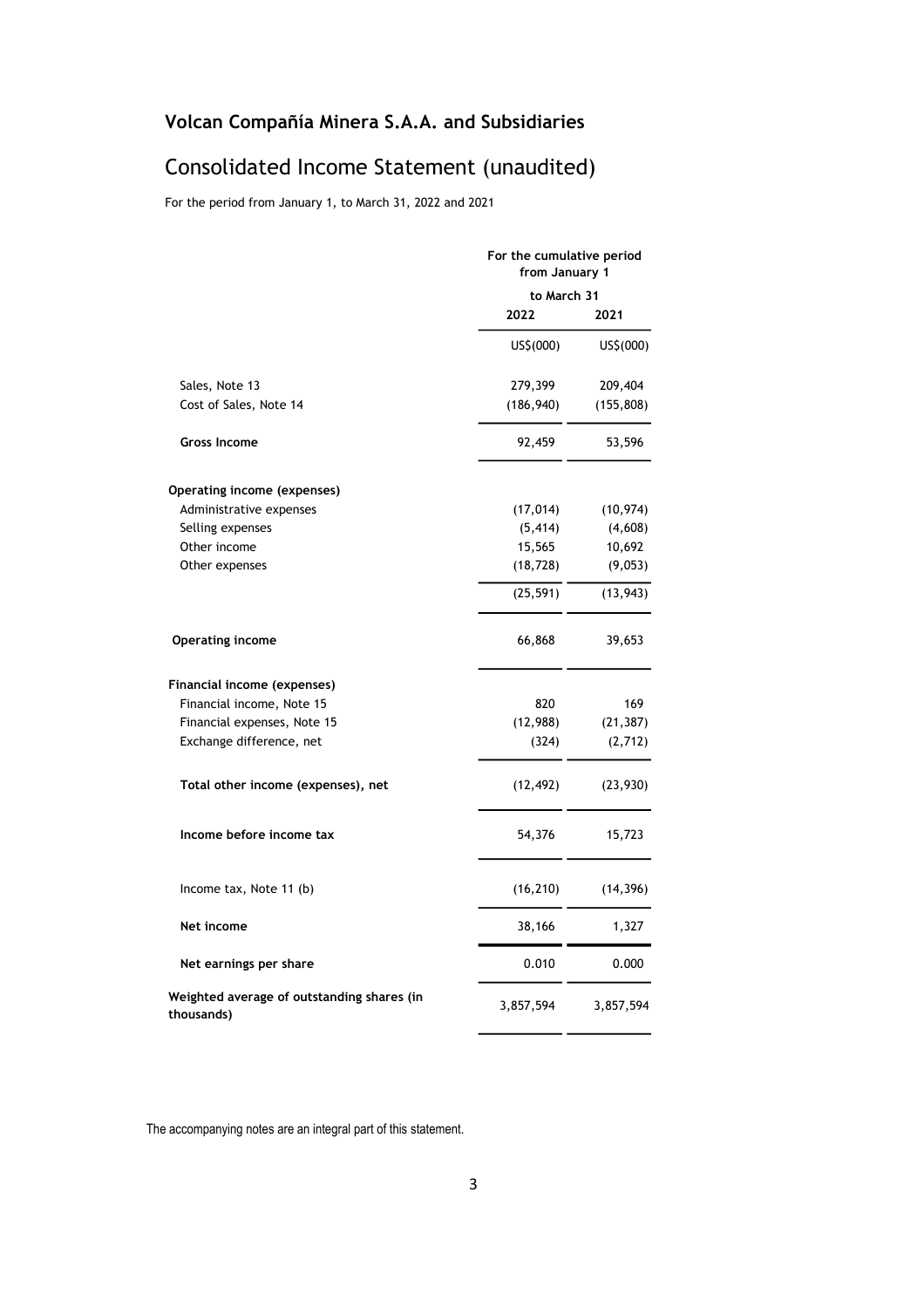# Consolidated Statement of Comprehensive Income (unaudited)

For the period from January 1 to March 31, 2022 and 2021

|                                                                                                                                     | For the cumulative<br>period from January 1<br>to March 31 |                   |  |
|-------------------------------------------------------------------------------------------------------------------------------------|------------------------------------------------------------|-------------------|--|
|                                                                                                                                     | 2022<br>US\$(000)                                          | 2021<br>US\$(000) |  |
| Net income                                                                                                                          | 38,166                                                     | 1,327             |  |
| Others comprehensive income (loss):<br>Net change in gains (losses) unrealized on derivate<br>instruments and Financial investments | 3,224                                                      | (339)             |  |
| Income tax                                                                                                                          | (951)                                                      | 100               |  |
| Other comprehesive income (loss) net of income tax                                                                                  | 2,273                                                      | (239)             |  |
| Total comprehesive income                                                                                                           | 40,439                                                     | 1,088             |  |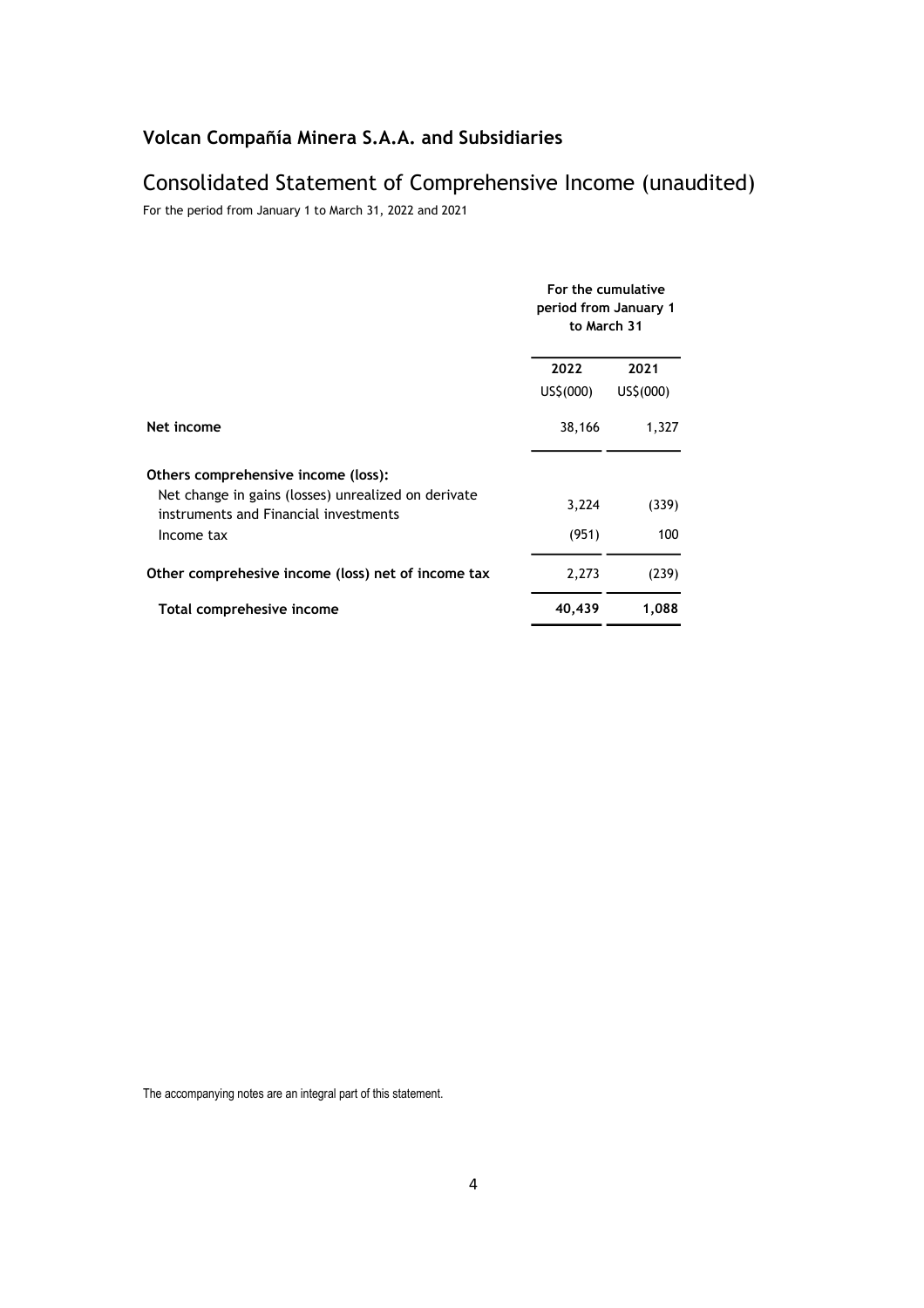# Statement of changes in the Net Stockholders' Equity (unaudited)

For the period from January 1 to March 31, 2022 and 2021

|                                 | <b>Capital Issued</b> | <b>Treasury stock</b> | Other capital<br>reserves | <b>Unrealized</b><br>gains (loss) | <b>Retained</b><br>earnings | <b>Total</b> |
|---------------------------------|-----------------------|-----------------------|---------------------------|-----------------------------------|-----------------------------|--------------|
|                                 | US\$(000)             | US\$(000)             | US\$(000)                 | US\$(000)                         | US\$(000)                   | US\$(000)    |
| Balances as of March 1, 2021    | 1,134,300             | (60, 930)             | (161, 476)                | (9, 265)                          | (485, 708)                  | 416,921      |
| Results integrals               |                       |                       |                           |                                   |                             |              |
| Net Income of year              |                       |                       |                           |                                   | 1,327                       | 1,327        |
| Other results integrals of year |                       |                       |                           | 1,417                             |                             | 1,417        |
| Total results integrals of year |                       |                       |                           | 1,417                             | 1,327                       | 2,744        |
| Others                          |                       |                       | (3)                       |                                   | 1                           | (2)          |
| Balances as of March 31, 2021   | 1,134,300             | (60, 930)             | (161, 479)                | (7, 848)                          | (484, 380)                  | 419,663      |
| Balances as of January 1, 2022  | 1,134,300             | (60, 934)             | (162, 539)                | (9, 504)                          | (444, 656)                  | 456,667      |
| Results integrals               |                       |                       |                           |                                   |                             |              |
| Net loss of year                |                       |                       |                           |                                   | 38,166                      | 38,166       |
| Other results integrals of year |                       |                       |                           | 2,273                             |                             | 2,273        |
|                                 |                       |                       |                           |                                   |                             |              |
| Total results integrals of year |                       |                       |                           | 2,273                             | 38,166                      | 40,439       |
| Others                          |                       |                       |                           |                                   |                             |              |
| Balances as of March 31, 2022   | 1,134,300             | (60, 934)             | (162, 539)                | (7, 231)                          | (406, 490)                  | 497,106      |
|                                 |                       |                       |                           |                                   |                             |              |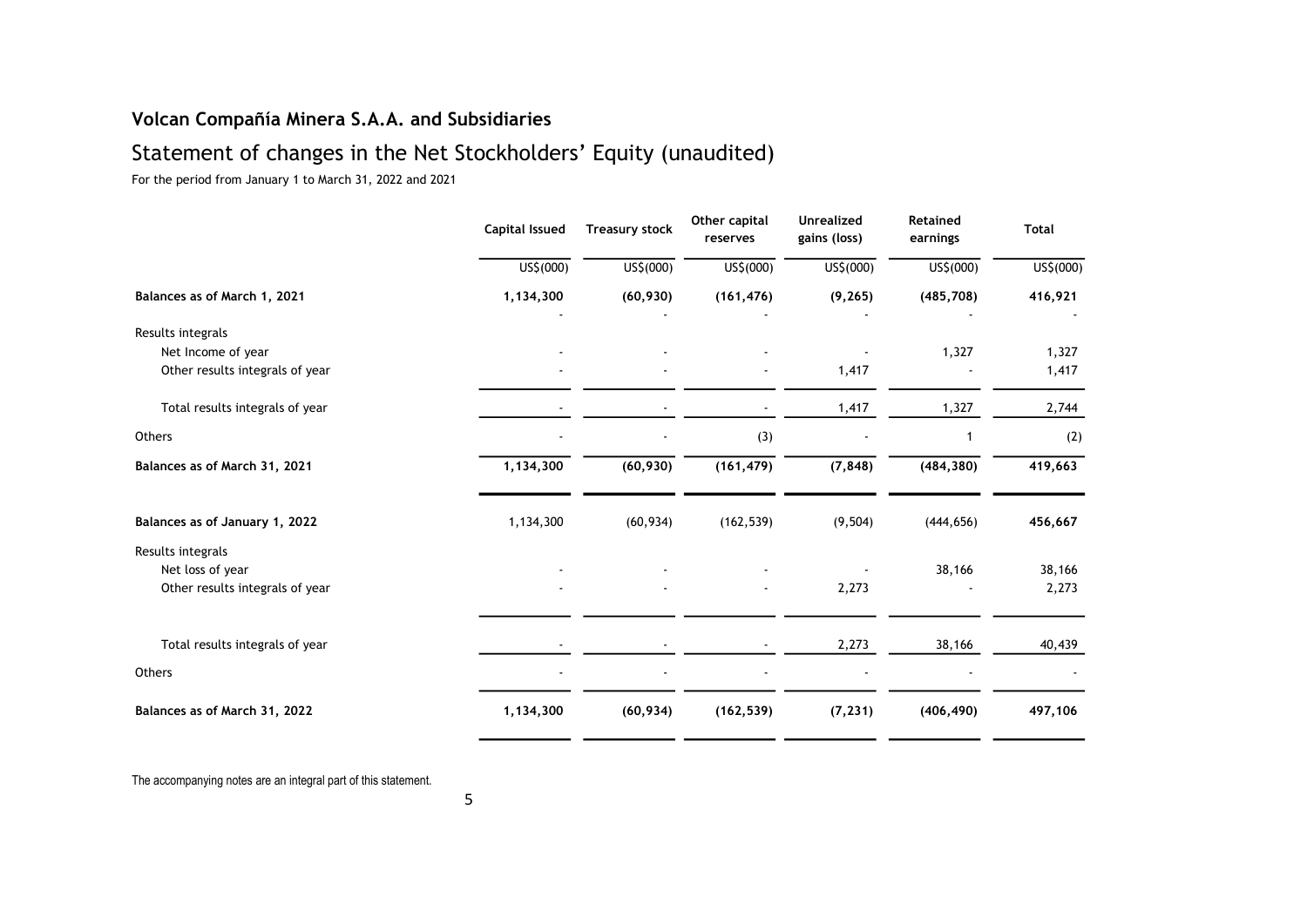# Consolidated Cash Flows Statement (unaudited)

For the period from January 1 to March 31, 2022 and 2021

|                                                                      | <b>Note</b> | March 31,<br>2022 | March 31,<br>2021 |
|----------------------------------------------------------------------|-------------|-------------------|-------------------|
|                                                                      |             | US\$(000)         | US\$(000)         |
| <b>Operating activities</b>                                          |             |                   |                   |
| Collection of sales proceeds                                         |             | 318,043           | 243,722           |
| Refund of the credit balance in favor of the exporter and taxes      |             | 5,535             | 8,177             |
| Payments to suppliers and third parties                              |             | (219, 244)        | (174, 214)        |
| Payments to workers                                                  |             | (25, 970)         | (20, 271)         |
| Income tax payments                                                  |             | (5,606)           | (1, 314)          |
| Royalties                                                            |             | (4,610)           | (2, 548)          |
| Expenses for coverage                                                |             |                   | (2, 458)          |
| Cash flows from operating activities, net                            |             | 68,148            | 51,094            |
| <b>Investing activities</b>                                          |             |                   |                   |
| Payments corresponding to:                                           |             |                   |                   |
| Disbursements for the acquisition of mining rights, property,        |             |                   |                   |
| plant and equipment                                                  | 7           | (19, 435)         | (8, 548)          |
| Disbursements for exploration and development activities             |             | (14, 762)         | (21, 502)         |
| Cash flows (used in) investment activities, net                      |             | (34, 197)         | (30, 050)         |
| <b>Financing activities</b>                                          |             |                   |                   |
| Collection corresponding to:                                         |             |                   |                   |
| Obtaining financial obligations                                      |             | 401,756           | 475,000           |
| Payments corresponding to:                                           |             |                   |                   |
| Amortization of overdrafts and other financial liabilities           | 10          | (417, 622)        | (462, 375)        |
| Premium payments and bond repurchase expenses                        |             | (734)             | (8, 553)          |
| Interest payment                                                     | 10          | (22, 698)         | (18, 974)         |
| Cash flows (used in) from financing activities, net                  |             | (39, 298)         | (14, 903)         |
| Increase (Decrease) in cash and cash equivalents for the period      |             | (5, 347)          | 6,142             |
| Cash and cash equivalents at the beginning of the period             |             | 231,187           | 114,646           |
|                                                                      |             |                   |                   |
| Cash and cash equivalents at the end of the period                   | 4           | 225,840           | 120,788           |
|                                                                      |             |                   |                   |
| Transactions that do not generate cash flows:                        | 7           | 5,565             | 1,231             |
| Acquisition of assets under financial lease<br><b>Vehicle Leases</b> | 8           | 4,058             | 2,032             |
|                                                                      |             |                   |                   |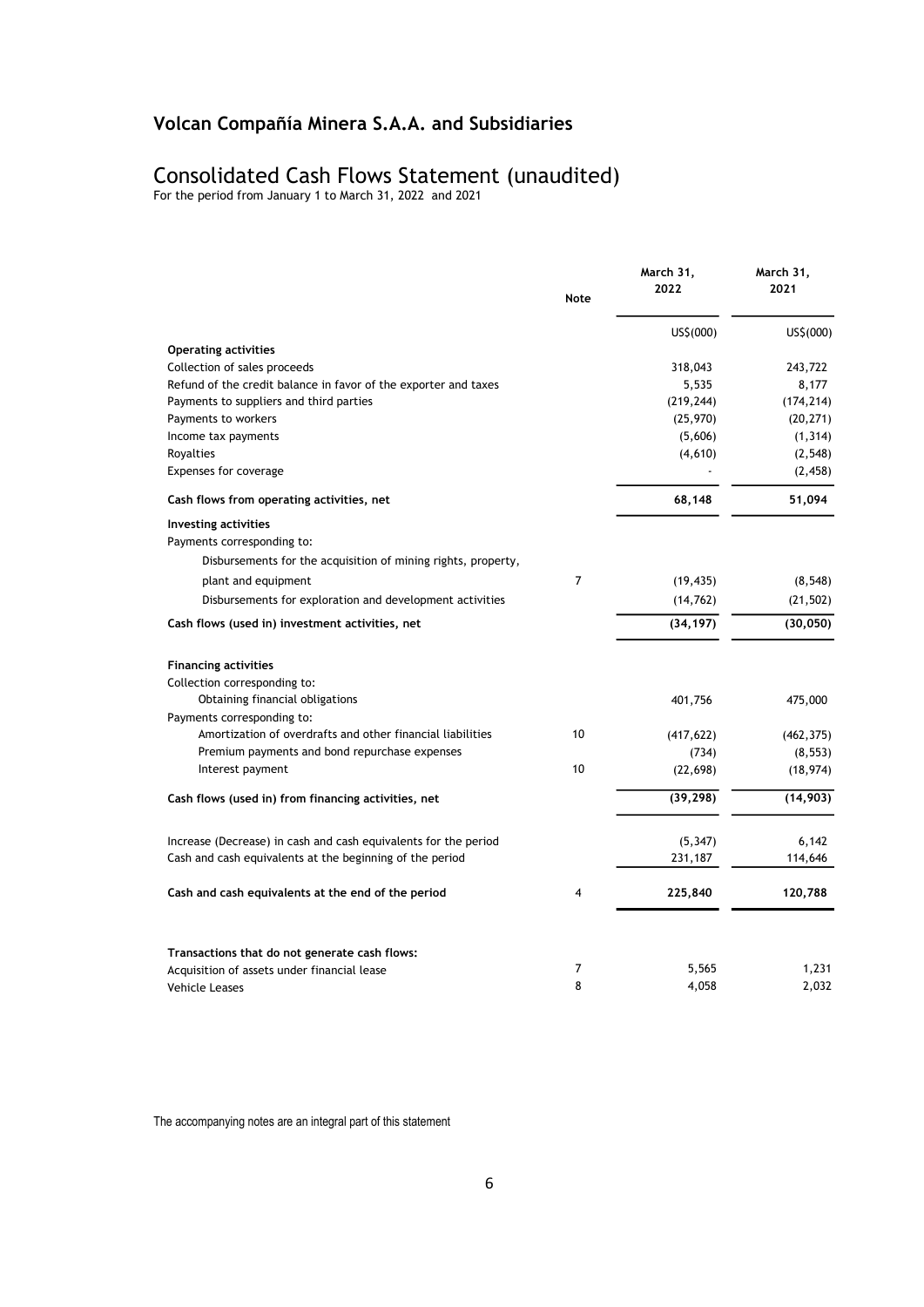# Notes to the consolidated interim financial statements (unaudited) As of March 31, 2022 and December 31, 2021

- **1. Identification and economic activity** 
	- (a) Identification –

Volcan Compañía Minera S.A.A. (hereinafter "the Company") is a subsidiary of Glencore AG, which is a subsidiary of Glencore Plc., a company domiciled in Switzerland, hereinafter the Parent, owner of 63% of common class A voting shares and an economic interest of 23%, excluding treasury shares. The Company was incorporated on February 1, 1998 in Lima, Peru.

The shares comprising the capital stock of the Company are listed in the Stock Exchange of Lima.

The Company is mainly engaged in the exploration and operation of mining claims and the extraction, concentration, treatment and commercialization of polymetallic minerals. The economic activity of Subsidiaries is explained in paragraph (c). The Company and Subsidiaries engaged in the mining sector operate the mining units of Yauli, Animon, Alpamarca, Cerro and Oxidos in the departments of Cerro de Pasco, Junín and Lima. The Subsidiaries engaged in the electric power generation business operate in the department of Lima.

Volcan carries out its activities in the following units: Ticilio, Mahr Tunel, Carahuacra, San Cristobal, Andaychagua and Carapongo, these are located on Central Highway No. 168, department of Junin.

In the Subsidiaries, its concentrator plants are mainly located at Animon No. 44, province of Huayllay, department of Cerro de Pasco and on the Lima KM highway. 174, province of Santa Barbara de Carhuacayan, department of Junín.

The Company's Management addresses and supervises all operations of the economic group.

The legal domicile, where the administrative offices of the Company are located, is Av. Manuel Olguin No. 375, Santiago de Surco, Lima.

(b) Basis of preparation:

The Company's separate financial statements have been prepared in accordance with International Financial Reporting Standards (IFRS) issued by the International Accounting Standards Board (IASB).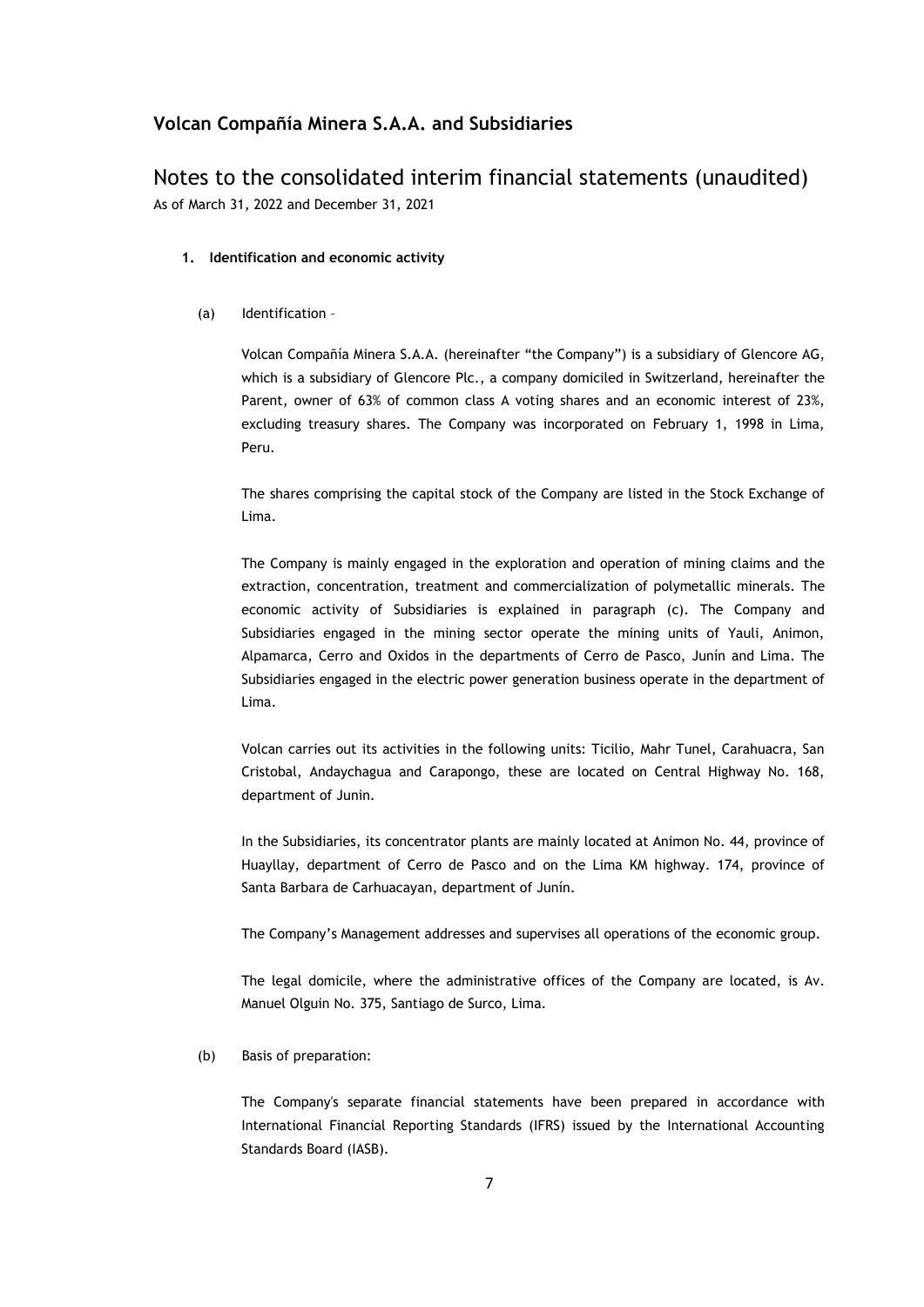In accordance with current International Financial Reporting Standards (IFRS), there is no obligation to prepare separate financial statements; but in Peru, companies have the obligation to prepare them in accordance with current legal regulations. Due to this, the Company has prepared separate financial statements in accordance with IAS 27, Separate Financial Statements. These financial statements are made public within the term established by the Superintendence of the Securities Market (SMV).

(c) Approval of consolidated financial statements –

The consolidated financial statements as of March 31, 2022 were approved by the Company's Management on May 03, 2022. The consolidated financial statements as of December 31, 2021 were approved by the Shareholders´s Meeting on February 15, 2022.

(d) The consolidated financial statements include the financial statements from the following subsidiaries: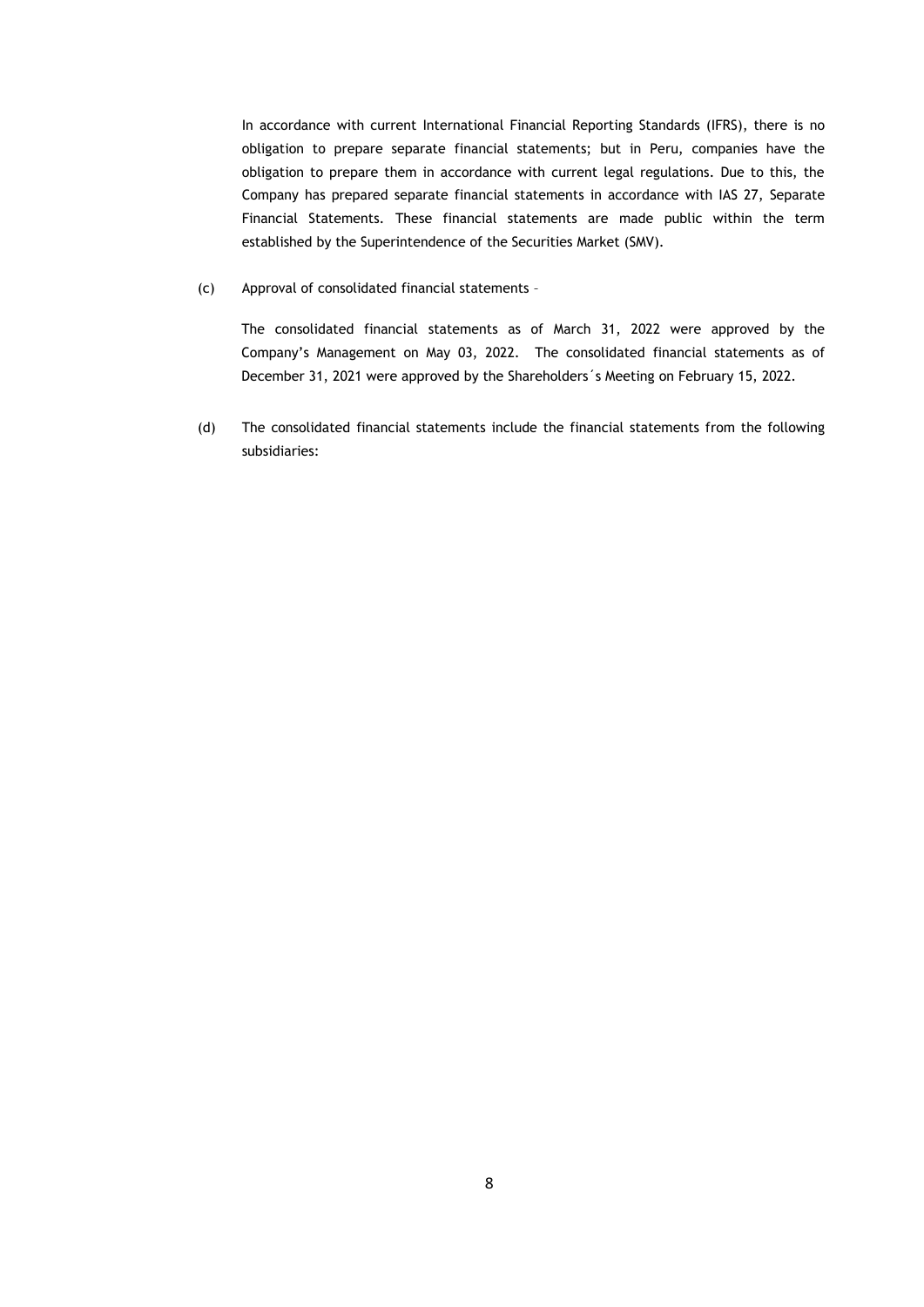|                                                      |                | Direct and indirect interest in<br>ownership |                 |  |
|------------------------------------------------------|----------------|----------------------------------------------|-----------------|--|
| Consolidated Subsidiaries and economic activity      | March 31, 2022 | December 31,<br>2021                         | <b>Domicile</b> |  |
|                                                      | %              | %                                            |                 |  |
| Mining exploration and operation:                    |                |                                              |                 |  |
| Compañía Minera Chungar S.A.C.                       | 100.00         | 100.00                                       | Perú            |  |
| Óxidos de Pasco S.A.C. (4)                           | 100.00         | 100.00                                       | Perú            |  |
| Empresa Administradora de Cerro S.A.C. (4)           | 100.00         | 100.00                                       | Perú            |  |
| Empresa Explotadora de Vinchos Ltda. S.A.C.          | 100.00         | 100.00                                       | Perú            |  |
| Minera Aurífera Toruna S.A.C. (1)                    | 80.00          | 80.00                                        | Perú            |  |
| Minera San Sebastián AMC S.R.L.                      | 100.00         | 100.00                                       | Perú            |  |
| Compañía Minera Vichaycocha S.A.C.                   | 100.00         | 100.00                                       | Perú            |  |
| Electric power generation:                           |                |                                              |                 |  |
| Hidroeléctrica Huanchor S.A.                         | 100.00         | 100.00                                       | Perú            |  |
| Empresa de Generación Eléctrica Rio Baños S.A.C. (2) | 100.00         | 100.00                                       | Perú            |  |
| Compañía Hidroeléctrica Tingo S.A. (3)               | 100.00         | 100.00                                       | Perú            |  |
| Investments in general:                              |                |                                              |                 |  |
| Roquel Global S.A.C.                                 | 100.00         | 100.00                                       | Perú            |  |
| Remediadora Ambiental S.A.C. (4)                     | 100.00         | 100.00                                       | Perú            |  |
| Compañía Industrial Limitada de Huacho S.A.          | 96.41          | 96.41                                        | Perú            |  |
| Empresa Minera Paragsha S.A.C.                       | 100.00         | 100.00                                       | Perú            |  |

(1) These are, in turn, subsidiaries of Empresa Minera Paragsha S.A.C.

(2) This is, in turn, a subsidiary of Hidroeléctrica Huanchor S.A.

(3) This is, in turn, a subsidiary of Compañía Minera Chungar S.A.C.

#### **Compañía Minera Chungar S.A.C.**

This company has two mining units, Animon and Alpamarca, located in the department of Pasco and is engaged in the exploration, development and operation of mineral deposits, basically with zinc, copper and lead contents. The useful life determined based on the reserves and resources of its mining units of Animon and Alpamarca is 19 years until 2037 (unaudited).

## **Óxidos de Pasco S.A.C.**

This entity is now engaged in the treatment of oxidized minerals at a leach pad.

### **Empresa Administradora de Cerro S.A.C.**

This company is engaged in the exploration, development and operation of mineral deposits, basically with zinc and lead contents. Now, the Subsidiary processes stockpiles since its mining operations have been stopped. This company develops its activities in its mining unit Cerro.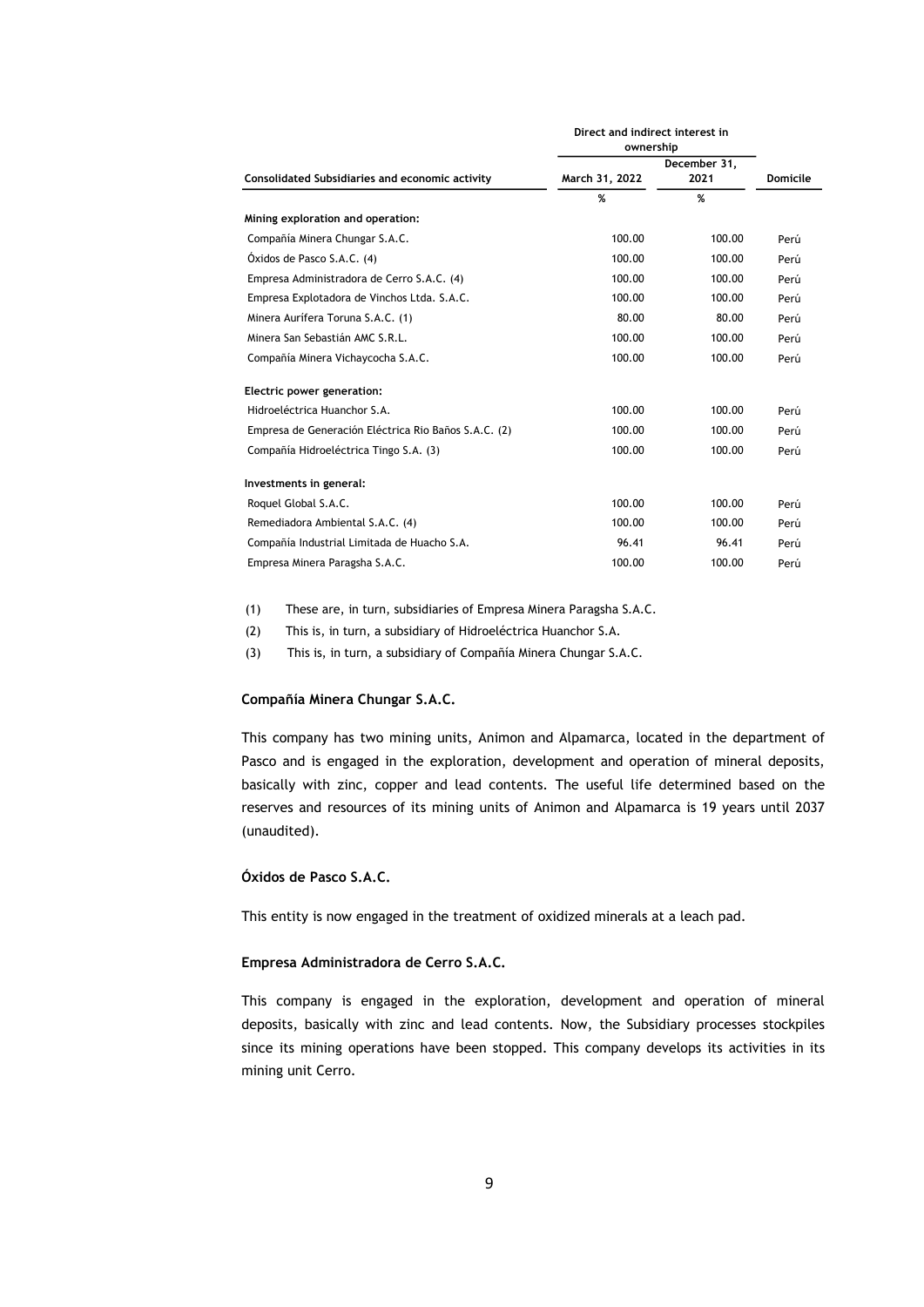#### **Empresa Explotadora de Vinchos Ltda. S.A.C.**

This company does not perform operations since 2015 because Management decided to redirect its mining activities in other Subsidiaries of the Company. As from 2019, Management decided to conduct explorations to reconsider the potential of its deposit and then develop and operate it provided it is viable and profitable; otherwise, it will enter into a simple reorganization process in the short term and will be absorbed by an operating subsidiary of the Company in order to search for synergies for the development of its projects.

#### **Empresa Minera Paragsha S.A.C.**

This company was incorporated for exploration, operation, assignment and mining usufruct; however, its main activity is now the purchase and sale of investments in equity instruments. This company has shares of the Company and Cementos Polpaico S.A.

Management considers that they will continue receiving financial support from the Company due to its strategic importance.

# **Minera Aurífera Toruna S.A.C., Minera San Sebastián AMC S.R.L. and Compañía Minera Vichaycocha S.A.C.**

These companies were incorporated for the exploration, development and operation of mineral deposits and their main activity is the exploration of their mining concessions through the financing of the Company and Subsidiaries. No activities have been developed in 2018.

The Company's Management is reevaluating potential projects or the option of a simple reorganization in order to search for synergies for the development of their projects.

#### **Hidroeléctrica Huanchor S.A.C.**

The Company is mainly engaged in the sale of energy through the operation and maintenance of generating plants of electrical transmission systems. To do this, it has the 19,632 MW Huanchor Hydroelectric Power Plant and the 1.2 MW Tamboraque Mini Hydroelectric Power Plant, both located in the district of San Mateo, province of Huarochirí, Lima.

#### **Empresa de Generación Energética Rio Baños S.A.C.**

This company is engaged in electric power generation and has the hydroelectric power plants of Baños V and Rucuy. The hydroelectric power plant of Rucuy has stopped its operations since March 2017 as a consequence of El Niño phenomenon, which caused issues in the penstock and the transmission line. The Rucuy hydroelectric plant restarted its operations in the first half of 2019.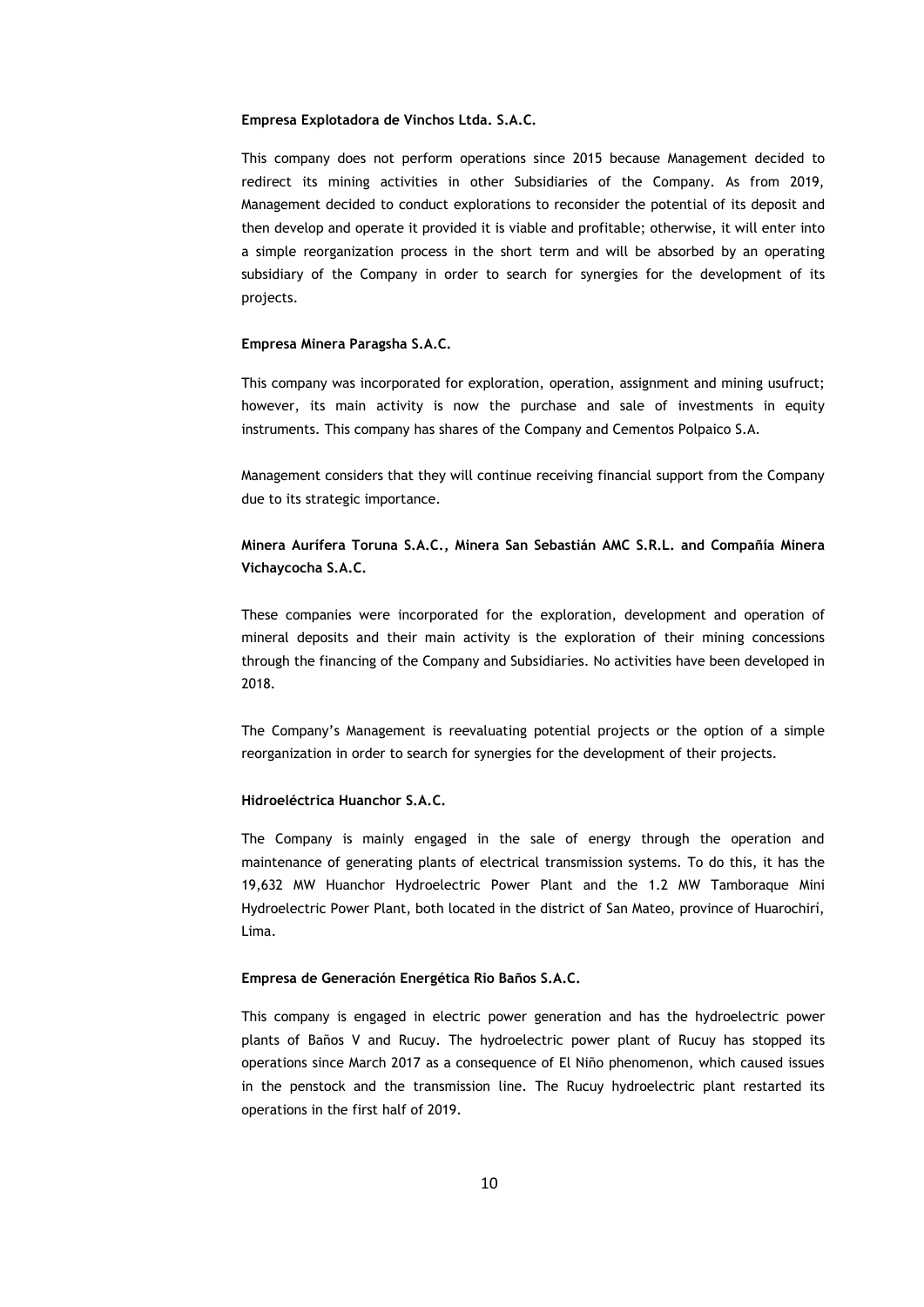#### **Compañía Hidroeléctrica Tingo S.A.**

This company is engaged in the operation and maintenance of gen-sets and electrical energy transmission systems. It has the hydroelectric power plant of Tingo of 1.24 MW and 82 km of transmission lines of 22.9 and 50 kv.

#### **Terminales Portuarios Chancay S.A. (today Cosco Shipping Ports Chancay Perú S.A.)**

This company is now at the development stage and will be engaged in port activities. Its objective is the development, construction, implementation, commissioning and operation of a multi-purpose port at Chancay Bay, in the northern area of Lima. The construction of the port started in 2017 and it is estimated to commence operations in 2022. On May 13, 2019, it ceased to be a subsidiary of the Company.

#### **Roquel Global S.A.C.**

This company is engaged in real estate development in order to perform port and logistics activities in relation to the Chancay Port. The pre-investment stage will commence in 2019. The financial statements of this subsidiary are presented consolidated with those of the Company since 2017.

#### **Corporación Logística Chancay S.A.C.**

Corporación Logística Chancay S.A.C. was incorporated as subsidiary in 2017 and its purpose is to engage in real estate development and port and logistics activities. In 2021 it was liquidated.

#### **Compañía Industrial Limitada de Huacho S.A.**

This company is mainly engaged in real estate activities. The financial statements of this subsidiary are presented consolidated with those of the Company since 2017.

#### **Remediadora Ambiental S.A.C.**

This company is engaged in environmental consultancy, environmental studies and acquisition of properties. The financial statements of this subsidiary are presented consolidated with those of the Company since 2018.

#### (e) Bond issuance –

On February 11, 2021, bonds known as "Senior Notes Due 2026" were issued and placed in its entirety in the international market for US\$475,000 thousand, at an annual rate of 4.375%, maturing in 5 years. Interests will be paid in semiannual installments from August 11, 2021 to February 11, 2026.

On February 17, 2021, the Company (i) partially repaid senior notes maturing in 2022 for US\$125 thousand, (ii) fully repaid the syndicated loan for US\$303 thousand, including accrued interests, and (iii) repaid other medium-term loans for US\$34 million. Remaining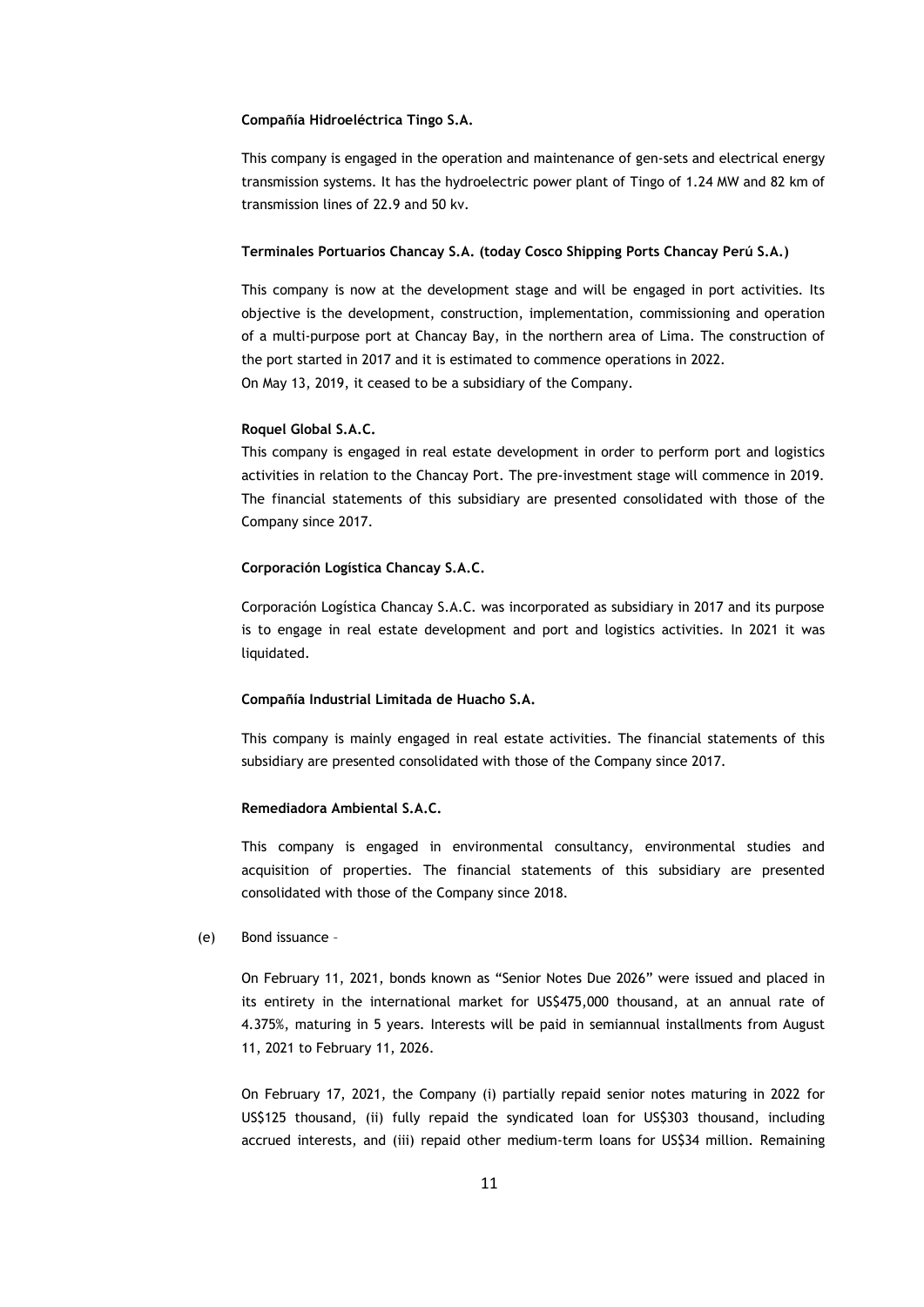balance of funds received from the new issuance of bonds was destined for expenses related to the operation for US\$13 thousand.

At the Shareholders' Meeting held on November 4, 2011, it was approved to issue obligations for up to US\$1,100,000 thousand or its equivalent amount in soles, to be placed in the international and/or local market, with a first tranche of up to US\$600,000 thousand in order to fund mining and energy projects in the next five years.

At the Board of Directors' meeting of the Company held on January 16, 2012, the issuance of bonds was approved under Rule 144A and Regulation S of the U.S. Securities Act of the United States of America, for up to US\$600,000 thousand.

On February 2, 2012, bonds known as "Senior Notes Due 2022" were issued and placed in its entirety in the international market for US\$600,000 thousand, at an annual rate of 5.375%, maturing in 10 years. Interests will be paid in semiannual installments from August 2, 2012 to February 2, 2022. Compliance covenants were not established for this obligation.

As of December 31, 2021, the balance of the bond issue amounted to US\$410,264 thousand. On February 02, 2022, the principal and interest of the bond called "5.375% Senior Notes Due 2022" was fully paid.

#### (f) Syndicated Loan

In august 2020, the company obtained an eighteen month syndicated loan without colateral for USD 300 MM. This transaction had the participation of eight Banks and was lead by Santander bank and Scotiabank. The money obtained was used to re-profile short term debt and improve liquidity. Likewise, in October the company has secured an additional revolving commited line without guarantees for up to USD 50 MM, available at any time during the next two years.

On February 17, 2021, the Company paid the total syndicated loan for US\$ 303MM, including accrued interest.

On December 29, 2021, the syndicated loan contract was signed for US\$400,000 thousand, with the following entities being lenders: Banco Santander, S.A.; Citibank, N.A., acting through its international banking facility; Citibank, N.A.; Bank of Nova Scotia; International Bank of Peru S.A.A.; Inter-American Bank of Finances; Credit and Investment Bank, S.A.; Latin American Bank of Foreign Trade, S.A.; Bancaribe Curacao Bank N.V.; Banco de Credito del Peru and Banco de Occidente Panama, S.A. The interest rate is variable, equivalent to LIBOR (3m) plus a margin calculated based on the company's credit rating. Currently the applicable margin is 325 bps.

On January 25, 2022, Volcan Compañía Minera S.A.A. received the disbursement of US\$400,000 corresponding to the syndicated loan. The funds of this loan were used in full to pay the obligations under the existing bonds called "5.375% Senior Notes due 2022".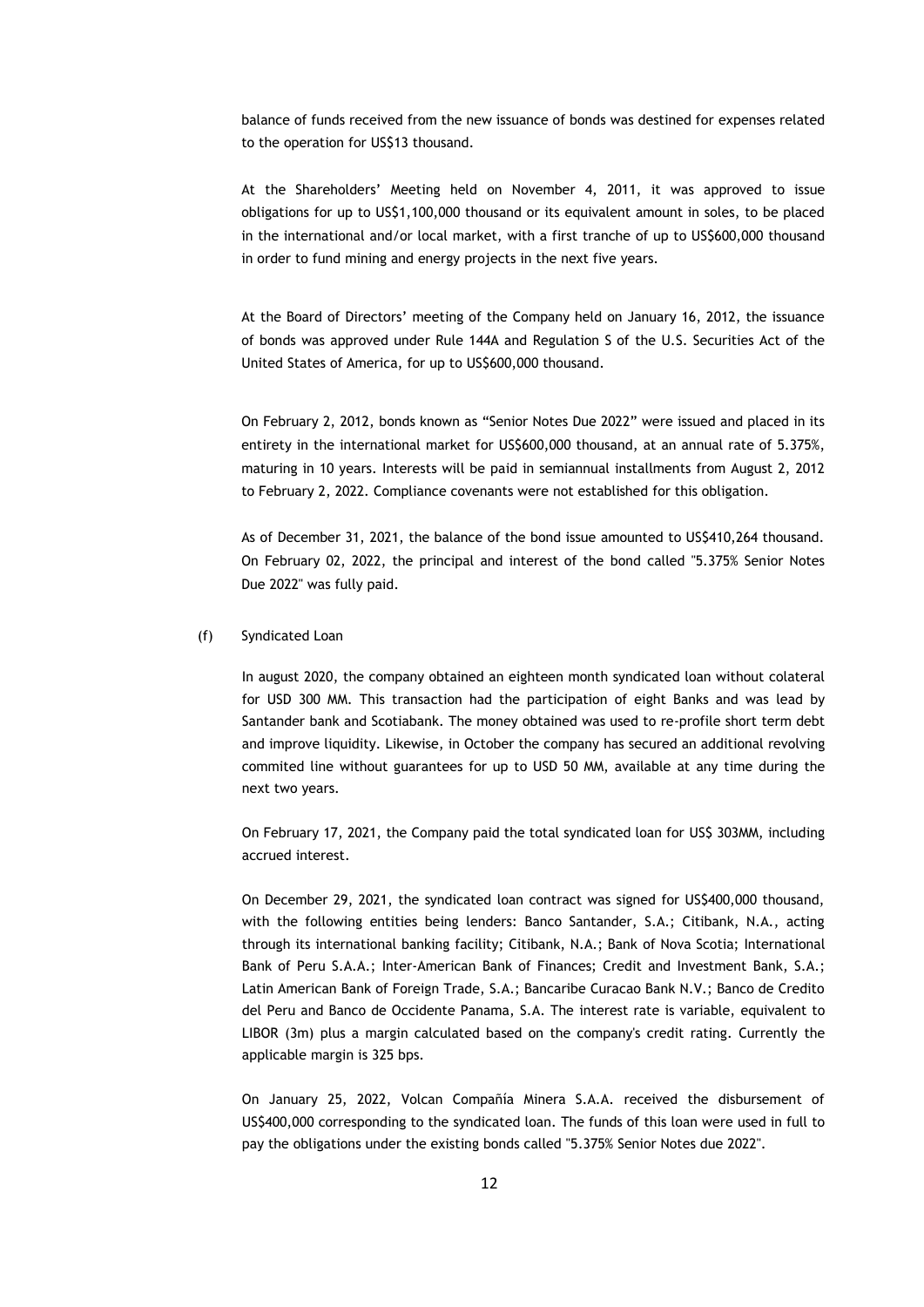#### (g) COVID-19 Impacts

The ongoing COVID-19 pandemic has caused severe disruptions in the world economy and in the Company and Subsidiaries' operations. In order to contain the spread of COVID-19 in Peru, on March 16, 2020, pursuant to Supreme Decree No. 044-2020, the Peruvian government declared state of emergency, initiating a quarantine protocol in the whole nation. Mandatory social isolation applied to all industries. Only companies in the industry of health, finance and essential goods or services were allowed to continue their operations.

In accordance with these restrictions, the Company and Subsidiaries stopped their operations from March 16 to June 4, when they resumed their operations gradually. As of December 31, 2020, costs arose from plant shutdowns. In addition, the implementation of a plan for the surveillance, prevention and control of COVID-19 in the workplace in accordance with the regulations of the Ministry of Energy and Mines, which was registered at the Ministry of Health.

As a response of this situation, the Peruvian government implemented various economic and public health measures to address the pandemic caused by COVID-19. In particular, economic support has been provided through programs such as "Reactiva Peru".

Reactiva Peru": liquidity program aimed at providing a quick and effective response to the liquidity needs faced by companies due to the impact of COVID-19, ensuring continuity in the payment chain, granting guarantees to micro, small, medium and large companies so that they can access working capital loans, and thus be able to meet their short-term obligations with their workers and suppliers of goods and services. This program reached S/60.0 billion, equivalent to 8 percent of PBI.

Loans disbursed from the "Reactiva Perú" program have maximum terms of up to thirty-six months, with a grace period of up to twelve months. Likewise, the financial entities promised to offer these credits at historically low rates, since the Central Reserve Bank of Peru (BCRP) granted said funds through a repurchase agreement with the guarantee of the National Government represented in securities, which were assigned through of auctions or direct operations, remunerate an effective annual rate of 0.5 percent and include a grace period of twelve months without payment of interest or principal.

In accordance with the regulations of the Reactiva Peru program, the Company and Subsidiaries may not prepay current indebtedness unless using new credit facilities and may not distribute dividends or distribute any profits (with the exception of distributions for employees), during the 36-month term of the financing period. These loans are presented as part of financial obligations in the consolidated statement of financial position.

As a result of the economic and business impact of COVID-19, Management revised certain accounting estimates and judgments such as, the impairment estimate of long-term assets, which, in accordance with the revised assumptions, have not had a significant effect on the Company and Subsidiaries' financial position and results of operations.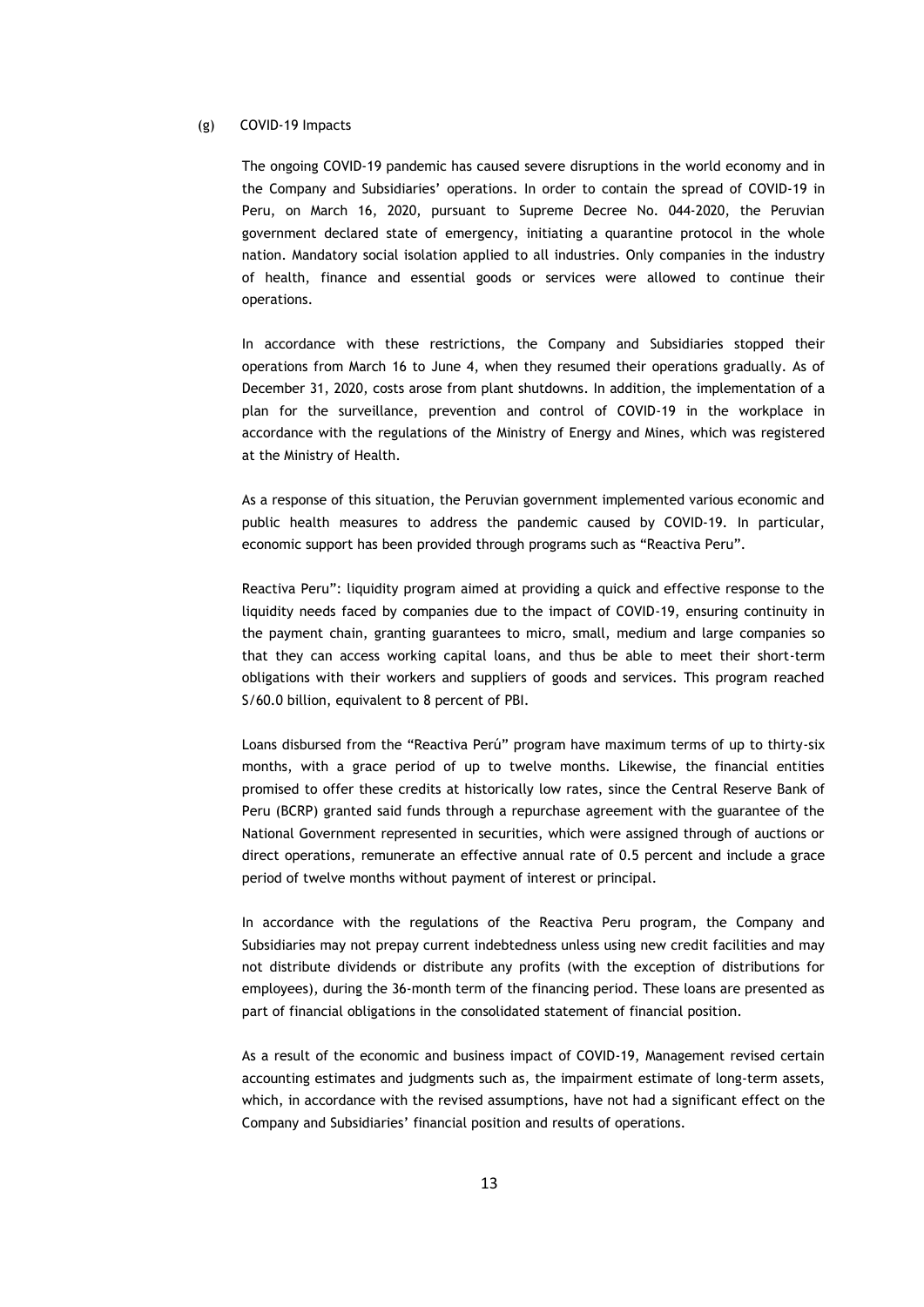The Company's Management also evaluated main factors that may affect the performance and operations of the business, considering that there is no material uncertainty that may cause substantial doubts about its capacity to continue as going concern.

Since the pandemic is still on, Management is still monitoring the measures taken by the government in order to guarantee the cycle of its operations.

#### **2. Significant accounting policies**

Significant accounting policies used by the Company and Subsidiaries for the preparation of the consolidated financial statements are as follows:

(a) Statement of compliance and basis of preparation and presentation –

The accompanying consolidated financial statements were prepared in accordance with the International Financial Reporting Standards (IFRS), issued by the International Accounting Standards Board (IASB), effective as of December 31, 2021 and December 31, 2020, as applicable, including International Financial Reporting Standards (IFRS), International Accounting Standards (IAS), and Interpretations issued by the International Financial Reporting Interpretations Committee (IFRIC), or by the former Standing Interpretations Committee (SIC), adopted by the IASB. Historical cost basis was applied for these purposes, except those items measured at fair value, as further explained in the section of significant accounting policies (letter (d)).

Fair value is the price that would be received when selling an asset, or paid when transferring a liability in an organized transaction between market participants at a measurement date, regardless of the fact that such price is directly observable or estimable through another valuation technique. When estimating the fair value of an asset or liability, the Company considers the characteristics of such asset or liability in the event that market participants would want to consider them when setting a price at the measurement date. Fair value for measurement and/or disclosure purposes in these consolidated financial statements is determined over such basis, except share-based payment transactions (which are within the scope of IFRS 2), lease transactions (within the scope of IFRS 16), and measurements somehow similar to fair value, but are not fair value, such as net realizable value in IAS 2, or value in use in IAS 36.

Additionally, for financial reporting purposes, fair value measurements are categorized in three levels: 1, 2 or 3; depending on the degree in which the information for fair value measurements are observable, and their significance to fair value measurement in its entirety, as described below:

Level 1: Input is quoted prices (unadjusted) in active markets for identical assets or liabilities that the Company may access to at the measurement date.

Level 2: Input is different from quoted prices included in Level 1, which are observable for the asset or liability, whether directly or indirectly.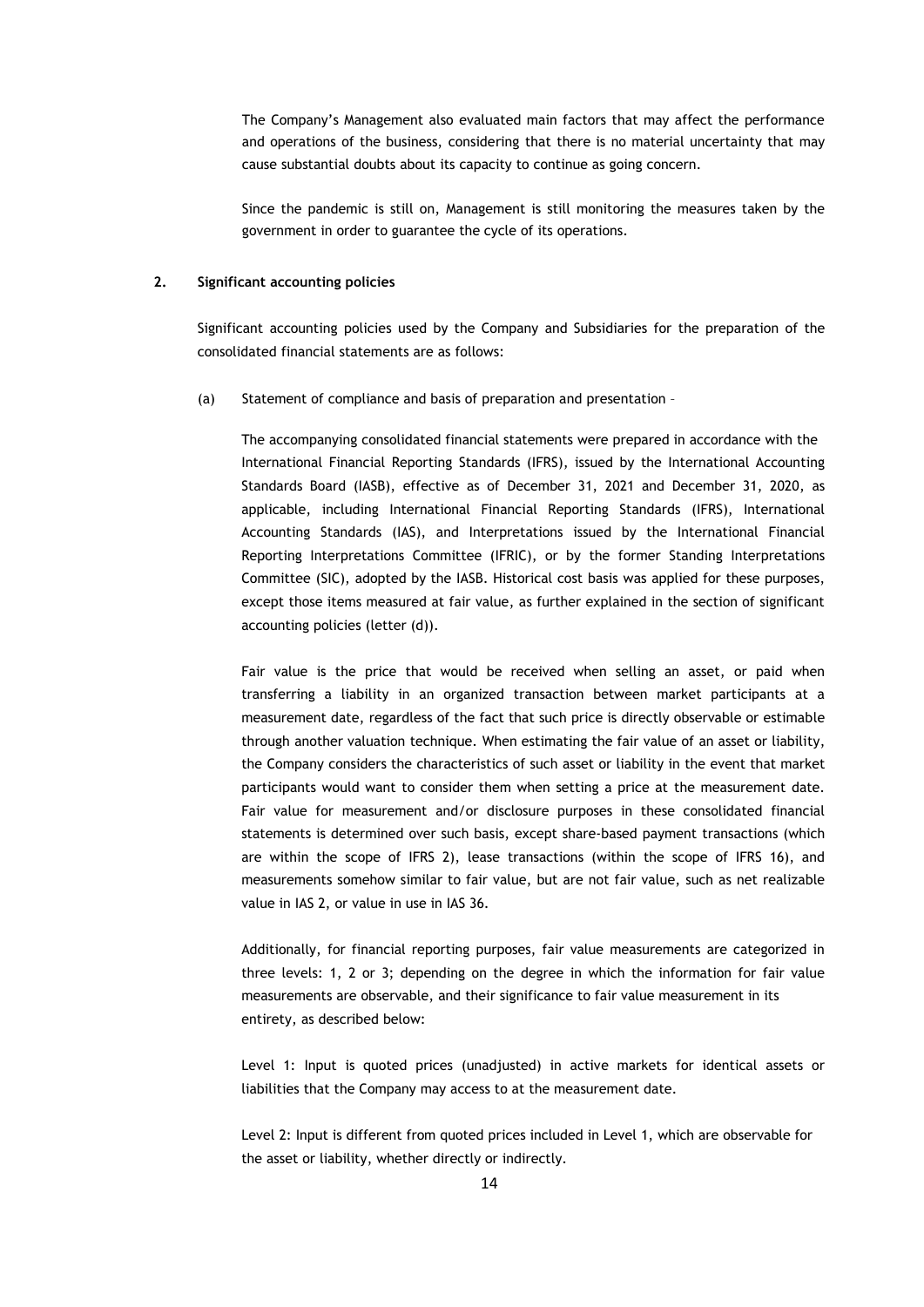Level 3: Input is not observable for the asset or liability. Non-observable input data will be used to measure fair value provided such relevant observable input data are not available, considering situations where there is low market activity, if any, for the asset or liability at the measurement date.

The Company's Management is responsible for the information contained in these consolidated financial statements, which expressly confirms that all principles and criteria established in IFRS issued by the IASB, effective at each year-end, have been applied in their preparation.

#### (b) Consolidation principles –

The accompanying consolidated financial statements include the accounts of the Company and of those entities controlled by the Company (Subsidiaries). The Company considers that control of an entity is achieved when the Company has the power to govern its financial and operating policies in order to obtain benefits from its activities.

All significant intercompany transactions have been eliminated in consolidation. When necessary, adjustments are made to the financial statements of certain Subsidiaries to ensure conformity with the group´s accounting policies.

Profit and loss resulting from subsidiaries acquired or disposed during the year are included in the consolidated statement of profit or loss as from the effective date of acquisition or up to the effective date of sale, as applicable. Total comprehensive income of those subsidiaries is attributed to the Company's shareholders and to the non-controlling owners of these subsidiaries even in cases when these interests result in a deficit balance.

Changes in the interest in subsidiaries that do not correspond to a loss of control over them are accounted for as equity transactions. The carrying amounts of interest of the shareholders of the Company and the non-controlling owners of these subsidiaries are adjusted to reflect the changes in their interest. Any difference between these amounts and the fair value of the consideration paid or received is directly attributed to equity.

As of March 31, 2022 and December 31, 2021, the consolidated financial statements include the consolidated accounts of Volcan Compañía Minera S.A.A. and Subsidiaries disclosed in Note 1(c).

#### (c) Functional and presentation currency -

The Company prepares and presents its consolidated financial statements in U.S. dollars, its functional currency. The functional currency is the currency of the main economic environment in which an entity operates, which influences selling prices of traded goods and services, among other factors.

Translation to U.S. dollars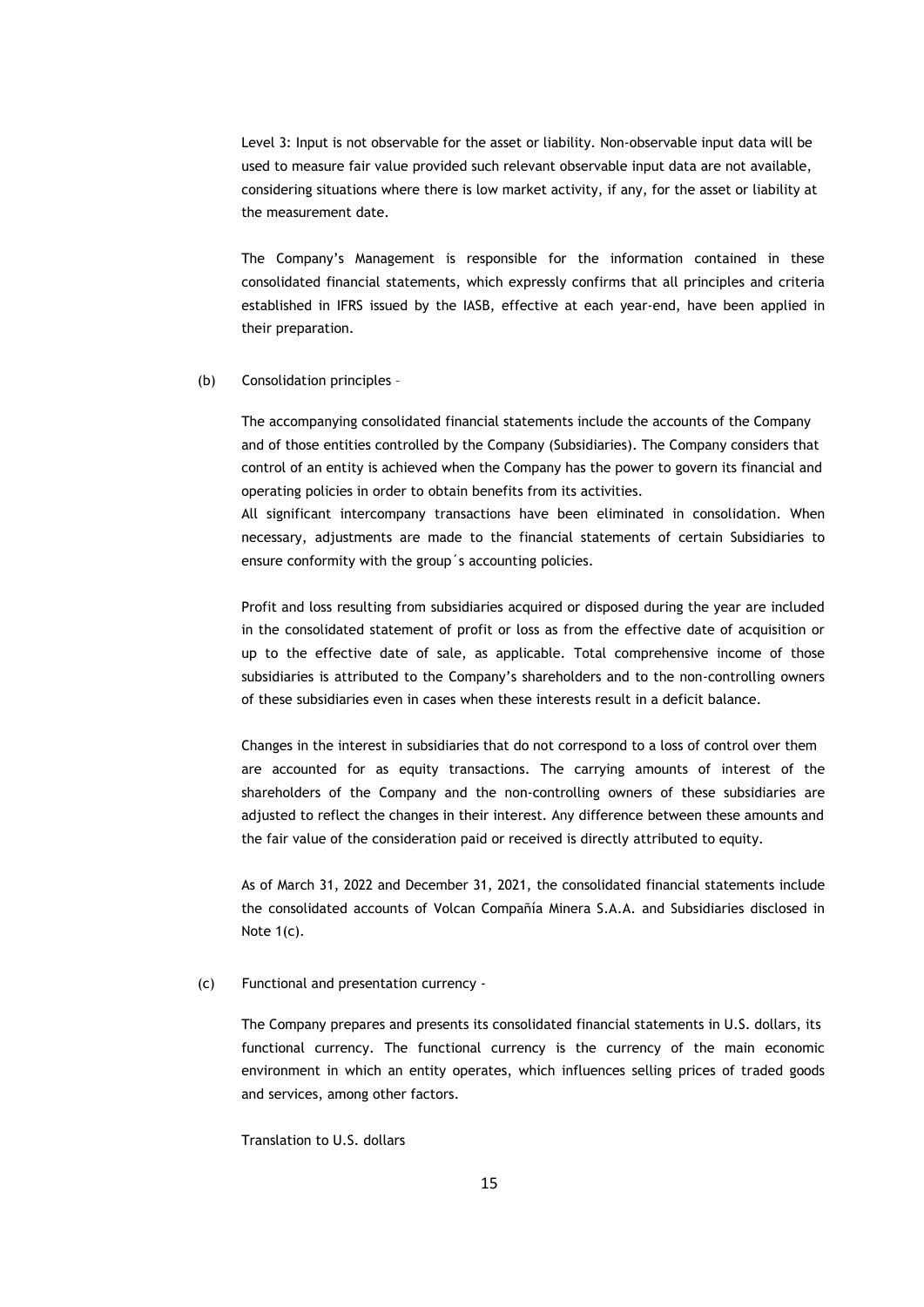The Company prepares its consolidated financial statements in U.S. dollars based on its accounting records carried in soles. Those consolidated financial statements are translated into U.S. dollars (functional currency) following the methodology explained below:

As of March 31, 2022 and December 31, 2021, the monetary assets and liabilities of the Company, whose original currency is the sol, have been translated into U.S. dollars using the average closing exchange rate effective at those dates of US\$0.269 and US\$0.251 per S/1.00, respectively. The monetary assets and liabilities in U.S. dollars are maintained at their original value in such currency.

Non-monetary assets and liabilities and equity accounts in soles have been translated into U.S. dollars using the exchange rate in force at the original date of the transaction. The consumption of supplies, accumulated depreciation of property, plant and equipment, and the amortization of mining concessions, exploration and development costs and other mining assets were calculated based on the amounts translated into U.S. dollars of related assets. Non-monetary assets and liabilities in U.S. dollars are held at their original value in such currency.

Profit or loss items denominated in U.S. dollars are presented in their original currency, and other transactions are translated from soles to U.S. dollars using the effective exchange rate at the original date of the transaction, except items that result from non-monetary assets, which are determined as indicated in the paragraph above.

#### (d) Financial instruments –

Financial instruments are contracts that simultaneously give rise to a financial asset in a company and a financial liability or equity instrument in another company. Financial assets and liabilities are recognized when the Company and Subsidiaries become part of the contractual agreements of the corresponding instrument.

Financial assets and liabilities are initially measured at fair value plus transaction costs directly attributable to their acquisition or issuance, except for those classified at fair value through profit or loss, which are initially recognized at fair value and whose transaction costs directly attributable to their acquisition or issuance, are recognized immediately in profit or loss for the year.

As of December 31, 2021, the Company and Subsidiares has no financial instruments, see note 6 Other financial liabilities.

#### **Financial assets**

All regular way purchases or sales of financial assets are recognized and derecognized on a trade date basis and require delivery of assets within the time frame established by regulation or convention in the marketplace.

All recognized financial assets are measured subsequently in their entirety at either amortized cost or fair value, depending on the classification of the financial assets.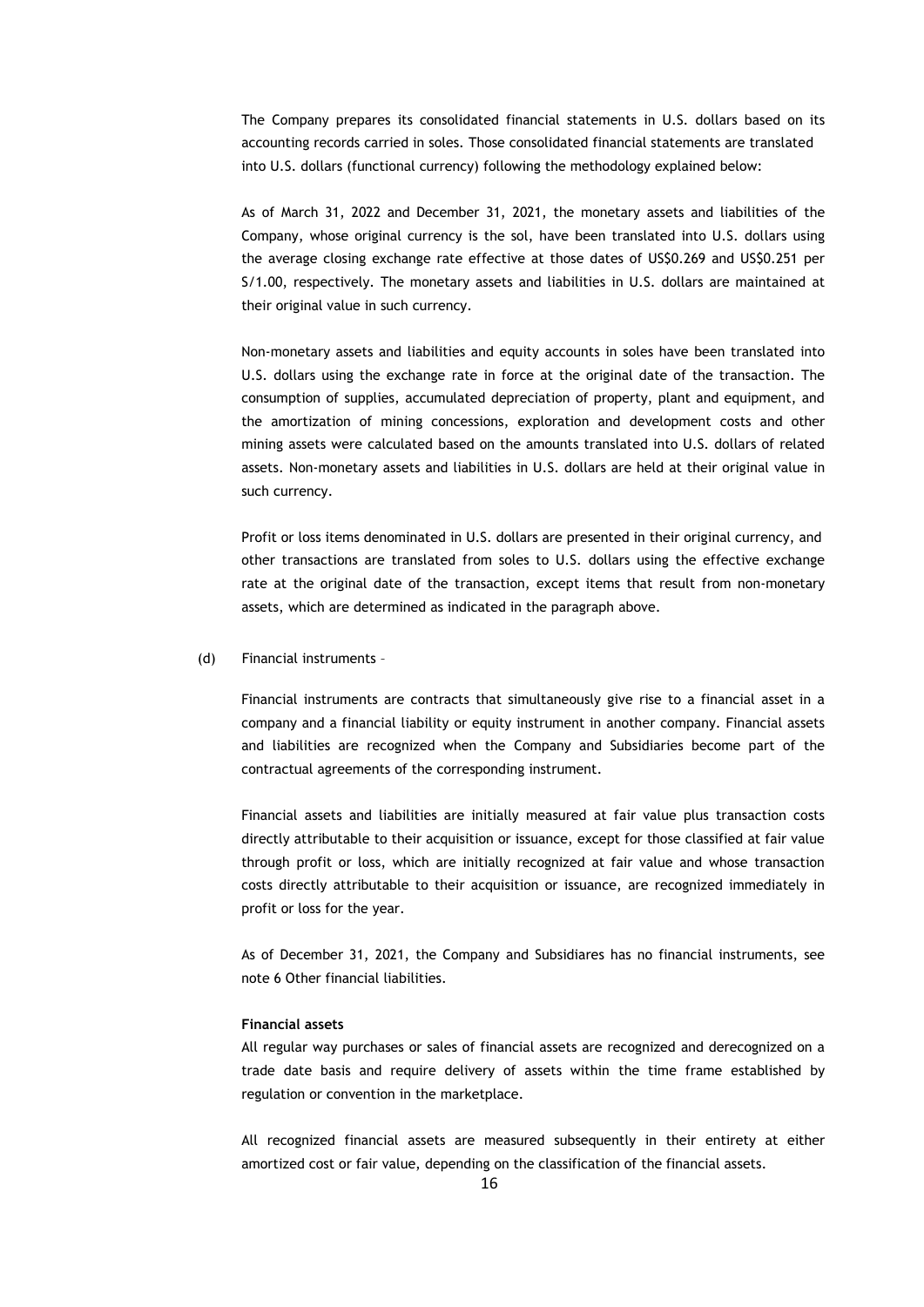#### **Classification of financial assets**

Debt instruments that meet the following conditions are measured subsequently at amortized cost:

- the financial asset is held within a business model whose objective is to hold financial assets in order to collect contractual cash flows; and
- the contractual terms of the financial asset give rise on specified dates to cash flows that are solely payments of principal and interest on the principal amount outstanding.

Debt instruments that meet the following conditions are measured subsequently at fair value through other comprehensive income:

- the financial asset is held within a business model whose objective is achieved by both collecting contractual cash flows and selling the financial assets; and
- the contractual terms of the financial asset give rise on specified dates to cash flows that are solely payments of principal and interest on the principal amount outstanding.

By default, all other financial assets are measured subsequently at fair value through profit or loss.

#### Amortized cost and effective interest method

The effective interest method is a method of calculating the amortized cost of a debt instrument and of allocating interest income over the relevant period.

For financial assets other than purchased or originated credit-impaired financial assets, the effective interest rate is the rate that exactly discounts estimated future cash receipts (including all fees and points paid or received that form an integral part of the effective interest rate, transaction costs and other premiums or discounts) excluding expected credit losses, through the expected life of the debt instrument, or, where appropriate, a shorter period, to the gross carrying amount of the debt instrument on initial recognition. For purchased or originated credit‑impaired financial assets, a credit‑adjusted effective interest rate is calculated by discounting the estimated future cash flows, including expected credit losses, to the amortized cost of the debt instrument on initial recognition.

The amortized cost of a financial asset is the amount at which the financial asset is measured at initial recognition minus the principal repayments, plus the cumulative amortization using the effective interest method of any difference between that initial amount and the maturity amount, adjusted for any loss provision. On the other hand, the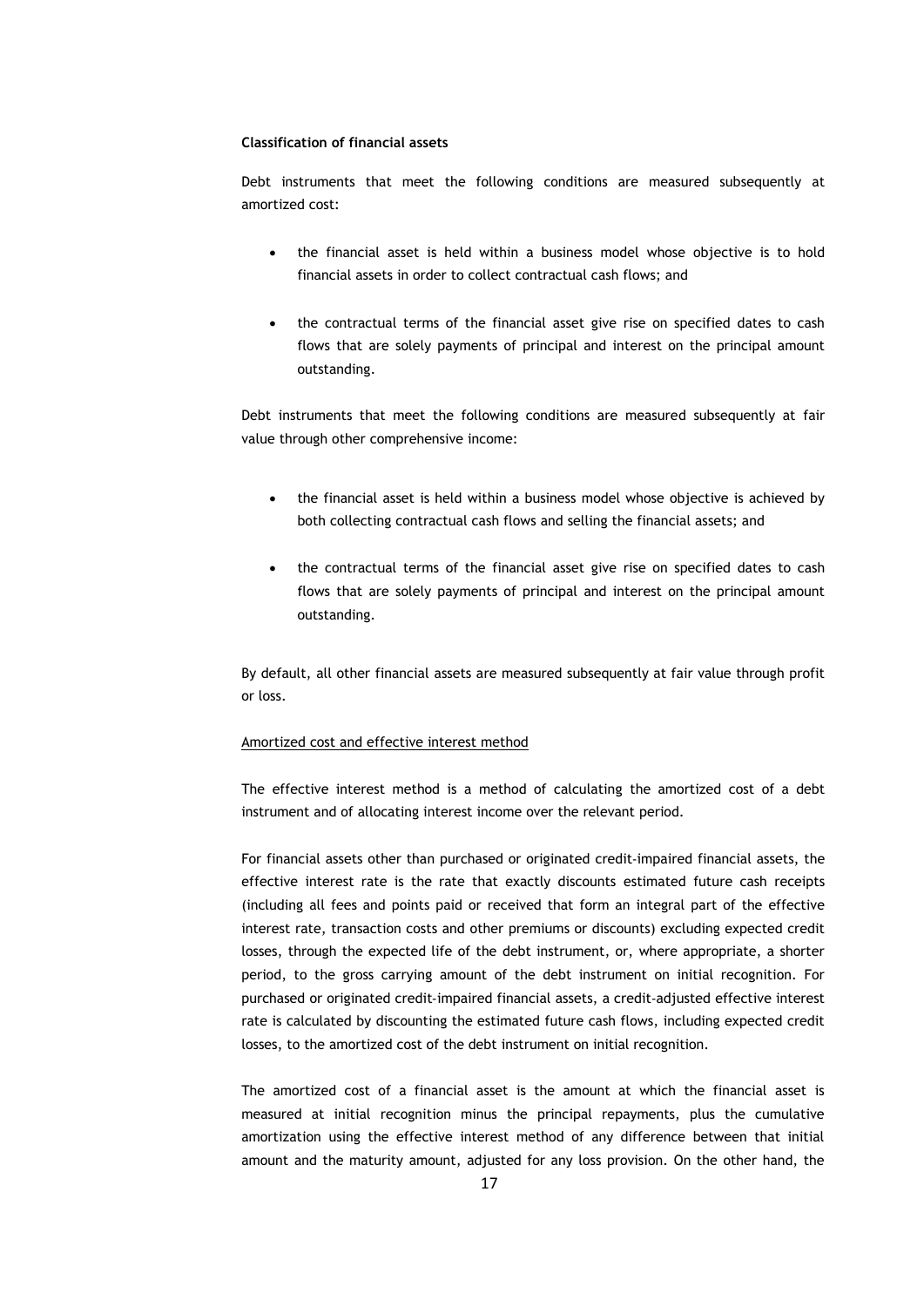gross carrying amount of a financial asset is the amortized cost of a financial asset before adjusting for any loss provision.

Interest income is recognized using the effective interest method for debt instruments measured subsequently at amortized cost and at fair value through other comprehensive income. For financial assets other than purchased or originated credit‑impaired financial assets, interest income is calculated by applying the effective interest rate to the gross carrying amount of a financial asset, except for financial assets that have subsequently become credit‑impaired.

For financial assets that have subsequently become credit-impaired, interest income is recognized by applying the effective interest rate to the amortized cost of the financial asset. If, in subsequent reporting periods, the credit risk on the credit-impaired financial instrument improves so that the financial asset is no longer credit-impaired, interest income is recognized by applying the effective interest rate to the gross carrying amount of the financial asset.

For purchased or originated credit‑impaired financial assets, the Company and Subsidiaries recognize interest income by applying the credit‑adjusted effective interest rate to the amortized cost of the financial asset from initial recognition. The calculation does not revert to the gross basis even if the credit risk of the financial asset subsequently improves so that the financial asset is no longer credit-impaired. Interest income is recognized in the consolidated statement of profit or loss.

#### Impairment of financial assets

The Company and Subsidiaries recognize a provision for expected credit losses of financial assets that are measured at amortized cost or at fair value through other comprehensive income. An impairment loss for investments in equity instruments is not recognized. The amount of expected credit losses is updated at each reporting date in order to reflect the changes in credit risk since the initial recognition of the pertinent financial instrument.

The Company and Subsidiaries recognize lifetime expected credit losses for trade accounts receivable and other accounts receivable. The expected credit losses on these financial assets are estimated using a provision matrix based on the Company and Subsidiaries' historical credit loss experience, adjusted for factors that are specific to the debtors, general economic conditions and an assessment of both the current as well as the forecast direction of conditions at the presentation date, including time value of money where appropriate.

For all other financial instruments, the Company and Subsidiaries recognize lifetime expected credit losses when there has been a significant increase in credit risk since initial recognition. The evaluation of whether the expected credit losses should be recognized during the life of the credit is based on significant increases in the probability or the risk that a noncompliance may occur since initial recognition instead of the evidence that the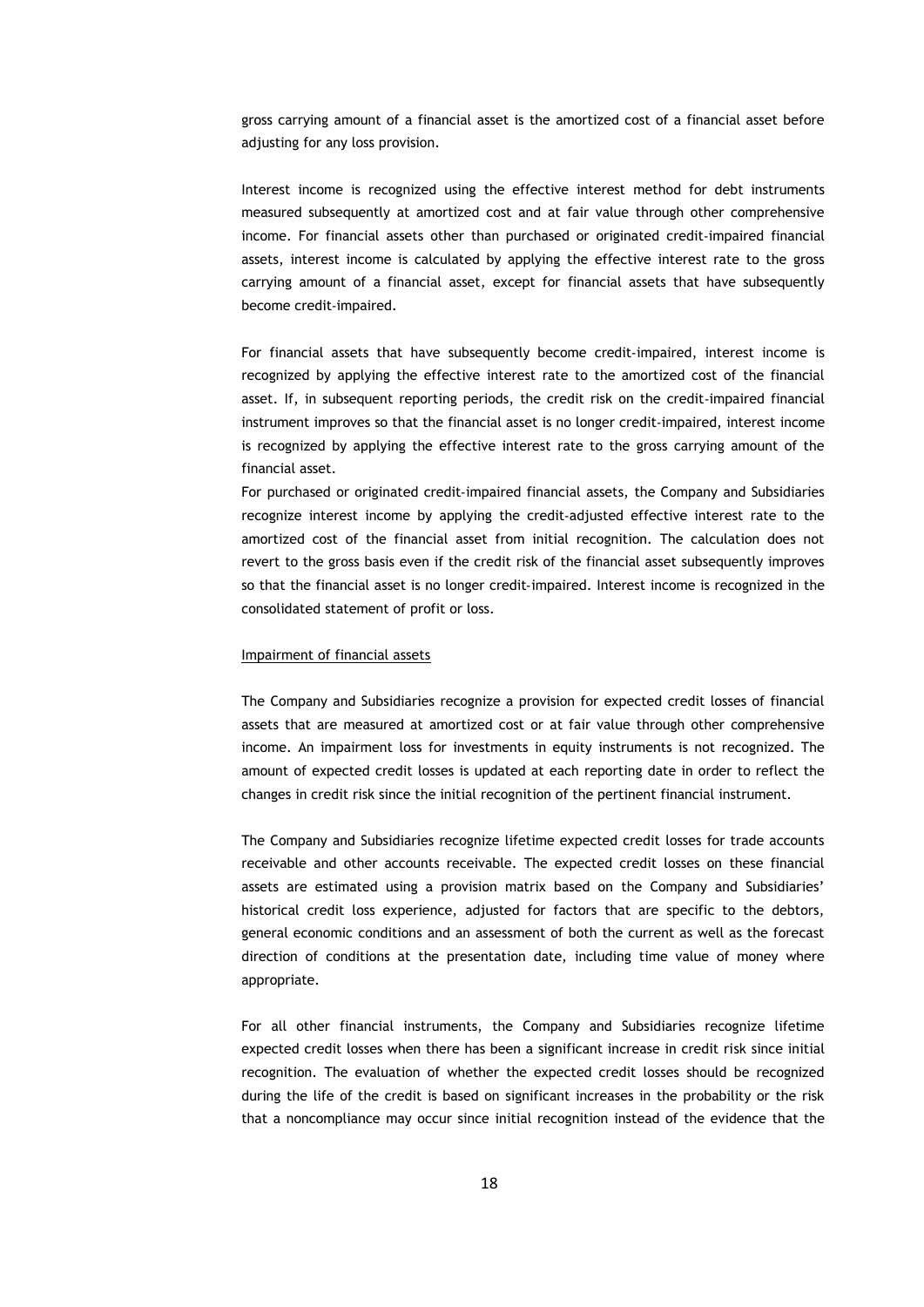credit of a financial asset is impaired at the presentation date of the report or an actual noncompliance has occurred.

The duration of expected credit losses during the life of the credit represents the expected credit losses that will result from all possible default events over the expected useful life of a financial instrument. In contrast, 12-month expected credit losses during the life of the credit represents the portion of the useful life of expected credit losses during the life of the credit that is expected to result from default events on a financial instrument that are possible within 12 months after the reporting date.

### **Financial liabilities**

Financial liabilities are classified at fair value through profit or loss or at amortized cost using the effective interest method. The Company and Subsidiaries determine the classification of financial liabilities upon initial recognition.

#### Financial liabilities at fair value through profit or loss

Financial liabilities are classified as at fair value through profit or loss when the financial liability is held for trading or it is designated as at fair value through profit or loss.

A financial liability is classified as held for trading if:

- it has been acquired principally for the purpose of repurchasing it in the near term; or
- on initial recognition it is part of a portfolio of identified financial instruments that the Company and Subsidiaries manage and have a recent actual pattern of short-term profit-taking; or
- it is a derivative, except for a derivative that is a financial guarantee contract or a designated and effective hedging instrument.

A financial liability other than a financial liability held for trading may be designated as a financial liability at fair value through profit or loss upon initial recognition if:

- such designation eliminates or significantly reduces a measurement or recognition inconsistency that would otherwise arise; or
- the financial liability forms part of a group of financial assets or financial liabilities or both, which is managed and its performance is evaluated on a fair value basis, in accordance with the Company and Subsidiaries' documented risk management or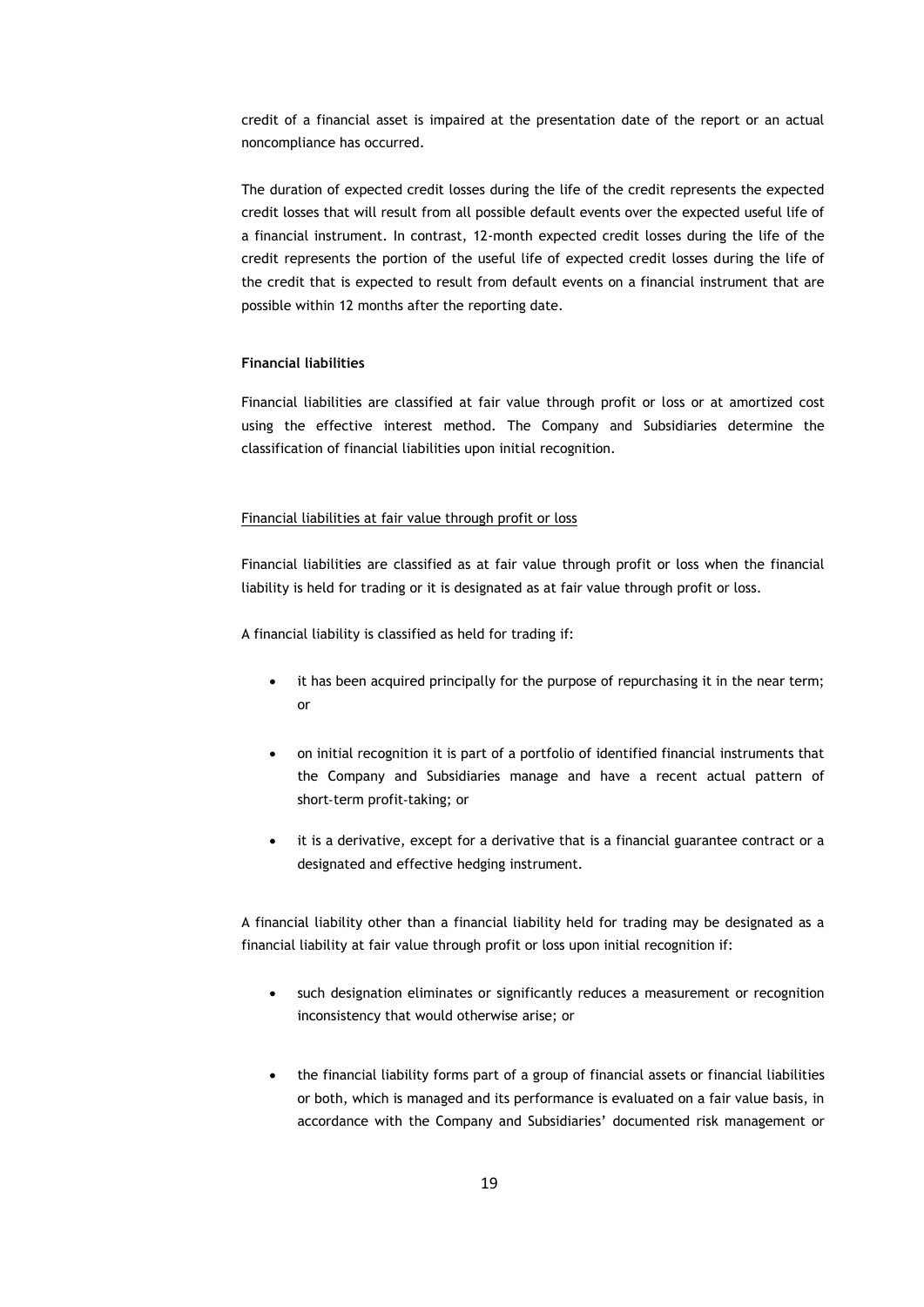investment strategy, and information about the Company and Subsidiaries is provided internally on that basis; or

• it forms part of a contract containing one or more embedded derivatives, and IFRS 9 permits the entire combined contract to be designated as at fair value through profit or loss.

Financial liabilities at fair value through profit or loss are measured at fair value, with any profit or losses arising on the new measurement recognized in profit or loss. The net profit or loss recognized in profit or loss incorporates any interest paid on the financial liability and is included in the "other profit and losses" line item.

However, for financial liabilities that are designated as at fair value through profit or loss, the amount of change in the fair value of the financial liability that is attributable to changes in the credit risk of that liability is recognized in other comprehensive income, unless the recognition of the effects of changes in the liability's credit risk in other comprehensive income would create or enlarge an accounting mismatch in profit or loss. The remaining amount of change in the fair value of liability is recognized in profit or loss. Changes in fair value attributable to a financial liability's credit risk that are recognized in other comprehensive income are not subsequently reclassified to profit or loss; instead, they are transferred to retained earnings upon derecognition of the financial liability.

Profit or losses on financial guarantee contracts and loan commitments issued by the Company and Subsidiaries that are designated as at fair value through other profit or loss are recognized in profit or loss.

#### Financial liabilities measured subsequently at amortized cost

Other financial liabilities, including loans, trade accounts payable and others, are measured subsequently at amortized cost using the effective interest method.

The effective interest method is a method of calculating the amortized cost of a financial liability and of allocating interest expense over the relevant period. The effective interest rate is the rate that exactly discounts cash flows receivable or payable (including all fees and points paid or received that form an integral part of the effective interest rate, transaction costs and other premiums or discounts) estimated through the expected life of the financial liability, or (where appropriate) a shorter period, to the amortized cost of a financial liability.

#### Derecognition of financial liabilities

The Company and Subsidiaries derecognize financial liabilities when, and only when, the Company and Subsidiaries' obligations are discharged, cancelled or have expired. The difference between the carrying amount of the financial liability derecognized and the consideration paid and payable is recognized in profit or loss.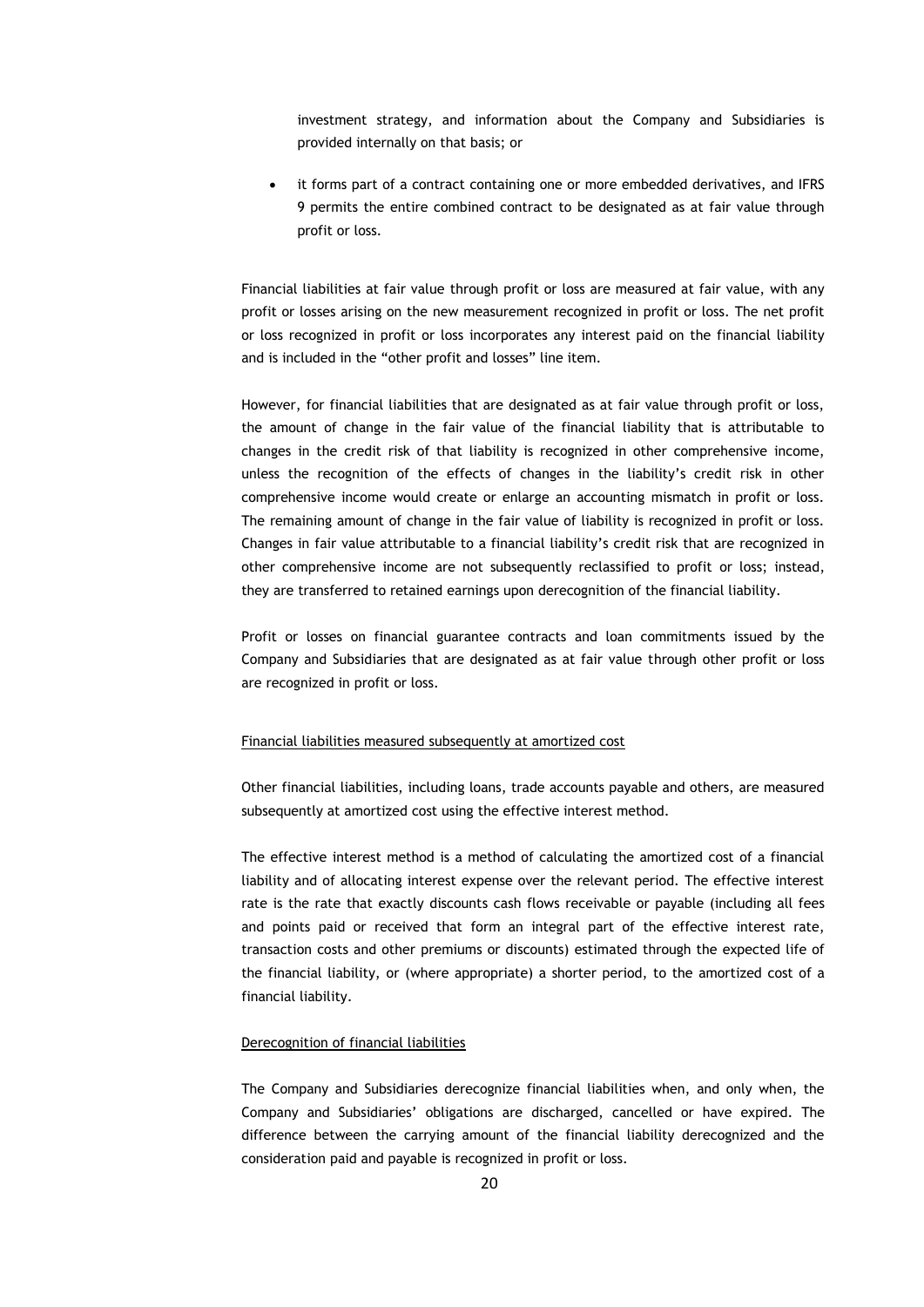#### **Derivative financial instruments**

The Company and Subsidiaries enters into a variety of derivative financial instruments to manage its exposure to foreign exchange rate risks, rates and prices of commodities.

Derivatives are recognized initially at fair value at the date a derivative contract is entered into and are subsequently remeasured to their fair value at each reporting date. Profit or loss from changes in the fair value of these assets is recognized in profit or loss of the period they occur, unless the derivative is designated and effective as a hedging instrument, in which event the timing of the recognition in profit or loss depends on the nature of the hedge relationship.

(e) Cash and cash equivalents –

Cash comprises cash on hand and freely available deposits. Cash equivalents comprise shortterm financial investments with maturities of three months or less counted from their acquisition date, which are readily convertible into known amounts of cash and are not subject to an insignificant risk of changes in value. See note 4 Cash and cash equivalents.

(f) Inventories and obsolescence estimate –

Inventories are valued at the lower of acquisition or production cost or net realizable value. The cost of concentrates includes the cost of direct materials, direct labor costs and manufacturing overheads, including the cost of transferring inventories to their current location and conditions. The cost of concentrates and supplies is determined by applying the weighted average cost method, and the cost of inventories in transit is determined by applying the specific cost method. Net realizable value is the sales price estimated in the normal course of business, less the estimated costs to place inventories in sale conditions and perform their sale. Due to the reductions of the carrying amount of inventories to their net realizable value, an estimate for inventory obsolescence is established and charged to profit or loss of the period when those reductions occur. See note 5 Inventories, net.

(g) Property, plant and equipment –

Property, plant and equipment are presented at acquisition cost, less accumulated depreciation and the accumulated amount of impairment losses, except land with port preparation, which is presented under the revaluation model. The historical acquisition cost includes disbursements directly attributable to the acquisition of assets.

Initial disbursements, as well as those subsequently incurred, related to goods whose cost can be estimated reliably, and it is probable that future economic benefits will be obtained from them, are recognized as property, vehicles and equipment. Disbursements for maintenance and repairs are recognized as expenses during the period when incurred. Main components of major equipment are recorded independently and are depreciated according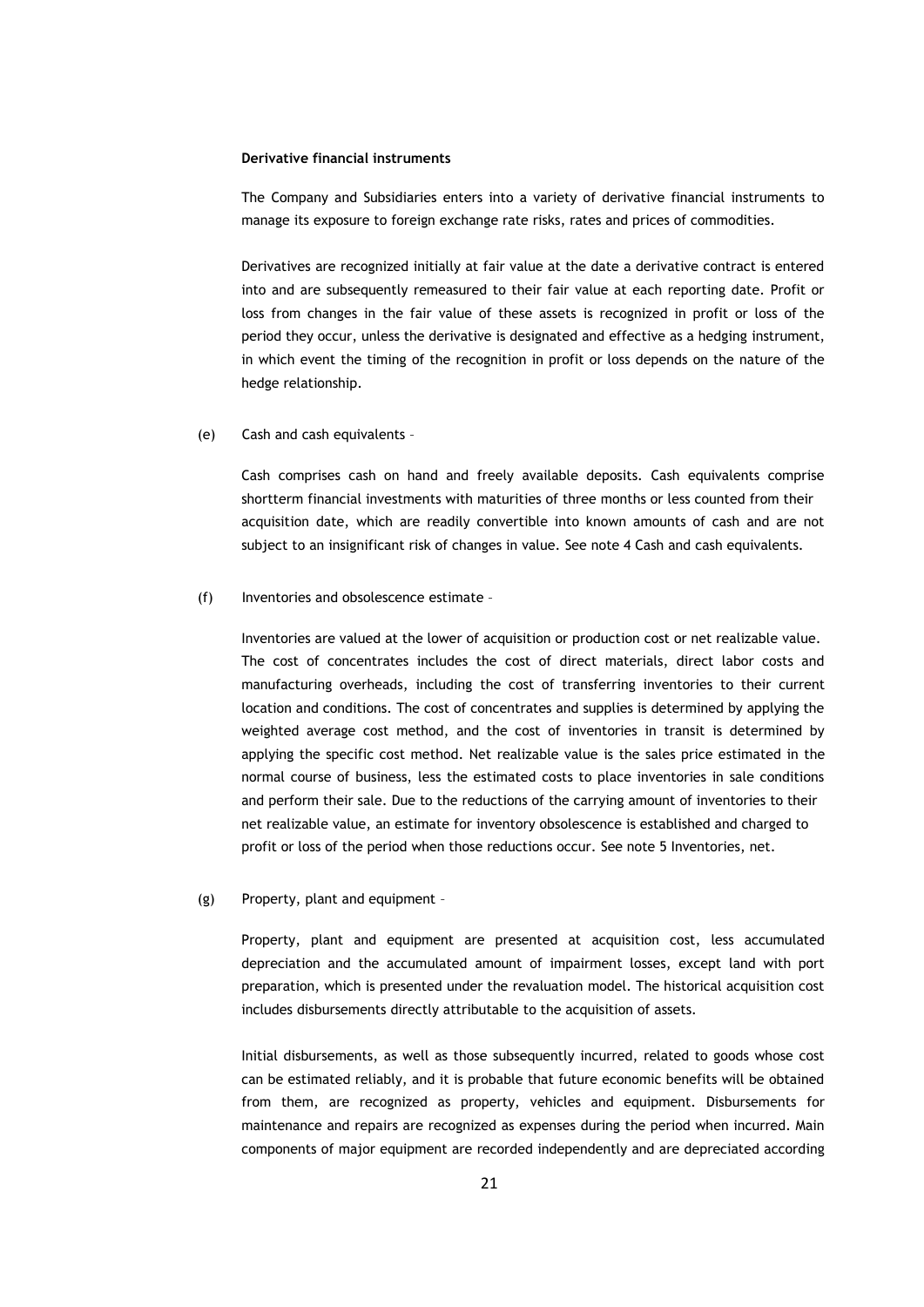to their useful life. Profit or loss arising from the sale or disposal of an item of property, plant and equipment is determined as the difference between the sales proceeds and the carrying amount of the asset, which is recognized in profit or loss for the period when the sale is considered performed.

Property, plant and equipment under construction or acquisition are presented at cost, less any determined impairment loss. The cost of these assets in process includes professional fees and, for qualifying assets, borrowing costs. Those assets are subsequently classified to their category of property, plant and equipment when the construction or acquisition process has been completed and they are ready for intended use. These assets are depreciated from that moment, similarly to the rest of categories of property, plant and equipment.

The residual value, useful life and depreciation and amortization methods are reviewed and adjusted prospectively where appropriate at the end of every year.

### **Depreciation**

#### Units-of-production method

The depreciation of buildings and other mining constructions is calculated by units of production based on economically recoverable reserves and a portion of resources from the pertinent mining unit.

The units of production are measured in recoverable metric tons of lead, copper and zinc. The depreciation ratio per units of production considers the expenses paid up to that date.

#### Straight-line method

The depreciation of other mining and hydroelectric assets is calculated by applying the straight-line method based on the lower of the estimated useful life of assets or the remaining useful life of the mining unit for mining assets. The useful lives used by the Company are as follows:

**Years**

|                                                 | .              |
|-------------------------------------------------|----------------|
|                                                 |                |
| Buildings and other construction                | Up to 33 years |
| Environmental management program infrastructure | Up to 10 years |
| Machinery and equipment                         | Up to 10 years |
| Vehicles                                        | Up to 5 years  |
| Furniture and fixtures, and computer equipment  | Up to 10 years |
| Sundry equipment                                | Up to 10 years |
|                                                 |                |

See note 7 Property, plant and equipment, net.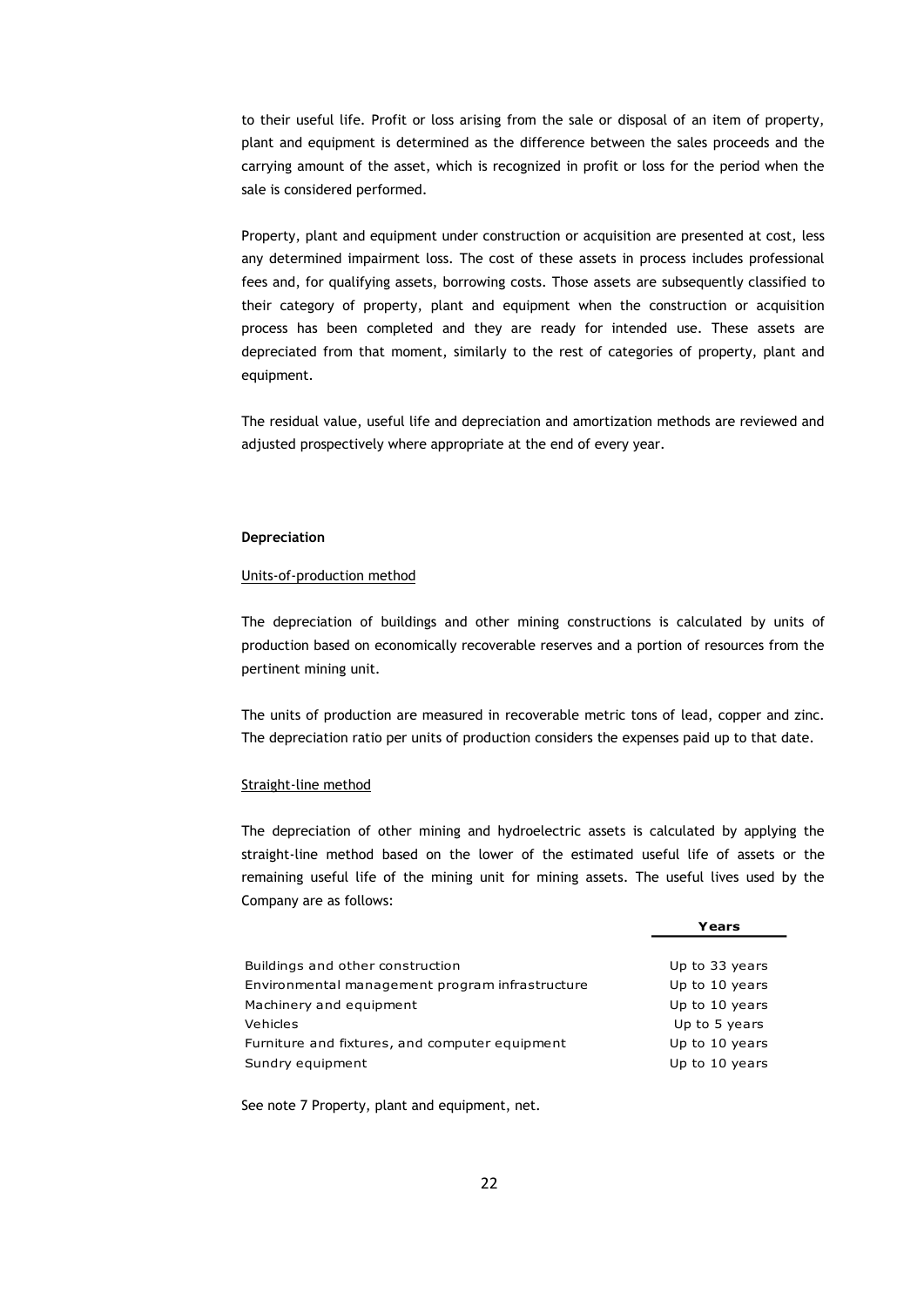(h) Mining concessions, exploration and development costs and other intangibles –

#### **Mining rights and concessions**

Mining rights represent the ownership of the Company and Subsidiaries over mining properties that contain the acquired mineral reserves. Mining rights that are related to mineral reserves are amortized following the units-of-production method, using as a basis, the proven and probable reserves and a portion of inferred resources.

Mining concessions are capitalized in the consolidated statement of financial position and represent the ownership of the Company and Subsidiaries of mining properties with a geological interest. Mining concessions are amortized as from the production stage based on the units-of-production method, using proven and probable reserves and a portion of inferred resources. In case the Company and Subsidiaries abandon those concessions, associated costs are written off in the consolidated statement of profit or loss and other comprehensive income.

At every year-end, the Company and Subsidiaries evaluate for each cash-generating unit if there is any indication that the value of their mining rights may be impaired. If any indication exists, the Company and Subsidiaries establish an estimate of the recoverable amount of the asset.

#### **Evaluation and exploration costs**

Exploration costs are only capitalized provided that they are estimated to be economically recoverable through a successful operation in the future or when the activities are in process in the area of interest and it has not reached a stage that allows evaluating reasonably the existence of economically recoverable reserves. These costs mainly include used materials and fuel, land survey costs, drilling costs and payments made to contractors. For this purpose, economically recoverable benefits of exploration projects can be evaluated properly when any of the following conditions are met: i) the Board of Directors authorizes Management to conduct a feasibility study for the project, and ii) the purpose of the exploration is to convert resources into reserves or to confirm resources.

Exploration costs are amortized just as development costs.

All capitalized evaluation and exploration costs are monitored to identify impairment indications. When a possible impairment is identified, each area of interest or cashgenerating unit (CGU) is evaluated. If capitalized costs are not expected to be recovered, they are charged to the consolidated statement of profit or loss.

#### **Development costs**

Costs associated with the mine development stage are capitalized. Development costs required to keep production going are charged to profit or loss of the period when incurred.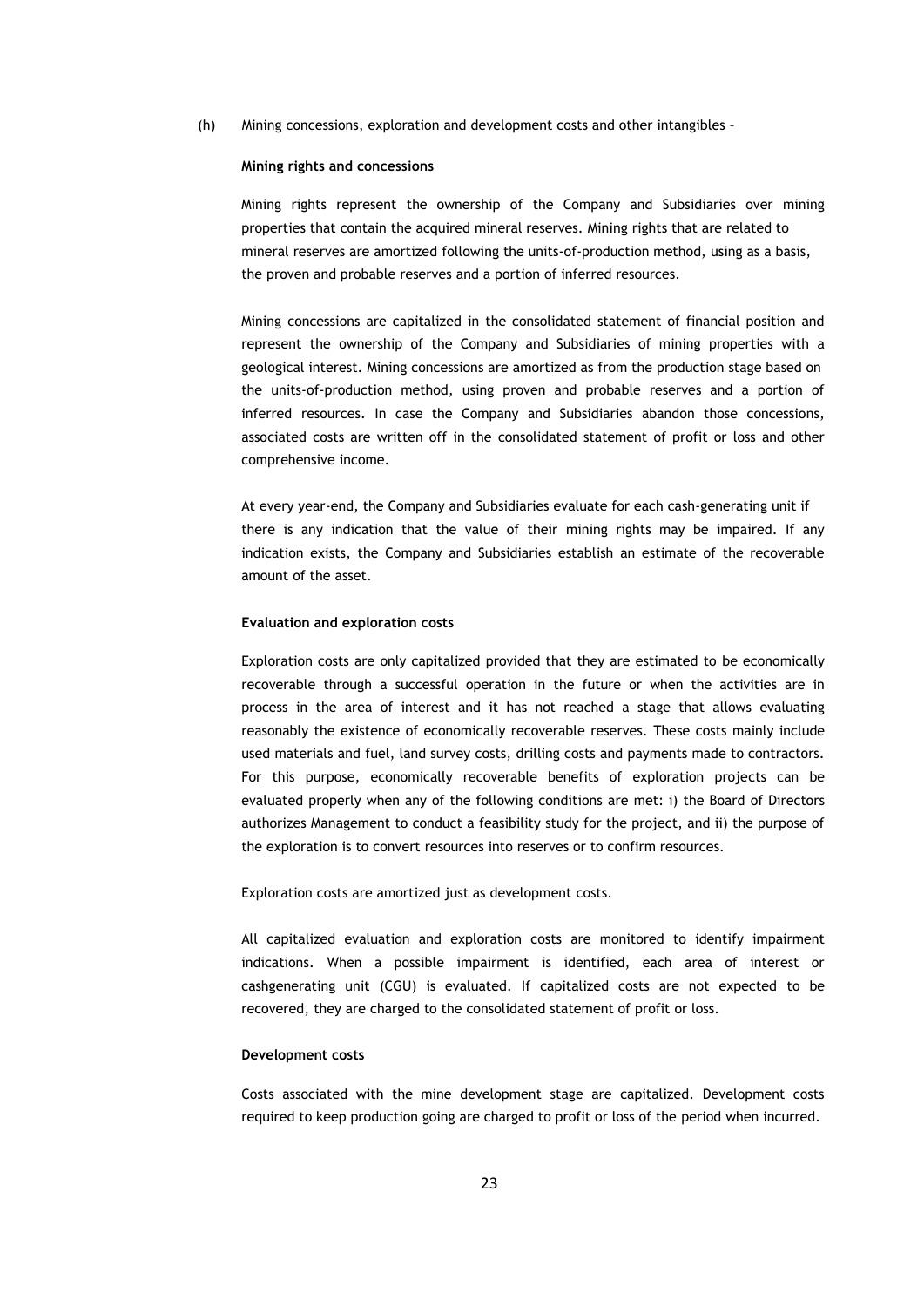Development costs are amortized from the beginning of production using the unitsofproduction method. Development costs are amortized based on proven and probable reserves and a portion of inferred resources to which they are related.

#### **Intangibles**

Intangible assets with finite useful lives separately acquired are reported at cost less accumulated amortization and any recognized accumulated impairment loss. Amortization is calculated using the straight-line method based on useful lives estimated by the Company and Subsidiaries. Estimates on useful lives and depreciation methods are reviewed at the end of each reporting period to evaluate possible material changes in previous expectations or the expected consumption pattern of future economic benefits inherent to those assets, prospectively incorporating the effects of any change in these estimates against net profit or loss in the period they are made.

Intangible assets with indefinite useful lives are not amortized and are reviewed every year in order to identify whether there is any impairment indication according to item (j) below.

See note 9 Mining exploration and evaluation costs.

#### (i) Review of impairment of long-term assets –

The Company and Subsidiaries regularly review the carrying amounts of their tangible and intangible assets to determine whether there is any indication that those assets have suffered an impairment loss. If such indication exists, the recoverable amount of the asset is estimated in order to determine the extent of the impairment loss (if any). If it is not possible to estimate the recoverable amount of an individual asset, the Company and Subsidiaries estimate the recoverable amount of the cash-generating unit to which the asset belongs. If a reasonable and consistent distribution basis can be identified, corporate assets are also distributed to individual cash-generating units, or otherwise, to the smallest group of cash-generating units for which a reasonable and consistent distribution basis is identified.

The recoverable amount is the higher of fair value less the cost to sell and value in use. Value in use is determined based on future estimated cash flows discounted to their present value, using a discount rate before taxes that reflects current market valuations related to the time value of money and the specific risks of the asset.

If the recoverable amount of an asset (or cash-generating unit) is estimated to be less than its carrying amount, the carrying amount of the asset (or cash-generating unit) is reduced to its recoverable amount. An impairment loss is immediately recognized as expense, unless the corresponding asset is held at revalued amounts, in which case the impairment loss is recognized primarily as a reduction of the revaluation surplus.

An impairment loss can be subsequently reversed and recognized as revenue in profit for the year, to the extent that the increased carrying amount does not exceed the carrying amount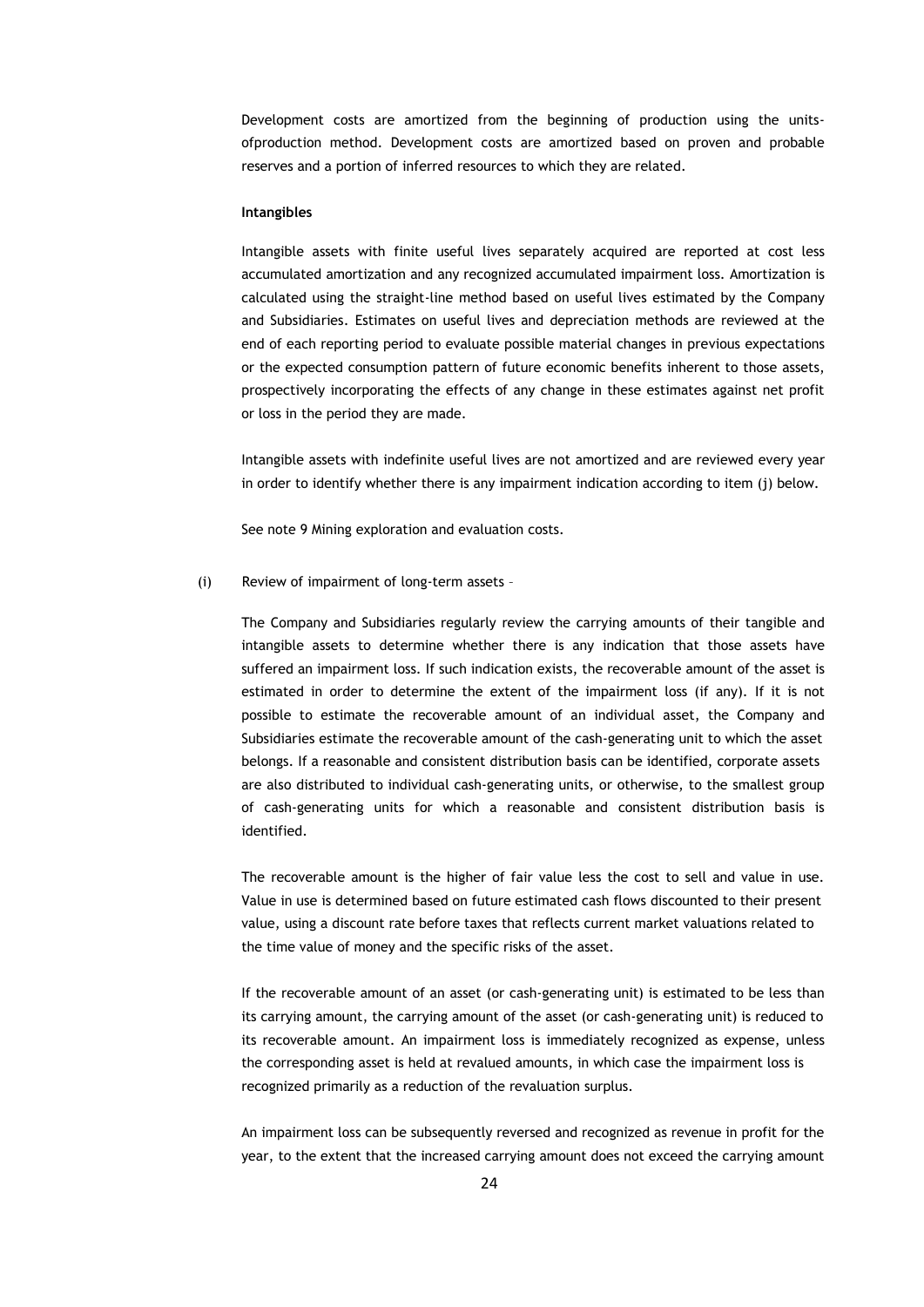that would have been determined if no impairment loss had been recognized for the asset (cash-generating unit) in previous years.

In the determination of values in use of their assets, the Company and Subsidiaries review their projections of future revenue streams that consider the following variables: discount rate, projection of prices, resources and reserves, production, costs and expenses.

(j) Investments in associates -

An associate is an entity over which the Company has significant influence. Significant influence is the power to participate in the financial and operating policy decisions of the investee but is not control or joint control over those policies.

The results and assets and liabilities of associates are incorporated in these consolidated financial statements using the equity method of accounting, except when the investment,or a portion of such investment, is classified as held for sale, in which case it is accounted for in accordance with IFRS 5 Non-current assets held for sale and discontinued operations.

Under the equity method, an investment in an associate is recognized initially in the consolidated statement of financial position at cost and adjusted thereafter to recognize the Company's share of the profit or loss and other comprehensive income of the associate. When the Company's share of losses of an associate exceeds the Company's interest in that associate (which includes any long-term interests that, in substance, form part of the Company's net investment in the associate), the Company discontinues recognizing its share of further losses. Additional losses are recognized only to the extent that the Company has incurred legal or constructive obligations or made payments on behalf of the associate.

An investment in an associate is accounted for using the equity method from the date on which the investee becomes an associate. On acquisition of the investment in an associate, any excess of the cost of the investment over the Company's share of the net fair value of the identifiable assets and liabilities of the investee is recognized as goodwill, which is included within the carrying amount of the investment. Any excess of the Company's share of the net fair value of the identifiable assets and liabilities over the cost of the investment, after reassessment, is recognized immediately in profit or loss in the period in which the investment is acquired.

#### (k) Leases –

The Company and Subsidiaries as lessees:

The Company and Subsidiaries recognize right-of-use assets at the commencement date of the lease (that is, the date when the underlying asset is available for use). Right-of-use assets are measured at cost, less any accumulated depreciation and impairment loss, and are adjusted for any new measurement of lease liabilities. The cost of right-of-use assets includes lease liabilities recognized, initial direct costs incurred and lease payments made before the commencement date of the lease less any lease incentive received. Unless the Company and Subsidiaries are reasonably certain that they will obtain the ownership of the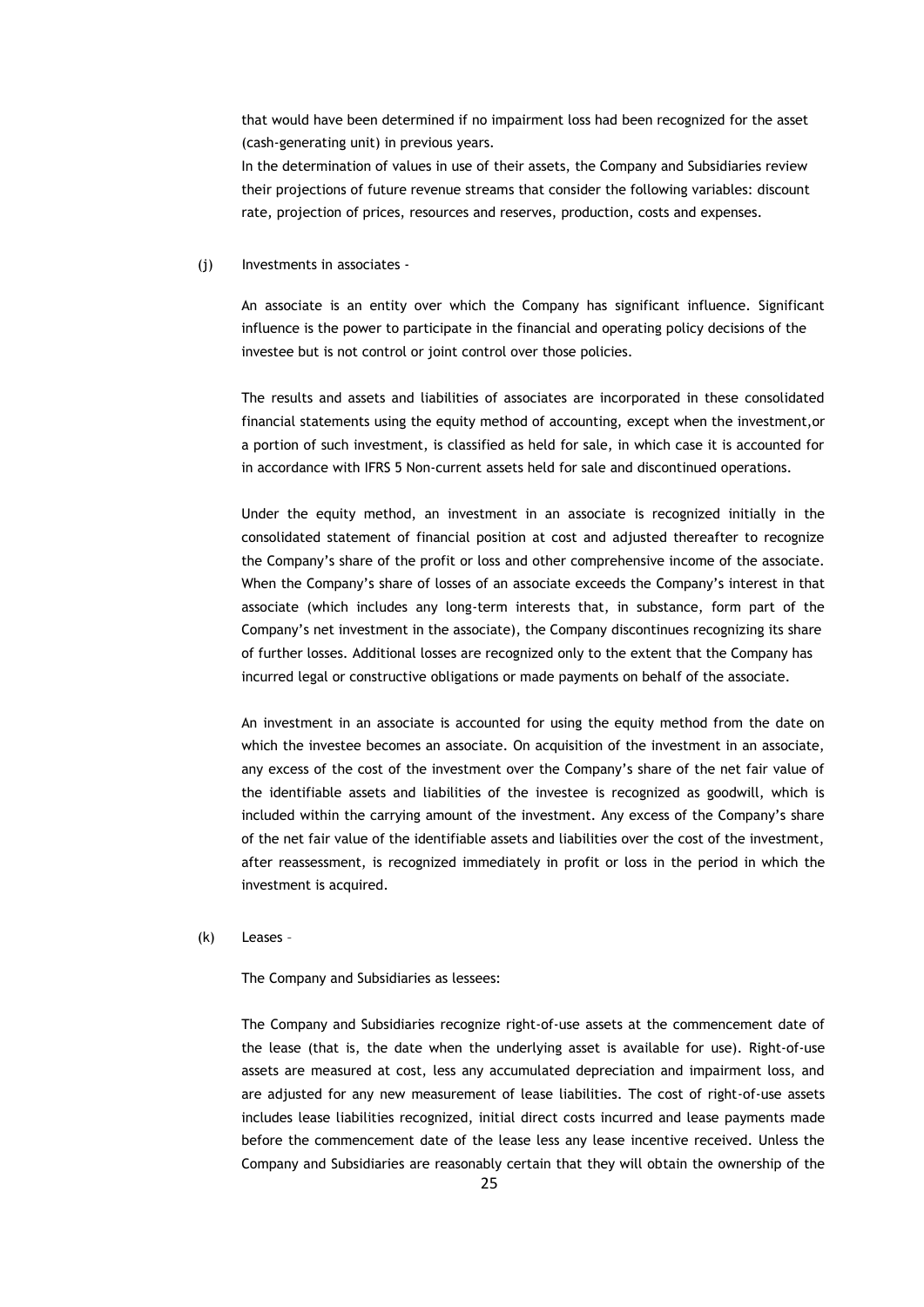leased asset at the end of the lease term, assets recognized for right of use are amortized on a straight-line basis over the lease term. Right-of-use assets are subject to impairment.

At the commencement date of the lease, the Company and Subsidiaries recognize lease liabilities at the present value of payments that will be made over the lease term. Lease payments include fixed payments less any lease incentive receivable, variable lease payments that depend on an index or rate, and the amounts expected to be paid as residual value guarantees.

When calculating the present value of lease payments, the Company and Subsidiaries use the incremental borrowing rate at the commencement date of the lease if the interest rate implicit in the lease cannot be readily determined.

After the commencement date, the amount of lease liabilities increases to reflect the accrual of interests and is reduced for lease payments made. In addition, the carrying amount of lease liabilities is remeasured whether there is a modification, change in the lease term or change in generally fixed payments.

The Company and Subsidiaries apply the recognition exemption on properties at a short term (that is, those properties with a lease term of 12 months or less from the commencement date of the lease and that do not contain a lease option). The Company and Subsidiaries also apply the recognition exemption on low-value assets in the lease of office equipment. Payments for short-term leases and low-value assets are recognized as expenses on a straight-line basis over the lease term.

See note 8 Asset for right of use.

#### (l) Provisions –

Provisions are recognized when the Company and Subsidiaries have a present obligation (legal or constructive) as a result of a past event, it is probable that the Company and Subsidiaries will have to dispose of resources that provide economic benefits in order to settle the obligation, and a reliable estimate of the obligation amount can be made.

The amount recognized as provision corresponds to the best estimate of the necessary disbursement to settle the present obligation at the date of the consolidated statement of financial position, considering the risks and uncertainties surrounding most of the events and circumstances concurrent to its valuation. If the provision amount is measured using estimated cash flows to settle the obligation, the carrying amount is the present value of corresponding disbursements.

In case it is expected that a part or the total disbursement necessary to settle the provision may be reimbursed by a third party, the portion receivable is recognized as an asset when its recovery is virtually certain, and the amount of such portion can be determined reliably.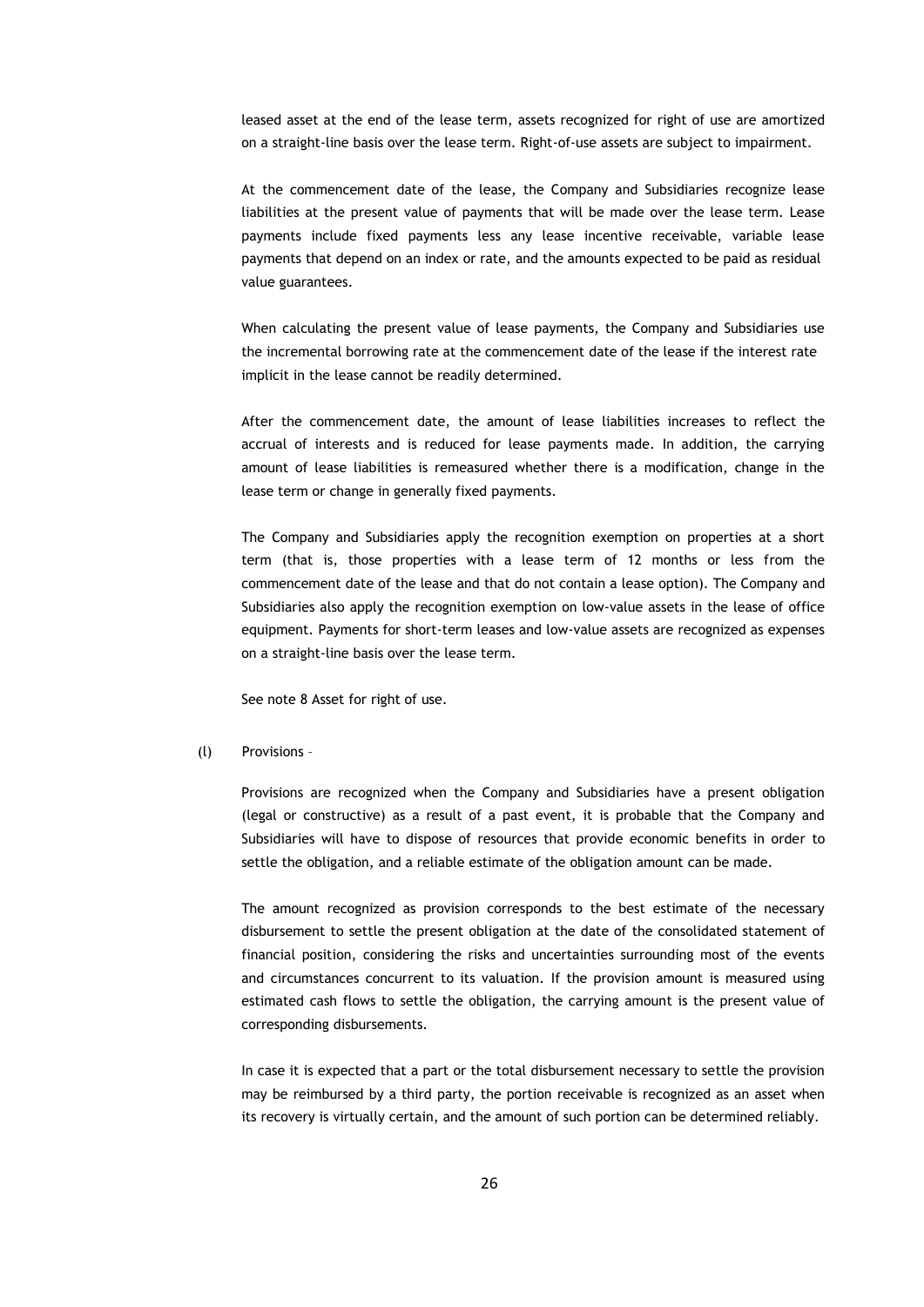#### (m) Provision for closure of mining units –

The asset and liability for closure of mining units is recognized when: (i) the Company and Subsidiaries have a present obligation related to the dismantling and removal of assets, as well as the restoration of areas where its mining units are located, and (ii) the amount of those obligations can be estimated reliably.

The initial amount of the recognized asset and liability is the present value of future estimated disbursements to meet those obligations.

After initial measurement, the obligation is adjusted to reflect the passage of time and changes in the estimated future cash flows underlying the obligation. The increase in the provision due to the passage of time is recognized as a financial expense, while increases and decreases due to changes in estimated future cash flows are capitalized and depreciated over the life of the related asset. Actual costs incurred in settling the site restoration liability are recorded against the provision to the extent that the provision has been determined for such costs. A gain or loss may be recorded after settlement of the liability while the asset is depreciated against proven and probable reserves using the unitsof-production depreciation method. The related depreciation is recognized as an expense.

(n) Financing costs –

Financing costs directly attributable to the acquisition, construction or production of a qualifying asset are capitalized and added to the cost of the project until those assets are considered to be substantially ready for their intended use, that is, when such assets are able to generate commercial production. If a loan is requested for a specific use in the project, the capitalized amount represents actual costs incurred to obtain such loan.

If short-term excess funds derived from the specific loan are available, earnings provided by temporary investment are also capitalized and deducted from the total debt cost. If funds used to finance a project are part of the general debt, the capitalized amount is calculated by applying the weighted average rate of the general debt of the Company and Subsidiaries during the period. All other debt costs are recognized in the consolidated statement of comprehensive income in the period when incurred.

(o) Revenue recognition –

Revenue is measured by using the fair value of the consideration received or receivable, derived therefrom. This revenue is reduced by estimates such as refunds from customers, discounts and other similar items.

Revenue is recognized as follows:

(i) Revenue is associated with the sale of concentrates, Dore bars and others satisfies its obligation of short-term performance, when the control of the sold asset is transferred to the customer. Transfer control indicators include an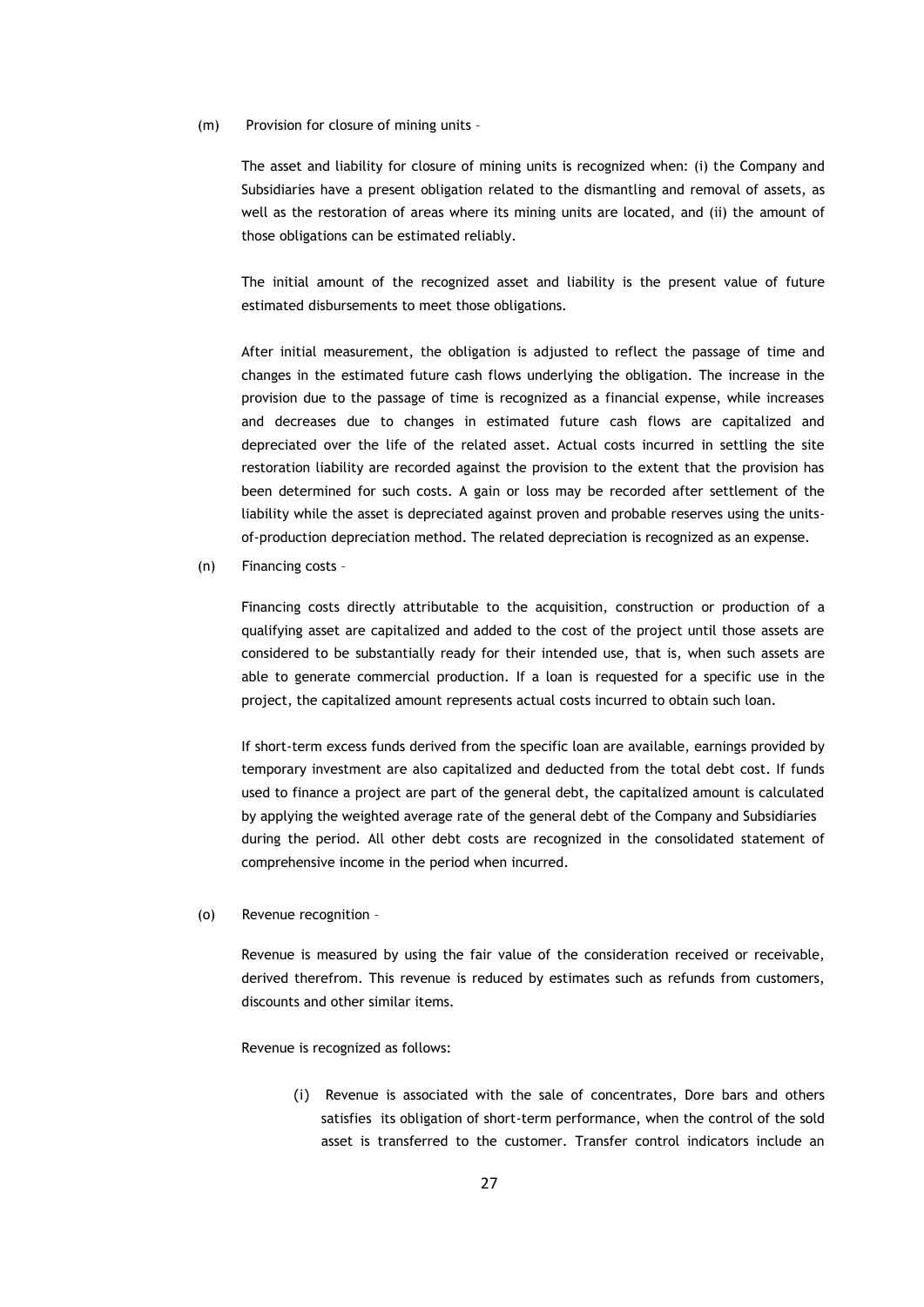unconditional obligation to advance a significant payment, legal title, physical ownership, transfer of risks and benefits, and acceptance from the customer. It generally occurs when concentrates are delivered at the loading port, warehouse or vessel, pursuant to the agreement entered into with the buyer. The buyer controls the concentrates at that place. If the Company is responsible of delivery costs and other services after the date when control of goods is transferred to the customer, these other services are considered as independent performance obligations; therefore, a portion of revenue obtained from the agreement are allocated and recognized when these performance obligations are met.

Sale agreements of concentrates, Dore bars and others generally provide for a significant provisional payment based on provisional tests and prices of quoted metals that on average are in the range of 85 percent to 95 percent of the provisional invoiced value. The final liquidation is based on the results of final assays and prices of metals applicable in specific quotation periods, which tend to range between a month after the shipment and up to three months after the shipment arrives to the agree-upon place, and is based on the average prices of metals in the market. For this purpose, the transaction price can be measured reliably for those products, such as zinc, lead, copper and gold, for which there is a free and active market, such as the London Stock Exchange. When it is the case that the value of the final settlement is less than the provisional settlement, the obligation to return part of the consideration paid as an advance is established. On the other hand, the payment of customers for contracts of sale abroad is guaranteed by means of a letter of guarantee and the sale to the client is guaranteed throught the issuance of the laboratory certificate and tests.

Since these agreements will be settled in the future based on international quotations of contents payable to be finally agreed upon, these agreements are treated as embedded derivatives, and as of the closing of the year, are adjusted due to significant changes in international quotations to reflect them at their fair value. Changes in fair value are recognized as adjustments to revenue provided by sale. Definite adjustments that result from final liquidations are recorded in the period when issued, generally when the seller and buyer exchange weights and contents payable, and establish the quotation term, according to conditions previously agreed upon in the pertinent sale agreements.

IFRS 15 requires that the variable consideration should be recognized only when it is highly probable that a significant reversal does not occur in the amount of recognized accumulated revenue. The Company concluded that the adjustments related to final liquidations for the quantity and quality of sold concentrates are not significant and do not restrict revenue recognition.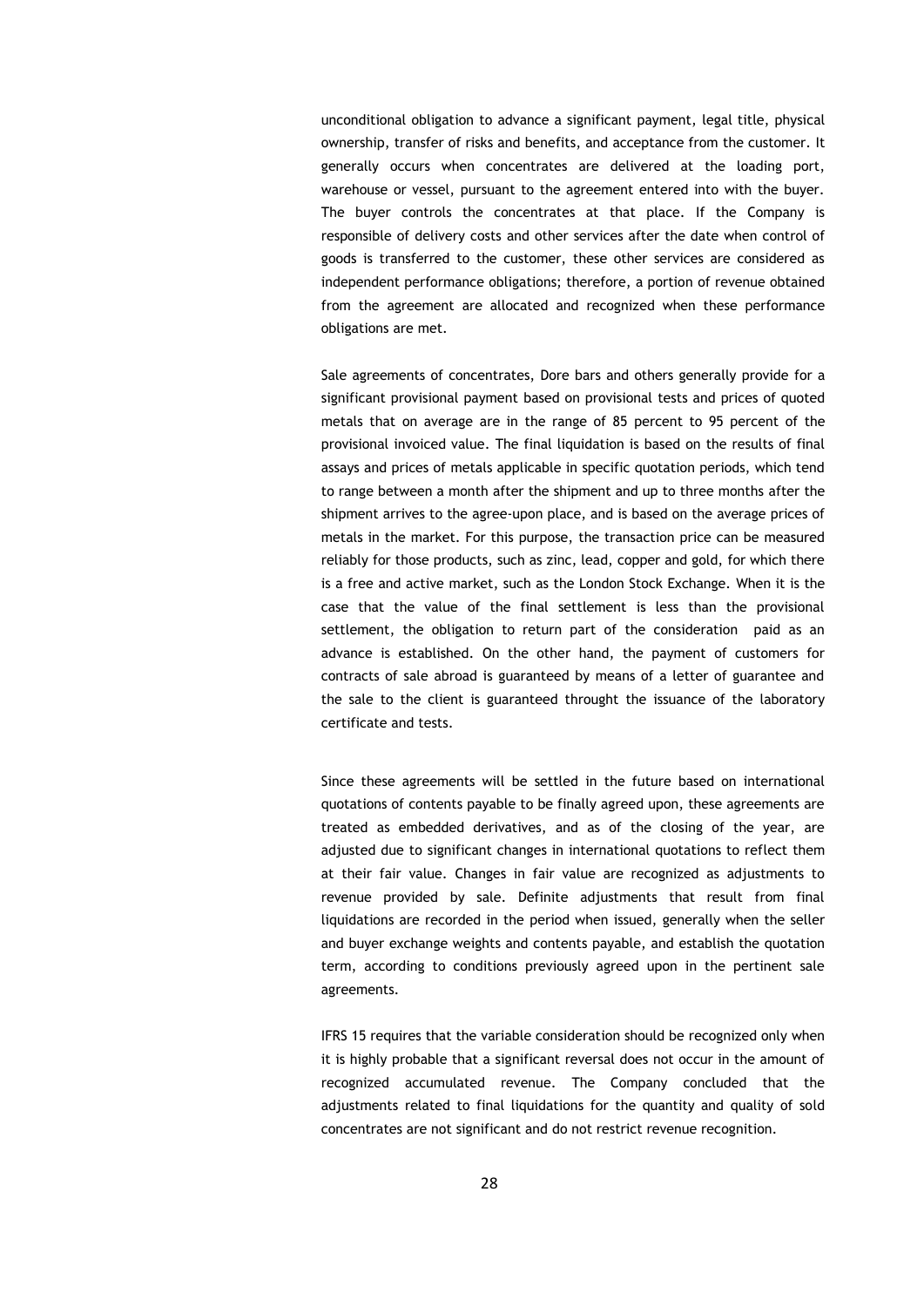- (ii) Revenue from interests is recognized based on the effective yield in proportion to the time elapsed.
- (iii) Other revenue is recognized when earned.

See note 13 Net sales.

(p) Recognition of costs and expenses –

The cost of sales of ore concentrates is recognized in the period when shipment or delivery is performed based on contractual terms and conditions, against profit or loss of the period when corresponding operating income is recognized. Expenses are recognized when there has been a decrease in future economic benefits related to a decrease in assets or increase in liabilities and, additionally, when expenses can be measured reliably, regardless of the payment date.

See note 14 Cost of sales.

(q) Employee benefits -

Benefits to employees include, among others, short-term benefits, such as wages, salaries and social security contributions, annual paid leaves, paid sick leaves, profit-sharing and incentives, if paid within twelve months following the end of the period. These benefits are recognized against profit or loss for the period when the employee has provided the services that entitle them to receive those benefits. Corresponding obligations payable are presented as part of other liabilities.

#### (r) Operating profit -

Operating profit is understood as total net sales less total cost of sales, administrative expenses, selling expenses, other income and expenses (net) and revenue from the impairment reversal of non-financial assets and impairment loss of non-financial assets (net), excluding financial income and expenses.

(s) Income tax -

Income tax expense for the period comprises current and deferred income tax and special mining tax.

#### Current income tax

Current income tax corresponds to the tax payable by applying a rate of 29.5% on estimated taxable income, after deducting the profit sharing of employees, and is recorded in profit or loss for the year.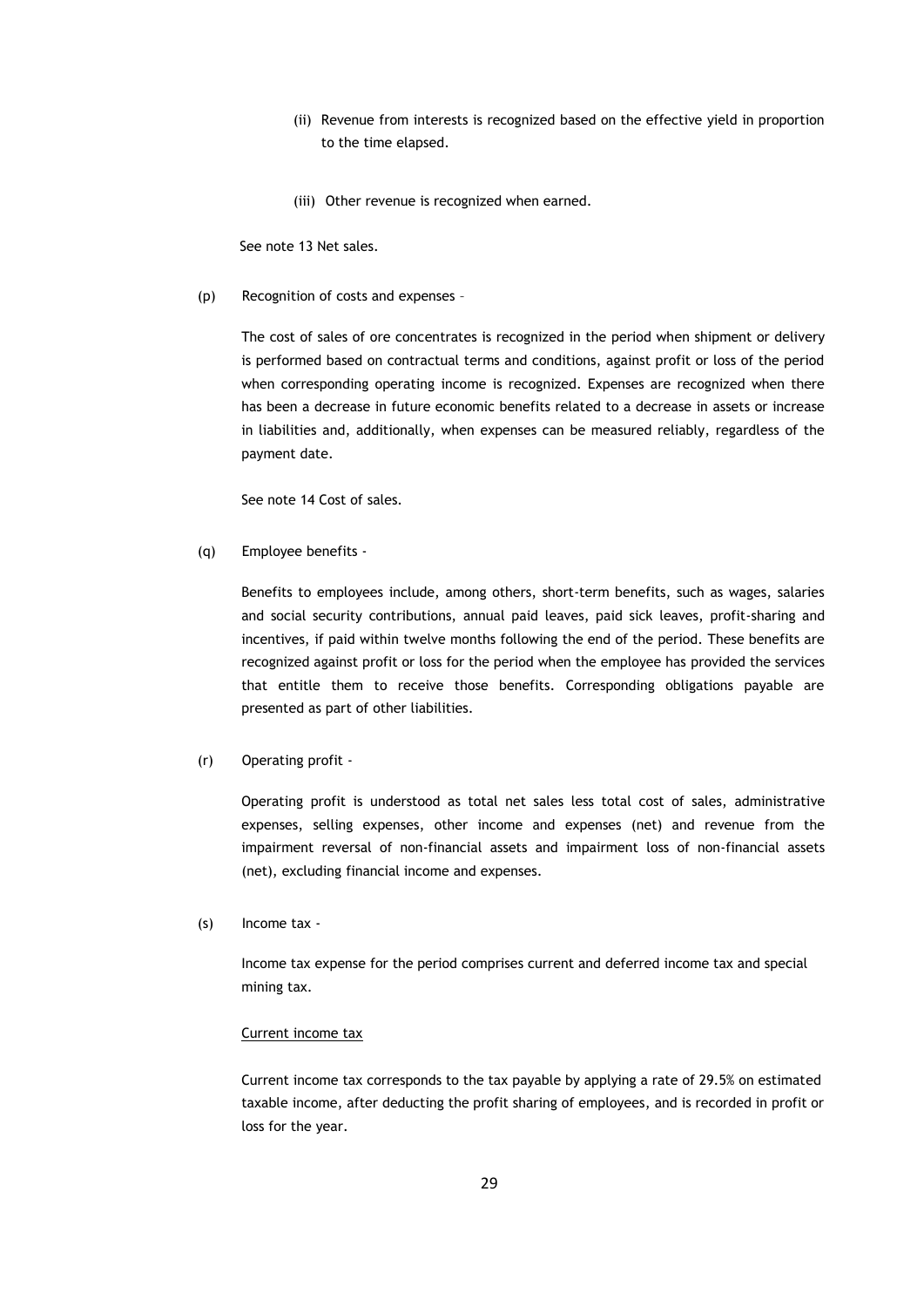Current income tax payable is based on taxable profit for the year. Taxable profit differs from net profit as reported in profit or loss because it excludes items of income or expense that are taxable or deductible in other years and it further excludes items that are never taxable or deductible. The Company and Subsidiaries' current income tax is calculated using tax rates that have been enacted or substantively enacted by the end of the reporting period.

A provision is recognized for those matters for which the tax determination is uncertain but it is considered probable that there will be a future outflow of funds to a tax authority. The provisions are measured at the best estimate of the amount expected to become payable. The assessment is based on the judgement of tax professionals within the Company and Subsidiaries supported by previous experience in respect of such activities and in certain cases based on specialist independent tax advice.

#### Deferred income tax

Deferred income tax is recognized on temporary differences between the carrying amount of assets and liabilities included in the consolidated financial statements and corresponding tax bases used to determine the taxable income, the pertinent rate of these differences, and in this case, the benefits of tax losses to amortize and some tax credits are included. Deferred tax assets or liabilities are generally recognized for all taxable temporary differences. A deferred tax income asset will be recognized for all deductible temporary differences to the extent that it is probable that the Company and Subsidiaries will have future tax profit against which to apply those deductible temporary differences. Such assets and liabilities are not recognized if the temporary difference arises from goodwill or from the initial recognition (other than in a business combination) of other assets and liabilities in a transaction that affects neither the taxable profit nor the accounting profit.

Deferred tax liabilities are recognized for taxable temporary differences arising on investments in subsidiaries and associates, and interests in joint ventures, except where the Company and Subsidiaries are able to control the reversal of the temporary difference and it is probable that the temporary difference will not reverse in the foreseeable future. Deferred tax assets arising from deductible temporary differences associated with such investments and interests are only recognized to the extent that it is probable that there will be sufficient taxable profits against which to utilize those temporary differences and they are expected to reverse in the foreseeable future.

The carrying amount of deferred tax assets is reviewed at each reporting date and reduced to the extent that it is no longer probable that sufficient taxable profits will be available to allow all or part of the asset to be recovered.

Deferred tax assets and liabilities are calculated at the tax rates that are expected to apply in the period when the liability is settled or the asset is realized based on rates (and tax laws) that have been enacted or substantively enacted at the end of the reporting period.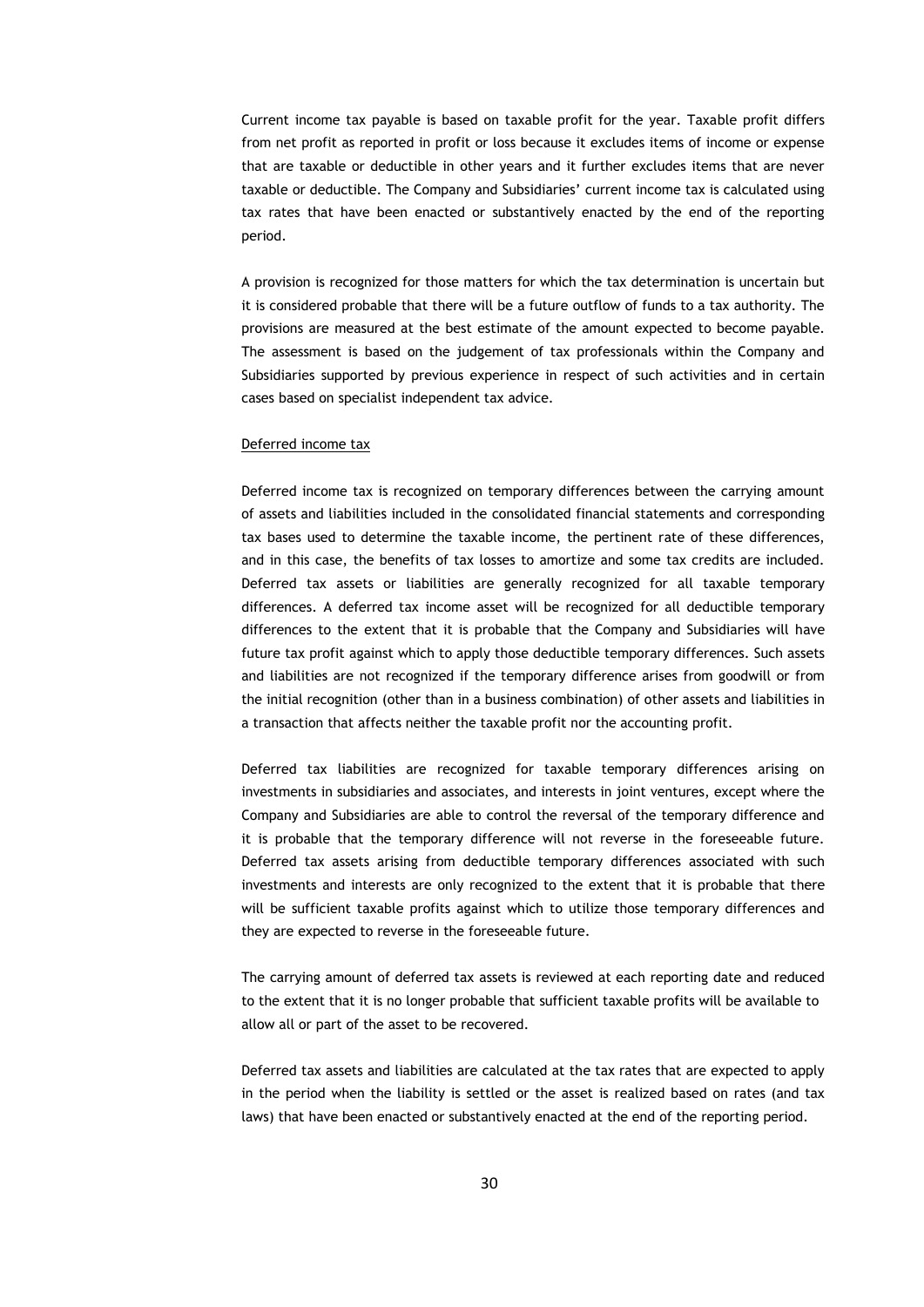The measurement of deferred tax liabilities and assets reflects the tax consequences that would follow from the manner in which the Company and Subsidiaries expect, at the end of the reporting period, to recover or settle the carrying amount of their assets and liabilities.

Deferred tax assets and liabilities are offset when there is a legally enforceable right to set off current tax assets against current tax liabilities and when they relate to income taxes levied by the same taxation authority and the Company intends to settle its current tax assets and liabilities on a net basis.

#### Current and deferred income tax

Current and deferred income taxes are recognized in profit or loss, except when they relate to items that are not recognized in profit or loss, either in other comprehensive income or directly in equity, respectively. Where current or deferred income tax arises from the initial recognition of a business combination, the tax effect is included in the recognition of the business combination.

See note 11 Deferred income tax.

(t) Contingent assets and liabilities -

Contingent liabilities are recorded in the consolidated financial statements when it is probable that they will be confirmed in time and can be quantified reasonably; otherwise, they are disclosed in a note to the consolidated financial statements.

Contingent assets are not recorded in the consolidated financial statements, but are disclosed in a note when their contingency level is probable.

Items previously treated as contingent liabilities will be recognized in the consolidated financial statements in the period when a change in probabilities occurs, that is, when it is determined that an outflow of resources is probable to occur to cover such liability. Items previously treated as contingent assets will be recognized in the consolidated financial statements in the period when it is determined that an inflow of resources is virtually certain to occur.

(u) Basic and diluted earnings per share -

Basic earning per share is calculated by dividing net profit or loss attributable to shareholders by the weighted average number of outstanding common shares during the period, including shares for the restatement into constant currency.

Since there are no diluted potential common shares, that is, financial instruments or other contracts that allow obtaining common shares, basic and diluted earning per share is the same.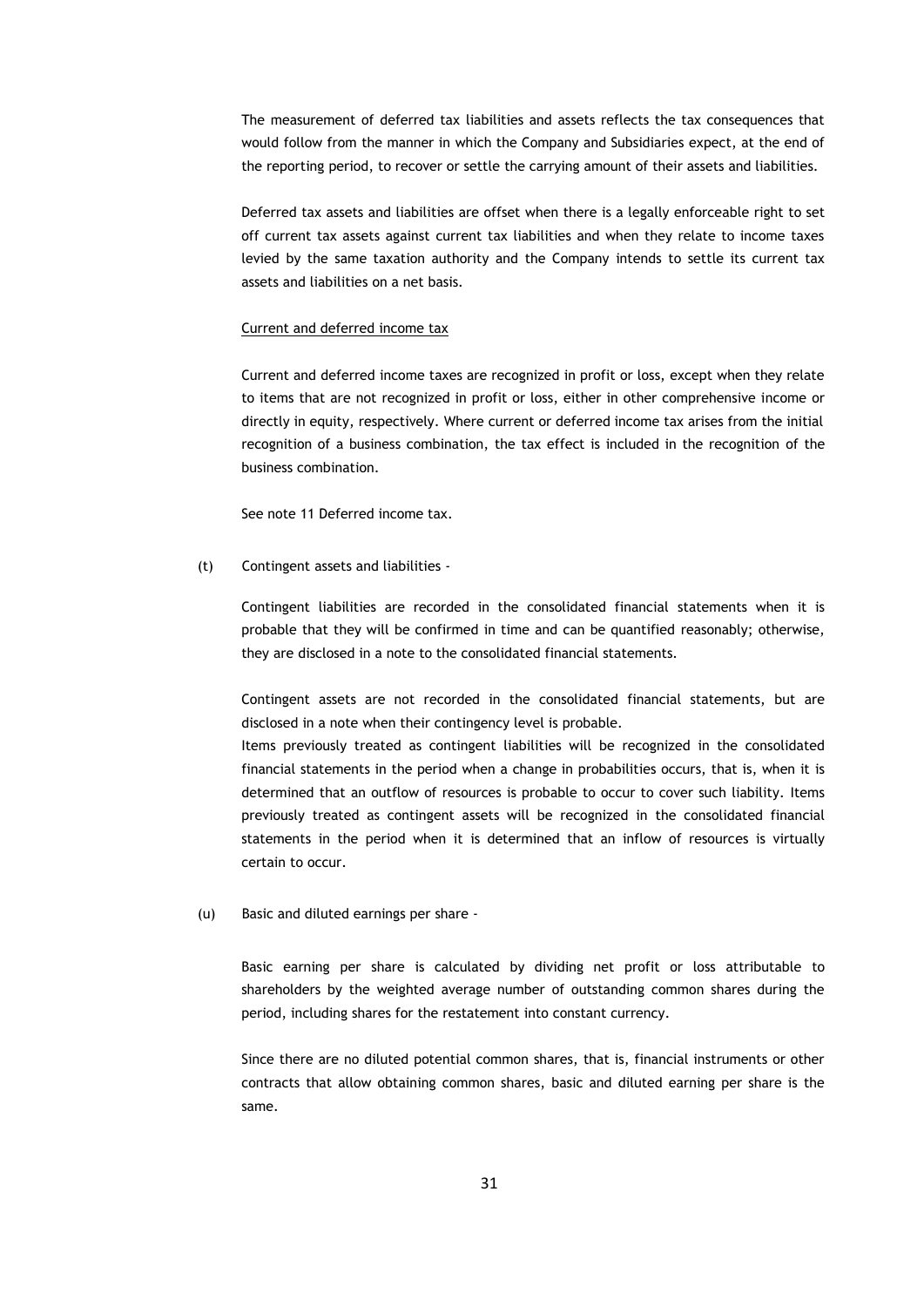#### **3. Seasonality of operations**

The Company operates on a continuous basis, with no important fluctuations due to seasonal factors.

#### **4. Cash and cash equivalents**

Here in below is the composition of this heading:

|                              | As of March 31, | As of December 31.<br>2021 |  |
|------------------------------|-----------------|----------------------------|--|
|                              | 2022            |                            |  |
|                              | US\$(000)       | US\$(000)                  |  |
| Funds available:             |                 |                            |  |
| Fixed fund                   | 17              | 16                         |  |
| Bank checking accounts       | 179,305         | 184,659                    |  |
| Term deposit                 | 25,041          | 25,031                     |  |
| Mutual funds                 | 20,189          | 20,158                     |  |
| Funds subject to restriction | 1,288           | 1,323                      |  |
|                              | 225,840         | 231,187                    |  |

### **5. Inventories**

The composition of this heading is presented below:

|                              | As of March 31,<br>2022 | As of December 31,<br>2021 |  |
|------------------------------|-------------------------|----------------------------|--|
|                              | US <sub>2</sub> (000)   | US <sub>5</sub> (000)      |  |
| Concentrates                 | 8,654                   | 11,383                     |  |
| Raw material (extracted ore) | 18,299                  | 19,610                     |  |
| Pyrite stockpiles            | 6,516                   | 6,642                      |  |
| Miscellaneous supplies       | 48,167                  | 45,820                     |  |
| Inventories in transit       | 84                      | 44                         |  |
|                              | 81,720                  | 83,499                     |  |
| Impairment estimate          | (16, 893)               | (17, 033)                  |  |
| Total                        | 64,827                  | 66,466                     |  |
| Non-current portion          | 6,516                   | 6,642                      |  |
| Current portion              | 58,311                  | 59,824                     |  |

During 2022, there is a net effect on the estimate for the net realizable value of concentrates and ore of US\$ (109). Likewise, there is a decrease in the provision for deterioration of spare parts and supplies of US\$ (31).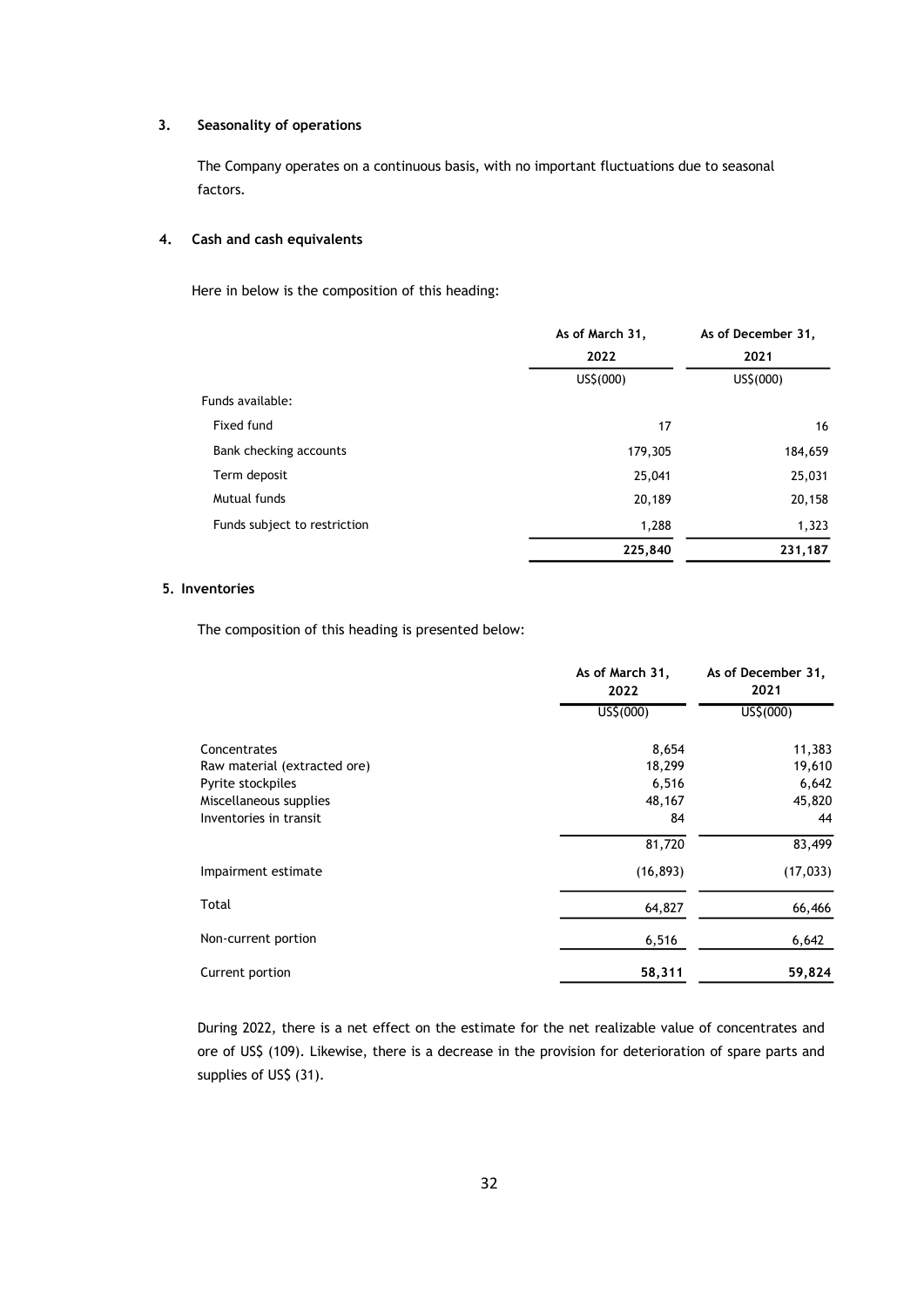In the opinion of the Management of the Company and Subsidiaries, the estimate for the impairment of spare parts and supplies is sufficient to cover the risk of losses at the date of the consolidated statement of financial position.

### **6. Other financial assets (liabilities)**

Here in below is the composition of payables:

|                                                       | As of<br>March 31,<br>2022 | As of<br>December 31,<br>2021 |
|-------------------------------------------------------|----------------------------|-------------------------------|
|                                                       | US\$(000)                  | US\$(000)                     |
| Fair value of trading derivatives                     |                            |                               |
| Settled derivative financial instruments ans premiums |                            | 2,241                         |
|                                                       |                            | 2,241                         |
| Fair value swaps                                      |                            |                               |
|                                                       |                            |                               |
|                                                       |                            | 2,241                         |
| Less: non-current portion                             |                            |                               |
| Current portion                                       |                            | 2,241                         |

The Company uses derivative instruments to reduce its exposure to market risks. Such risks are primarily related to the effects of constantly fluctuating prices for the metals traded by the Company, and to changes in rates, in order to ensure future disbursements of interest on loans obtained.

Mineral quotations hedging transactions and rates–

As of December 31, 2021, the Company has entered into contracts for price hedging operations to ensure future flows from its sales. At the end of 2020, rate hedging operations were maintained to ensure future disbursements of interest on loans obtained. The critical terms of the hedging operations have been negotiated with the intermediaries in such a way that they coincide with the terms negotiated in the related contracts.

The change in the equity account "Unrealized gains (loss)" is presented below: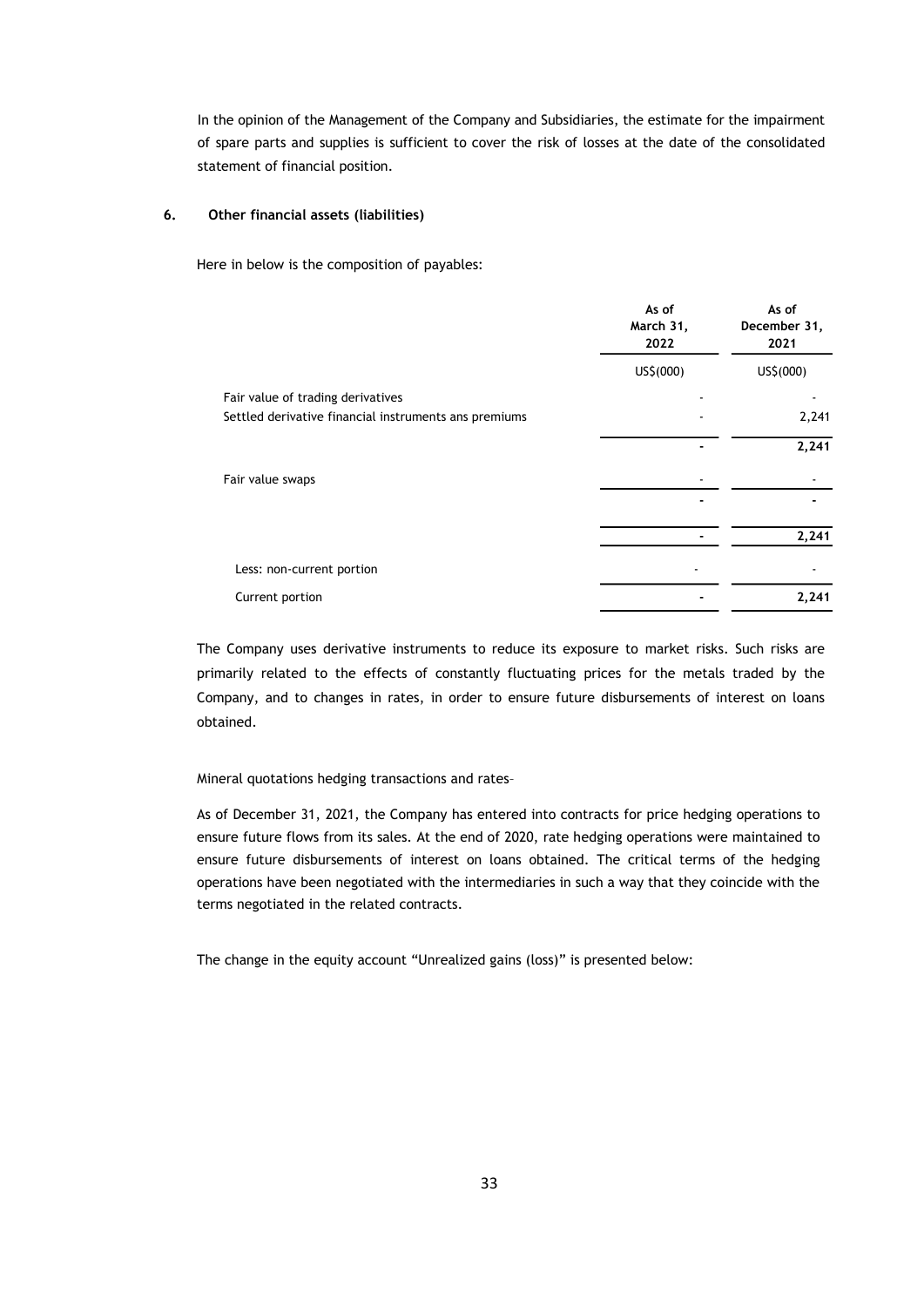|                                                          | Hedging<br>Financial<br><b>Derivatives</b> | Income tax | <b>Unrealized</b><br>Gains (losses) |
|----------------------------------------------------------|--------------------------------------------|------------|-------------------------------------|
|                                                          | US\$(000)                                  | US\$(000)  | US\$(000)                           |
| Balances as of December 31, 2020                         | (13, 142)                                  | 3,877      | (9, 265)                            |
| Total change in hedging derivative financial instruments | 7,291                                      | (2, 151)   | 5,140                               |
| Total change in Financial investments                    | (7,630)                                    | 2,251      | (5, 379)                            |
| Balances as of December 31, 2021                         | (13, 481)                                  | 3,977      | (9, 504)                            |
| Balances as of December 31, 2021                         | (13, 481)                                  | 3,977      | (9, 504)                            |
| Total change in hedging derivative financial instruments |                                            |            |                                     |
| Total change in Financial investments                    | 3,224                                      | (951)      | 2,273                               |
| Balances as of March 31, 2022                            | (10, 257)                                  | 3,026      | (7, 231)                            |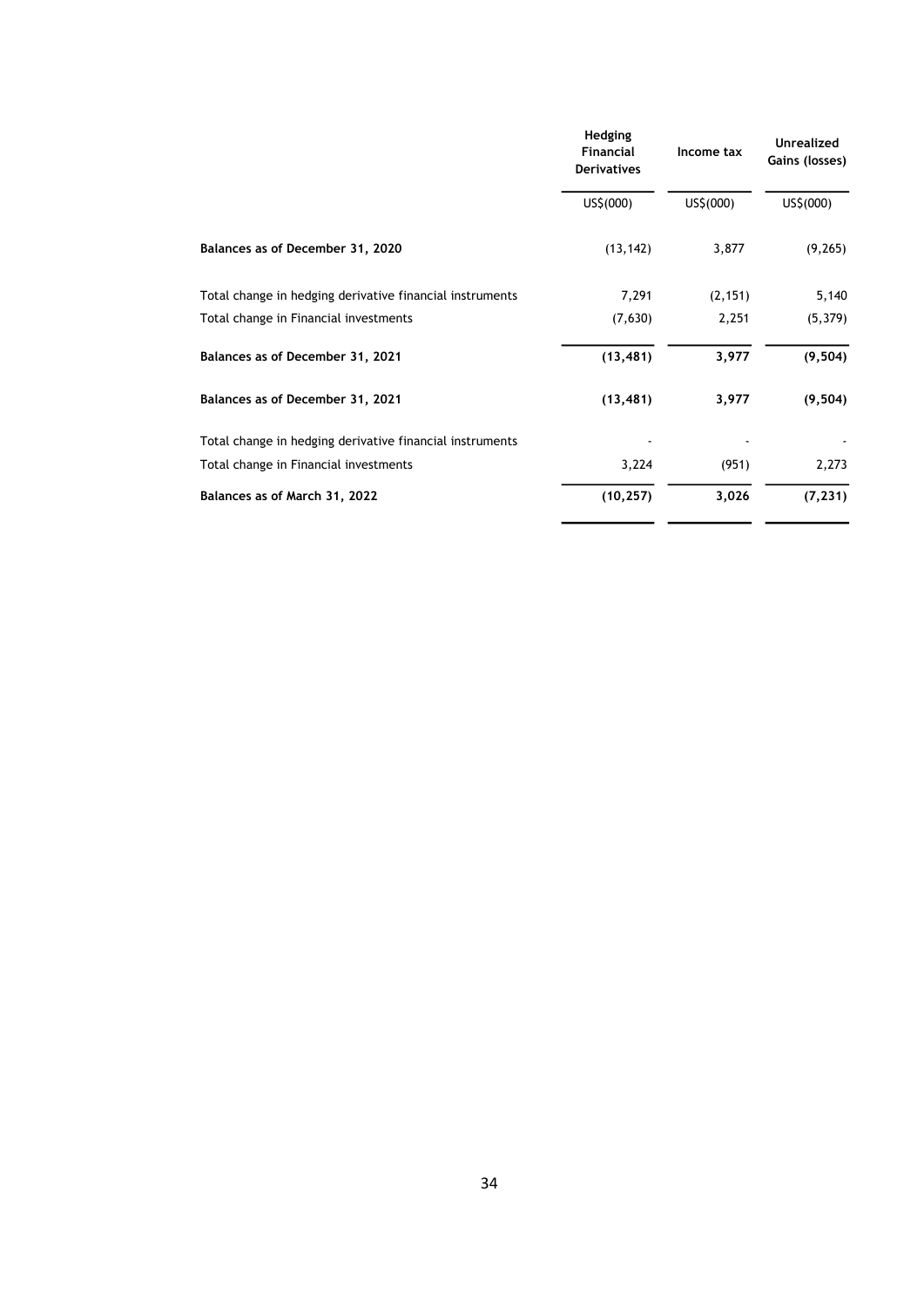# **7. Property, Plant and Equipment, net**

|                                            | <b>Balances</b> as of<br>January 1, 2022 | <b>Additions</b> | Write-offs | Transfers and /<br>or<br><b>Reclassifications</b> | <b>Estimation for</b><br>deterioration | Balances as of<br>March 31, 2022 |
|--------------------------------------------|------------------------------------------|------------------|------------|---------------------------------------------------|----------------------------------------|----------------------------------|
| 2022                                       | US\$ (000)                               | US\$ (000)       | US\$ (000) | US\$ (000)                                        | US\$ (000)                             | US\$ (000)                       |
| Cost                                       |                                          |                  |            |                                                   |                                        |                                  |
| Land                                       | 23,537                                   | 377              |            |                                                   |                                        | 23,914                           |
| Buidings and other constructions           | 976,667                                  | 11               |            | 5,088                                             |                                        | 981,766                          |
| Environmental management program infrastrl | 22,281                                   |                  |            |                                                   |                                        | 22,281                           |
| Machinery and equipment                    | 300,338                                  | 5,440            | (599)      | 68                                                |                                        | 305,247                          |
| Transportation units                       | 11,561                                   | 124              |            |                                                   |                                        | 11,685                           |
| Furniture and fixtures and IT equipment    | 16,032                                   | 157              |            |                                                   |                                        | 16,189                           |
| Miscellaneous equipment                    | 497,907                                  | 6,762            | (2, 167)   | 968                                               | 131                                    | 503,601                          |
| Units in transit                           | 1,602                                    | 878              |            | (943)                                             | (58)                                   | 1,479                            |
| Works in progress                          | 79,696                                   | 11,251           |            | (5, 181)                                          | (2, 532)                               | 83,234                           |
|                                            | 1,929,621                                | 25,000           | (2,766)    | ÷                                                 | (2, 459)                               | 1,949,396                        |
| <b>Accumulated depreciation</b>            |                                          |                  |            |                                                   |                                        |                                  |
| Buidings and other constructions           | (491, 692)                               | (19, 895)        |            |                                                   |                                        | (511, 587)                       |
| Environmental management program infrastrl | (22, 281)                                |                  |            |                                                   |                                        | (22, 281)                        |
| Machinery and equipment                    | (248, 315)                               | (2,945)          | 599        |                                                   |                                        | (250, 661)                       |
| Transportation units                       | (10, 920)                                | (60)             |            |                                                   |                                        | (10,980)                         |
| Furniture and fixtures and IT equipment    | (12, 913)                                | (258)            |            |                                                   |                                        | (13, 171)                        |
| Miscellaneous equipment                    | (386, 981)                               | (5,976)          |            |                                                   |                                        | (392, 957)                       |
|                                            | (1, 173, 102)                            | (29, 134)        | 599        |                                                   |                                        | (1, 201, 637)                    |
| Net cost                                   | 756,519                                  |                  |            |                                                   |                                        | 747,759                          |
| 2021                                       |                                          |                  |            |                                                   |                                        |                                  |
| Cost                                       | 1,859,667                                | 102,993          | (21, 649)  | (5)                                               | (11, 385)                              | 1,929,621                        |
| Accumulated depreciation                   | (1,087,604)                              | (96, 667)        | 11,169     |                                                   |                                        | (1, 173, 102)                    |
|                                            |                                          |                  |            |                                                   |                                        |                                  |
| Net cost                                   | 772,063                                  |                  |            |                                                   |                                        | 756,519                          |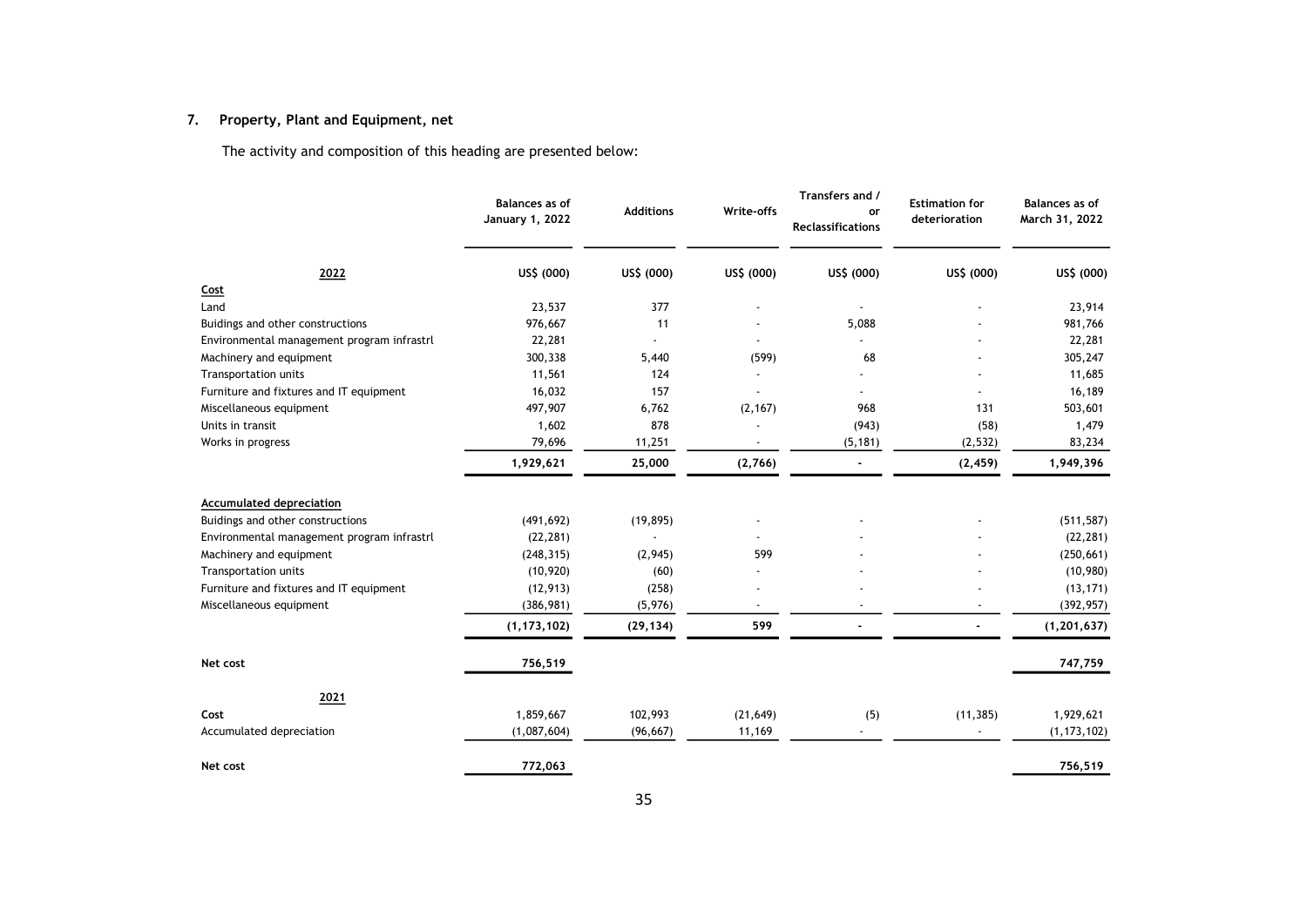# **8. Assets by right of use**

|                                 | <b>Balances</b> as of<br><b>January 1, 2022</b> | <b>Additions</b> | <b>Corporate Addition</b> | <b>Estimation for</b><br>deterioration | <b>Balances</b> as of<br>March 31, 2022 |
|---------------------------------|-------------------------------------------------|------------------|---------------------------|----------------------------------------|-----------------------------------------|
| 2022                            | US\$ (000)                                      | US\$ (000)       | US\$ (000)                | US\$ (000)                             | US\$ (000)                              |
| Cost                            |                                                 |                  |                           |                                        |                                         |
| Operating machinery             | 33,321                                          |                  |                           | $\blacksquare$                         | 33,321                                  |
| Vehícles                        | 10,688                                          | 4,058            |                           | (404)                                  | 14,342                                  |
| Estate                          | 244                                             |                  |                           |                                        | 244                                     |
|                                 | 44,253                                          | 4,058            |                           | (404)                                  | 47,907                                  |
| <b>Accumulated depreciation</b> |                                                 |                  |                           |                                        |                                         |
| Maquinaria de operación         | (32, 589)                                       | (227)            |                           |                                        | (32, 816)                               |
| Vehículos                       | (7, 144)                                        | (1,632)          |                           |                                        | (8,776)                                 |
| Inmuebles                       | (135)                                           | (9)              |                           |                                        | (144)                                   |
|                                 | (39, 868)                                       | (1, 868)         |                           |                                        | (41, 736)                               |
| Net cost                        | 4,385                                           |                  |                           |                                        | 6,171                                   |
| 2021                            |                                                 |                  |                           |                                        |                                         |
| Cost                            | 39,327                                          | 4,325            | 797                       | (196)                                  | 44,253                                  |
| Accumulated depreciation        | (35, 042)                                       | (4,826)          | $\blacksquare$            | $\overline{\phantom{a}}$               | (39, 868)                               |
| Net cost                        | 4,285                                           |                  |                           |                                        | 4,385                                   |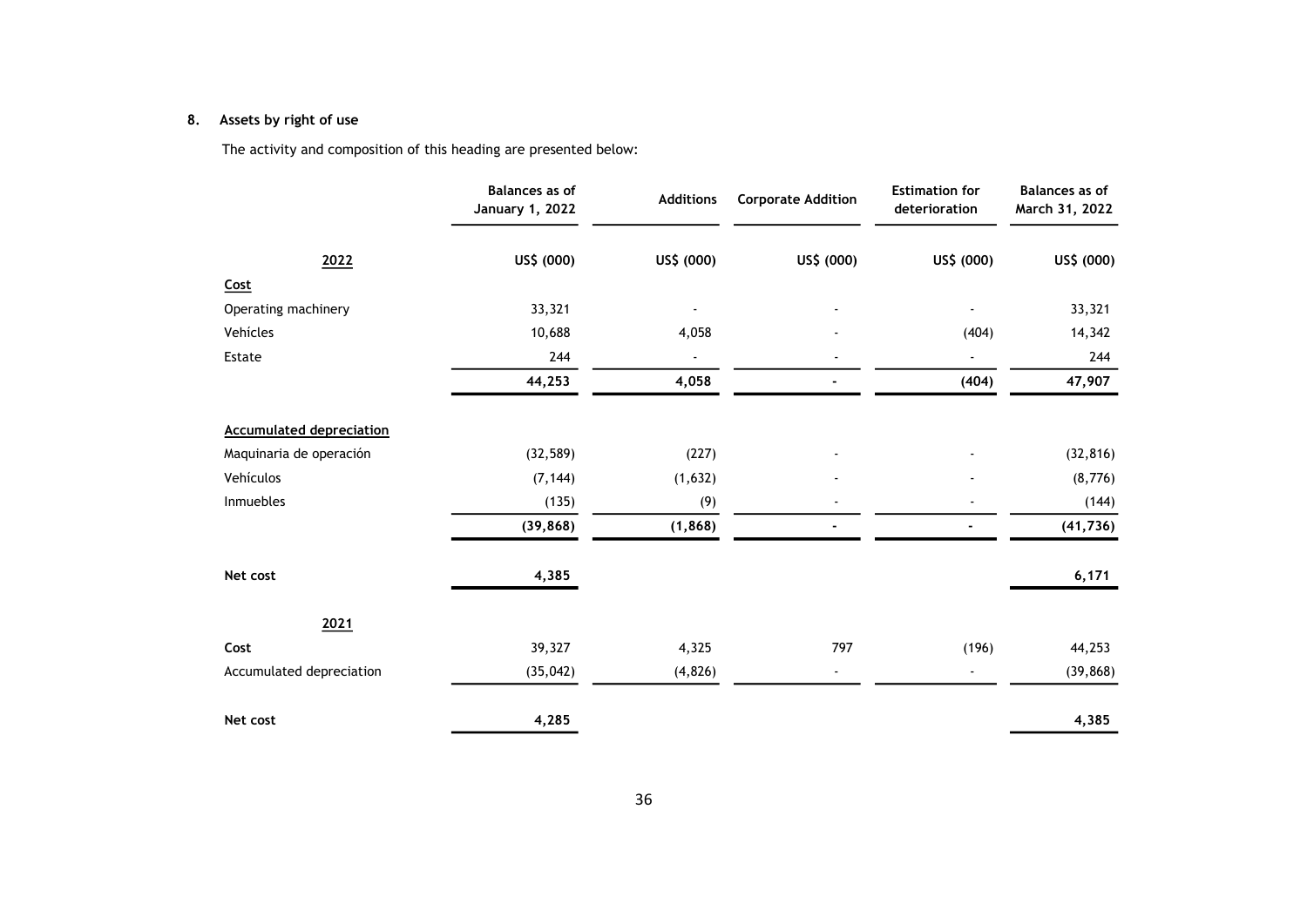# **9. Mining exploration and evaluation costs, net**

|                                       | <b>Balances</b> as of<br>January 1, 2022 | <b>Additions</b> | Sales and/or<br>withdrawals | Corporate<br>Cancellation | <b>Corporate Addition</b> | <b>Estimation for</b><br>deterioration | Balances as of<br>March 31, 2022 |
|---------------------------------------|------------------------------------------|------------------|-----------------------------|---------------------------|---------------------------|----------------------------------------|----------------------------------|
| 2022                                  | US\$ (000)                               | US\$ (000)       | US\$ (000)                  | US\$ (000)                | US\$ (000)                | US\$ (000)                             | US\$ (000)                       |
| Cost<br>Mining rights and concessions | 272,002                                  |                  |                             |                           |                           |                                        | 272,002                          |
| Exploration                           | 303,626                                  | 1,776            |                             |                           |                           | (131)                                  | 305,271                          |
| Development and stripping costs       | 904,488                                  | 16,569           |                             |                           |                           |                                        | 921,057                          |
| Closing of mining units               | 154,019                                  |                  |                             |                           |                           |                                        | 154,019                          |
| Communal rights                       | 24,384                                   |                  |                             |                           |                           |                                        | 24,384                           |
| Other intangible assets               | 17,821                                   | 161              |                             |                           |                           |                                        | 17,982                           |
|                                       | 1,676,340                                | 18,506           |                             |                           |                           | (131)                                  | 1,694,715                        |
| Accumulated amortization              |                                          |                  |                             |                           |                           |                                        |                                  |
| Mining rights and concessions         | (206, 140)                               | (1, 394)         |                             |                           |                           |                                        | (207, 534)                       |
| Exploration                           | (143, 301)                               | (4, 762)         |                             |                           |                           |                                        | (148, 063)                       |
| Development and stripping costs       | (439, 511)                               | (14, 891)        |                             |                           |                           |                                        | (454, 402)                       |
| Closing of mining units               | (67, 153)                                | (3, 239)         |                             |                           |                           |                                        | (70, 392)                        |
| Communal rights                       | (3,964)                                  | (669)            |                             |                           |                           |                                        | (4, 633)                         |
| Other intangible assets               | (14, 288)                                | (233)            |                             |                           |                           |                                        | (14, 521)                        |
|                                       | (874, 357)                               | (25, 188)        |                             |                           |                           |                                        | (899, 545)                       |
| Net cost                              | 801,983                                  |                  |                             |                           |                           |                                        | 795,170                          |
| 2021                                  |                                          |                  |                             |                           |                           |                                        |                                  |
| Cost                                  | 1,572,165                                | 83,762           | (925)                       | 5                         | 23,148                    | (1, 815)                               | 1,676,340                        |
| Accumulated amortization              | (781, 612)                               | (92, 745)        |                             |                           |                           |                                        | (874, 357)                       |
| Net cost                              | 790,553                                  |                  |                             |                           |                           |                                        | 801,983                          |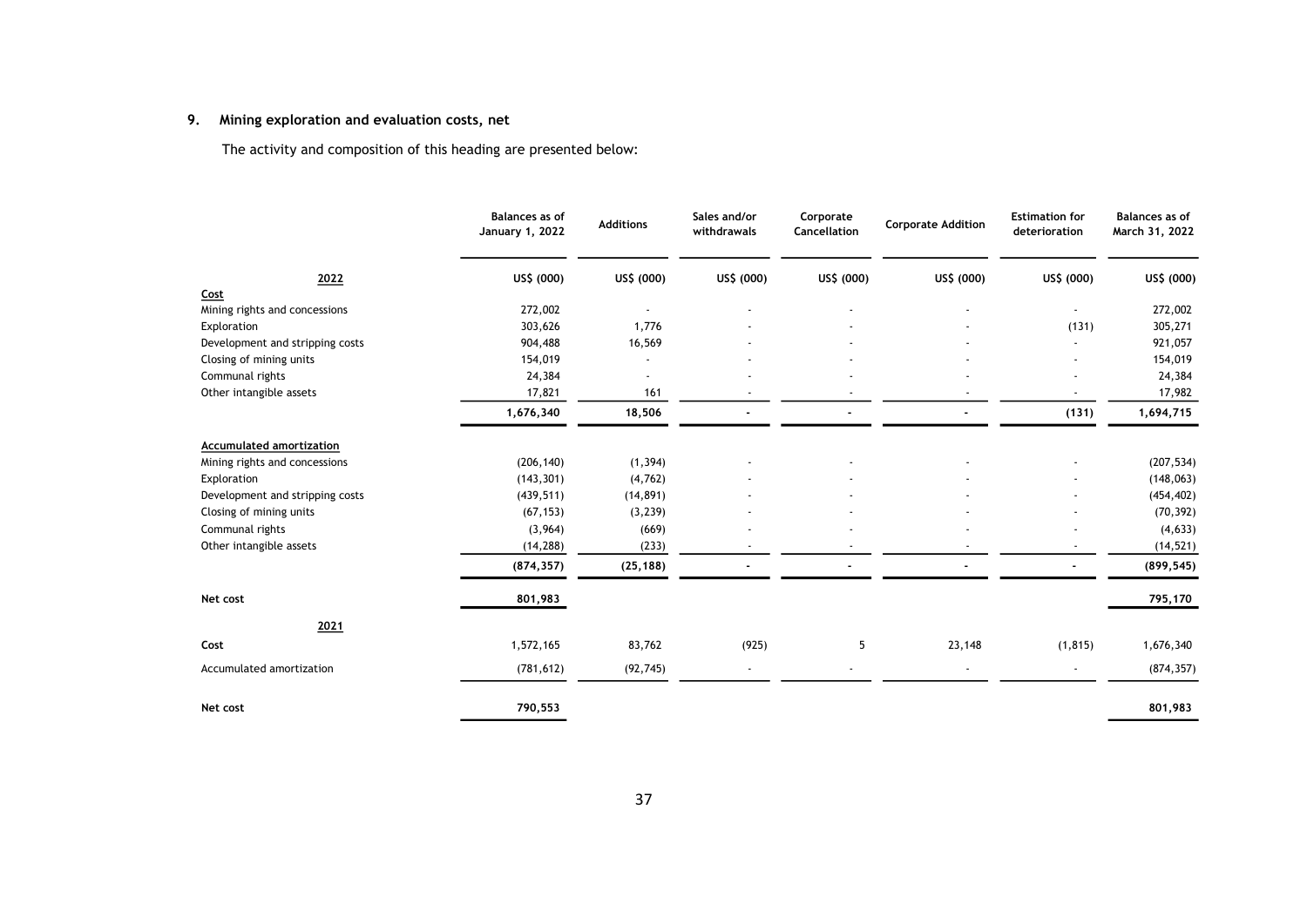# **10. Financial obligations:**

|                  |                                        | Balances as of<br><b>January 1, 2022</b> | Others     | Loans      | Payment    | <b>Balances as of</b><br>March 31, 2022 | Current    | Non-current |
|------------------|----------------------------------------|------------------------------------------|------------|------------|------------|-----------------------------------------|------------|-------------|
|                  |                                        | US\$ (000)                               | US\$ (000) | US\$ (000) | US\$ (000) | US\$ (000)                              | US\$ (000) | US\$ (000)  |
|                  | Financial Institutions - leasing       |                                          |            |            |            |                                         |            |             |
|                  | Banco internacional del Perú-Interbank | 9,385                                    |            | 2,452      | (1, 155)   | 10,682                                  | 5,367      | 5,315       |
|                  | Scotiabank Perú S.A.A.                 | 15,123                                   |            | 3,110      | (1, 914)   | 16,319                                  | 7,222      | 9,097       |
|                  | Financial Institutions - loans         |                                          |            |            |            |                                         |            |             |
|                  | Banco internacional del Perú-Interbank | 2,114                                    |            |            | (523)      | 1,591                                   | 1,591      |             |
|                  | Scotiabank Perú S.A.A.                 | 2,114                                    |            |            | (523)      | 1,591                                   | 1,591      |             |
|                  | Banco internacional del Perú-Interbank | 1,782                                    | 162        |            | (367)      | 1,577                                   | 1,464      | 113         |
|                  | Banco internacional del Perú-Interbank | 1,781                                    | 160        |            | (364)      | 1,577                                   | 1,350      | 227         |
|                  | Banco internacional del Perú-Interbank | 581                                      | 54         |            | (120)      | 515                                     | 441        | 74          |
|                  | Banco internacional del Perú-Interbank | 1,319                                    | 98         |            | (211)      | 1,206                                   | 920        | 286         |
|                  | Scotiabank Perú S.A.A.                 | 505                                      | 40         |            | (79)       | 466                                     | 310        | 156         |
|                  | Scotiabank Perú S.A.A.                 | 1,173                                    | 93         |            | (176)      | 1,090                                   | 686        | 404         |
|                  | Scotiabank Perú S.A.A.                 | 521                                      | 41         |            | (78)       | 484                                     | 305        | 179         |
| Syndicated loans |                                        |                                          |            | 400,000    |            | 400,000                                 |            | 400,000     |
| Fees             |                                        |                                          | (3,806)    |            |            | (3,806)                                 |            | (3,806)     |
| Bonds            | 600 MM                                 | 410,264                                  |            |            | (410, 264) |                                         |            |             |
|                  | 475 MM                                 | 475,000                                  |            |            |            | 475,000                                 |            | 475,000     |
|                  | <b>Emisions costos - Bonds</b>         | (5,894)                                  | 397        |            |            | (5, 497)                                |            | (5, 497)    |
|                  |                                        | 915,768                                  | (2,761)    | 405,562    | (415, 774) | 902,795                                 | 21,247     | 881,548     |
| Interest payable |                                        | 18,194                                   | 8          | 10,183     | (22, 698)  | 5,687                                   | 5,687      |             |
|                  | Interest payable - leasing             |                                          | 173        |            | (173)      |                                         |            |             |
|                  | Operating lease (IFRS 16)              | 2,493                                    | 30         | 4,058      | (1,675)    | 4,906                                   | 3,959      | 947         |
|                  |                                        | 20,687                                   | 211        | 14,241     | (24, 546)  | 10,593                                  | 9,646      | 947         |
| <b>TOTAL</b>     |                                        | 936,455                                  | (2, 550)   | 419,803    | (440, 320) | 913,388                                 | 30,893     | 882,495     |
|                  | Financial obligations current          | 451,144                                  |            |            |            | 30,893                                  |            |             |
|                  | Financial obligations non-current      | 485,311                                  |            |            |            | 882,495                                 |            |             |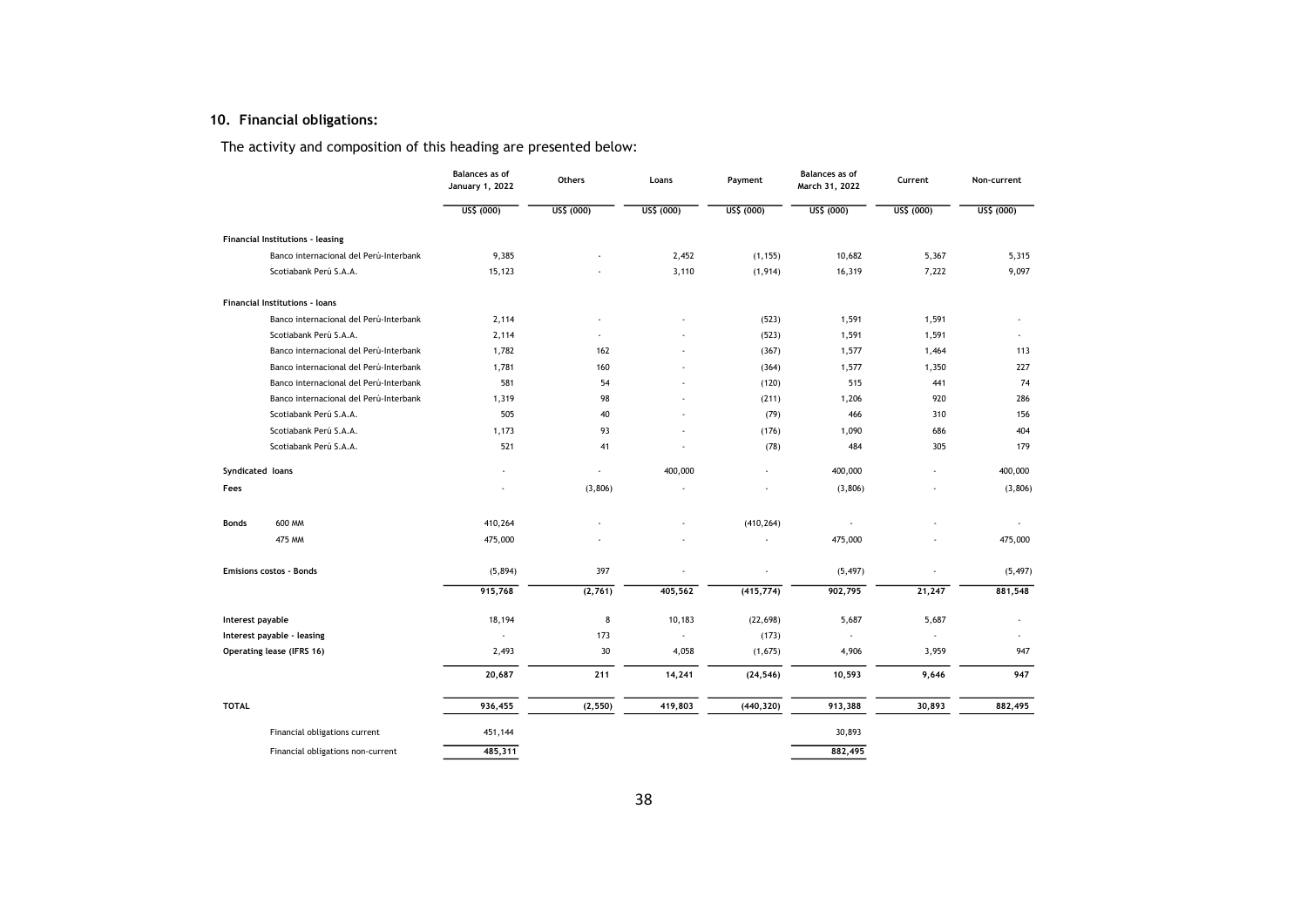## **11. Deferred income tax**

(a) The composition of this heading, according to the items originating same, is provided below:

|                                                                                                                                   | As of March 31,<br>2022 | As of December 31,<br>2021 |
|-----------------------------------------------------------------------------------------------------------------------------------|-------------------------|----------------------------|
|                                                                                                                                   | US\$(000)               | US\$(000)                  |
| Deferred assets                                                                                                                   |                         |                            |
| Expenses of amortization of property, plant and equipment and<br>amortization of mining rights and concessions, exploration,      |                         |                            |
| development and stripping costs                                                                                                   | 68,969                  | 68,154                     |
| Recoverable tax loss                                                                                                              | 12,624                  | 27,838                     |
| Provision for the closing of mining units                                                                                         | 42,812                  | 42,846                     |
| Contingencies provisions                                                                                                          | 7,127                   | 7,104                      |
| Fair value Polpaico Cement                                                                                                        | 6,153                   | 7,104                      |
| Provision for communities                                                                                                         | 5,491                   | 5,627                      |
| Interest undercapitalization                                                                                                      | 4,991                   | 4,647                      |
| Estimation for devaluation of inventories                                                                                         | 3,396                   | 3,428                      |
| Vacation payments outstanding                                                                                                     | 1,825                   | 1,712                      |
| Provision of mining royalties                                                                                                     | 1,087                   | 980                        |
| Provision for operating lease                                                                                                     | 1,301                   | 709                        |
| Provision for doubtful accounts                                                                                                   | 50                      | 50                         |
| Other minors                                                                                                                      | 1,470                   | 1,446                      |
| Deferred assets                                                                                                                   | 157,296                 | 172,306                    |
| <b>Deferred liabilities</b>                                                                                                       |                         |                            |
| Utilization of amortization of mining rights and concessions,<br>exploration, development and stripping costs and amortization of |                         |                            |
| property, plant and equipment                                                                                                     | 273,087                 | 274,864                    |
| Effect by translation of the tax benefits to dollars                                                                              | 54,357                  | 79,139                     |
| Fair value of shares                                                                                                              | 4,936                   | 5,143                      |
| Embedded derivative and sales adjustment                                                                                          | 5,467                   | 2,333                      |
| Insurance indemnity                                                                                                               | 2,025                   | 2,025                      |
| Financial expenses for financial obligations                                                                                      | 2,769                   | 1,772                      |
| Other minors                                                                                                                      | 6,378                   | 6,861                      |
| <b>Deferred liabilities</b>                                                                                                       | 349,019                 | 372,137                    |
| Assets (Liabilities) Net deferred                                                                                                 | (191, 723)              | (199, 831)                 |

## (b) The income tax expense carried in the income statement:

|                                     | For the cumulative period<br>from January 1<br>to March 31 |           |  |
|-------------------------------------|------------------------------------------------------------|-----------|--|
|                                     |                                                            |           |  |
|                                     | 2022                                                       | 2021      |  |
|                                     | US\$(000)                                                  | US\$(000) |  |
| Income Tax                          |                                                            |           |  |
| Current                             | (20, 779)                                                  | (5, 277)  |  |
| Deferred                            | 9,059                                                      | (5,937)   |  |
|                                     | (11, 720)                                                  | (11, 214) |  |
| Tax on mining royalties             | (4, 154)                                                   | (3, 102)  |  |
| Contribution to the retirement fund | (336)                                                      | (80)      |  |
| Total income (loss) tax expense     | (16, 210)                                                  | (14, 396) |  |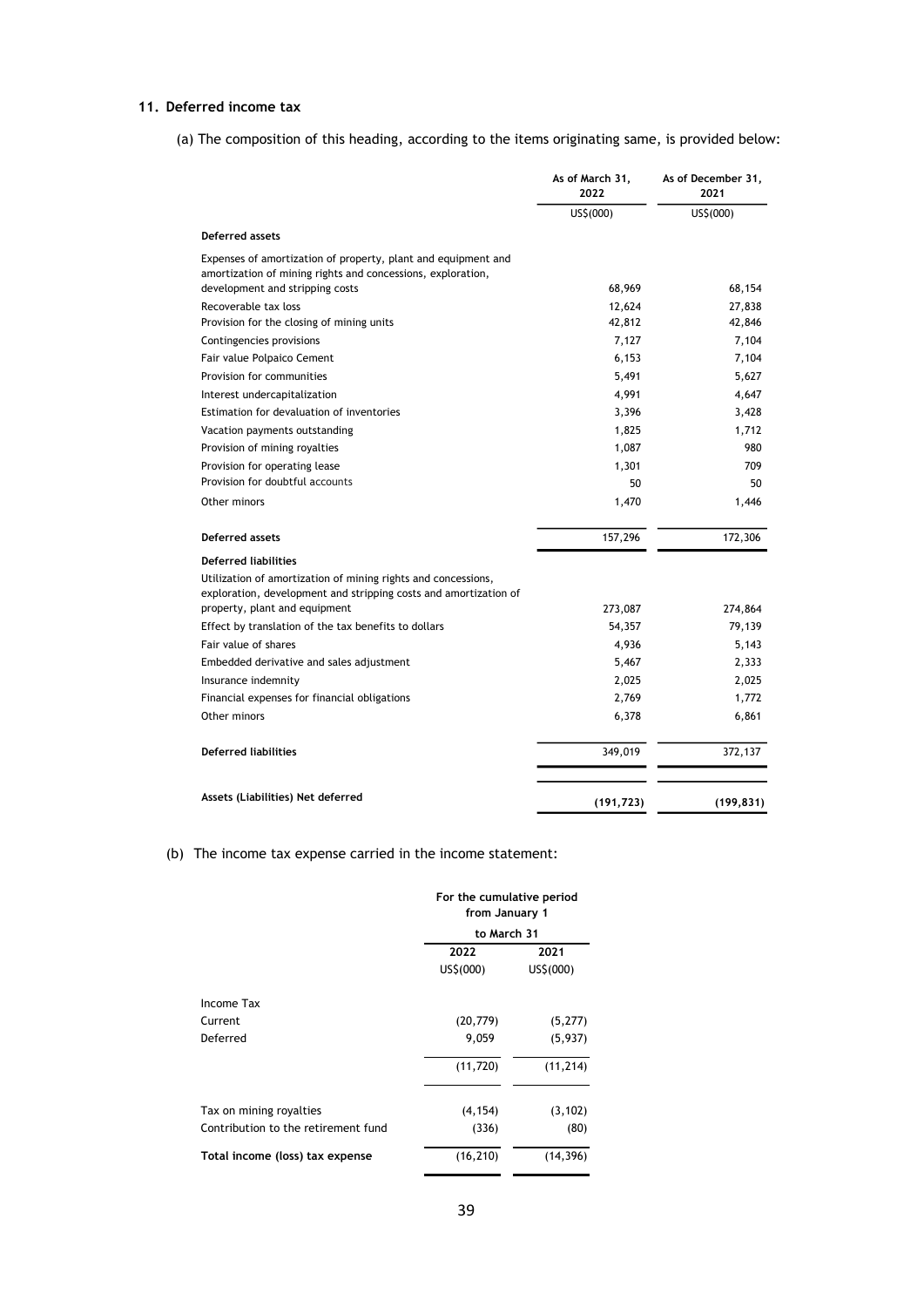#### **12. Issued capital**

It is represented by 1,633,414,553 class "A" shares with right to vote and 2,443,157,622 class "B" shares with no right to vote but right to preference dividend distribution; such right is not cumulative. From the total, 182,994,435 class "A" shares and 12,234,901 class "B" shares are held by subsidiary Empresa Minera Paragsha S.A.C.; 23,442,345 class "A" shares by subsidiary Compañía Minera Chungar S.A.C., 306,283 class "A" shares by subsidiary Compañía Industrial Limitada de Huacho S.A.

Both class "A" and class "B" common shares listed in the Lima Stock Exchange were frequently traded by the stock market. As of March 31, 2022, their quotation was S/ 2.99 and S/ 0.87 per share, respectively (S/ 3.25 and S/ 0.60 per share, respectively, as of December 31, 2021).

The Class "A" common share has the right to vote at the company's General Shareholders' Meeting and the Class "B" share has the preferential right to participate in the distribution of cash dividends; as well as the other rights included in the Statute of the company and the applicable laws".

At the board meeting held on January 23, 2017, the directors approved the distribution of cash dividents of up to S/ 49,106 thousand (equivalent to US\$.14,854 thousand) in favor of the shareholders, which correspond to the profits of fiscal year 2014. Said dividents were paid on February 28, 2017.

At the board meeting held on October 2, 2017, the directors approved the distribution of cash dividents of up to S/ 54,584 thousand (equivalent to US\$.16,397 thousand) in favor of the shareholders, which correspond to the profits of fiscal year 2016. Said dividents were paid on October 27, 2017.

In November 2017, Glencore International AG, subsidiary of Glencore PLC, conducted a Public Acquisition Tender of common class A shares and purchased 603,077,387 shares. Glencore PLC and its related entities, at the announcement date of the Public Acquisition Tender, were the owners of 295,754,888 shares, with which they accumulated 898,832,275 common class A voting shares, which represent 63% of common outstanding class A voting shares, and an economic interest of 23.29%, excluding treasury shares.

At the board meeting held on July 24, 2018, the directors approved the distribution of cash dividents in advance on account of freely available profits as of June 30 of up to S/ 54,583 thousand (equivalent to US\$16,641 thousand) in favor of the shareholders, which correspond to the profits of fiscal year 2018. Said dividents were paid on August 22, 2018.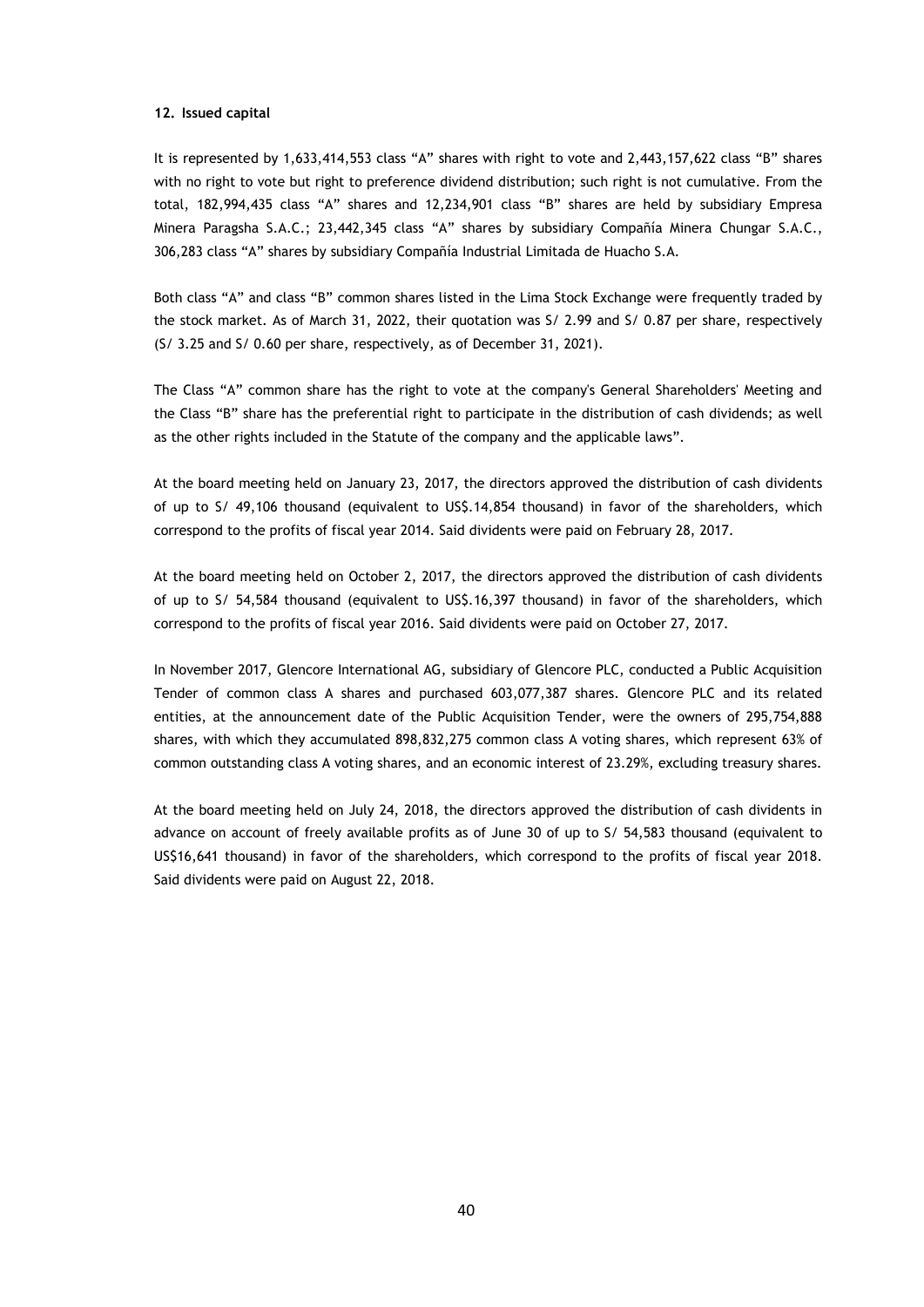#### **13. Net sales**

The table herein below provides a detail of net sales:

|                                                 | For the period from<br>January 1<br>to March 31 |           |  |
|-------------------------------------------------|-------------------------------------------------|-----------|--|
|                                                 | 2022                                            | 2021      |  |
|                                                 | US\$(000)                                       | US\$(000) |  |
| Net concentrate sales                           |                                                 |           |  |
| Zinc                                            | 149,883                                         | 98,129    |  |
| Lead                                            | 50,135                                          | 57,445    |  |
| Copper                                          | 17,232                                          | 13,883    |  |
| Silver                                          | 16,306                                          | 14,687    |  |
| <b>Silver Bars</b>                              | 30,049                                          | 27,091    |  |
| Final settlement adjustments                    | 6,641                                           | 3,076     |  |
|                                                 | 270,246                                         | 214,311   |  |
| Gain (loss) realized on financial instruments   |                                                 | (1, 553)  |  |
| Sales adjustment for the current period (a)     | 6,347                                           | (1, 244)  |  |
| Embedded derivatives for the current period (b) | 4,276                                           | (1,681)   |  |
| Committed sales estimate                        | (1,470)                                         | (429)     |  |
|                                                 | 279,399                                         | 209,404   |  |

#### (a) Sales adjustment

Sales of concentrates by the Company and its Subsidiaries are based on commercial contracts whereby a provisional value is assigned to sales, to be adjusted in accordance with a forward and final quotation. The sales adjustment is regarded as an embedded derivative which must be separated from the contract. Sales agreements are related to future market prices. The embedded derivative does not qualify as a hedging instrument; accordingly, any changes in its fair value are charged to profit and loss. As of March 31, 2022 and 2021, the Company holds embedded derivatives based on forward prices with respect to the anticipated liquidation date, since, under commercial contracts, final prices are to be established over the next months. The adjustment of the provisional sales value is recorded as an adjustment of net current sales.

Sales of concentrates include adjustments to the provisional sales value resulting from changes in the embedded derivatives fair value. Such adjustments resulted a profit for US\$ 6,347 thousand and losses for US\$ 1,244 thousand in the three-months periods ended March 31, 2022 and 2021; respectively, and are shown as part of net sales.

#### (b) Embedded derivatives

As of March 31, 2022 the fair value of embedded derivatives yielded in gains for US\$ 4,276 thousand (losses for US\$ 1,681 thousand as of March 31, 2021). It is shown in net sales in consolidated income statement. The price forecasts of our open positions as of March 31, 2022 and 2021 have been taken from entities that work with the London Metal Exchange (LME) publications.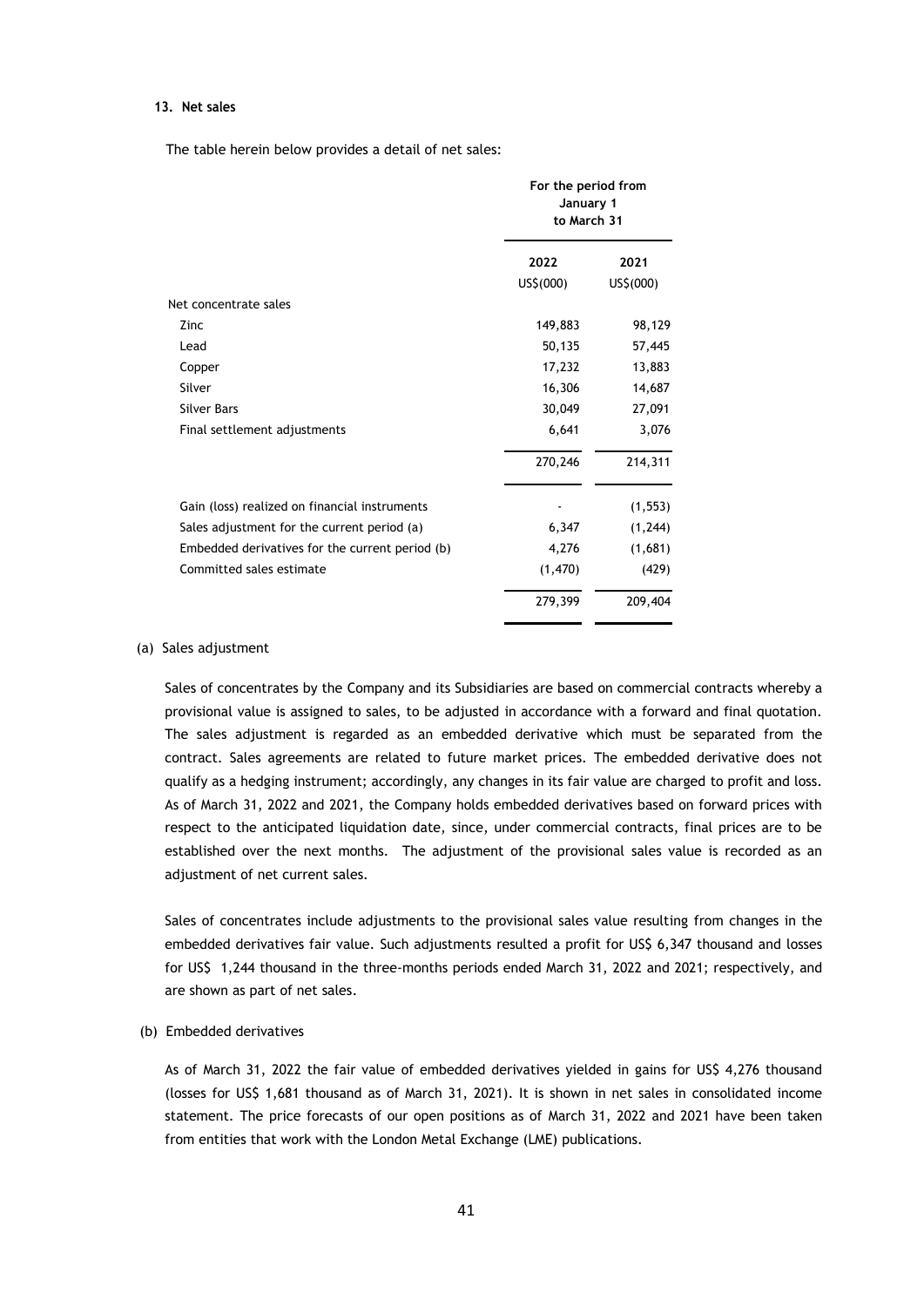### **14. Cost of sales**

The composition of this below:

**2022 2021 US\$(000) US\$(000)** Concentrates beginning inventory 11,383 14,209 Raw materials (extracted ore) beginning inventory 19,610 12,293 Production cost: Labor 23,095 18,715 Rental, power and other expenses 65,519 56,736 Supplies used 31,377 26,878 Depreciation and amortization 54,370 47,027 Exceptionals, others and the contract of the contract of the contract of the contract of the contract of the contract of the contract of the contract of the contract of the contract of the contract of the contract of the c Less - concentrates ending inventory (8,654) (11,536) Less - raw materials (extracted ore) ending inventory (18,299) (13,335) 179,815 150,987 Plant stoppage costs and the state of the state of the state of the state of the 4,353 Plant stoppage Depreciation and Amortization 404 468 Cost of sales - Plant stoppage maintenance 7,125 4,821 Total 186,940 155,808 **from January 1 to March 31**

**For the cumulative period**